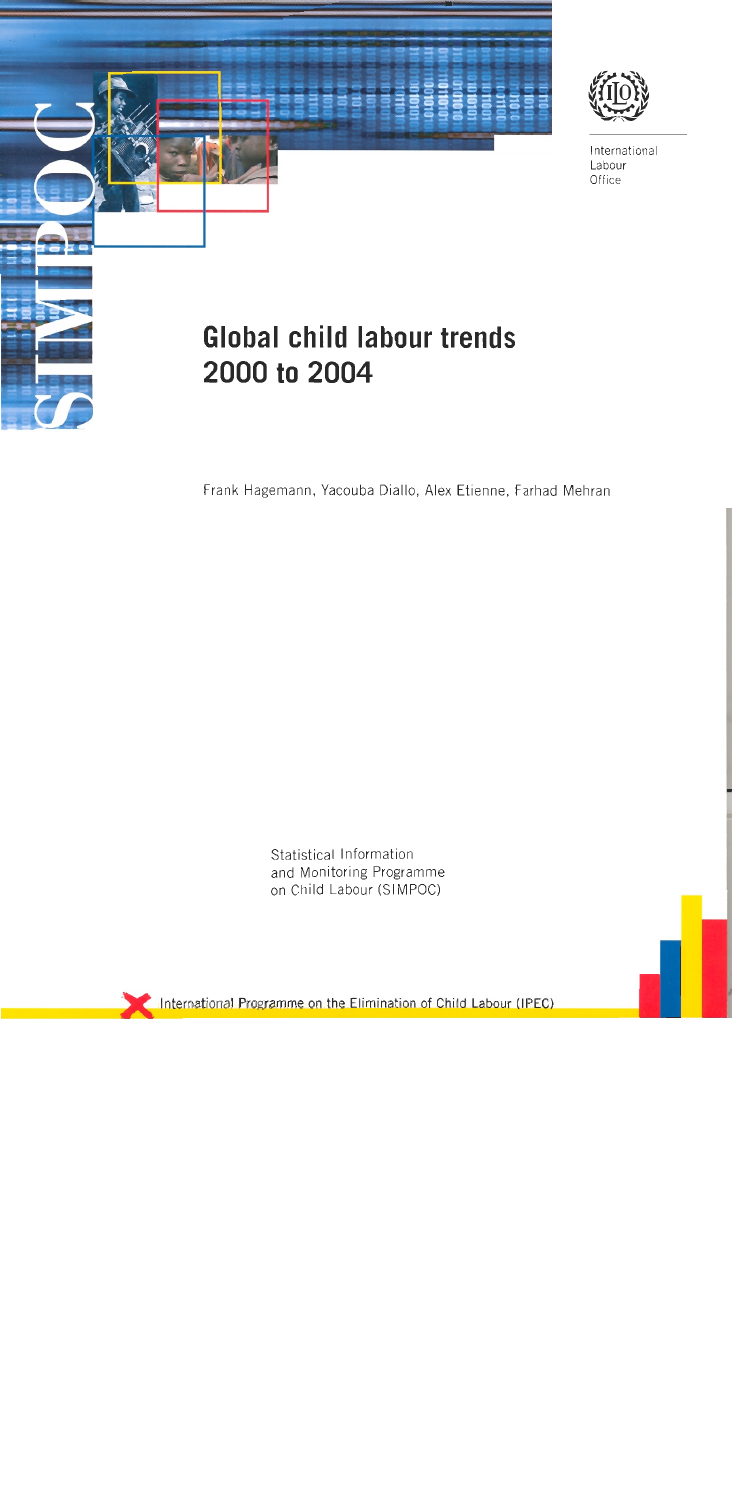

International Programme on the Elimination of Child Labour (IPEC)

Statistical Information and Monitoring Programme on Child Labour (SIMPOC)

# Global child labour trends 2000 to 2004

Frank Hagemann, Yacouba Diallo, Alex Etienne, Farhad Mehran

International Labour Office Geneva April 2006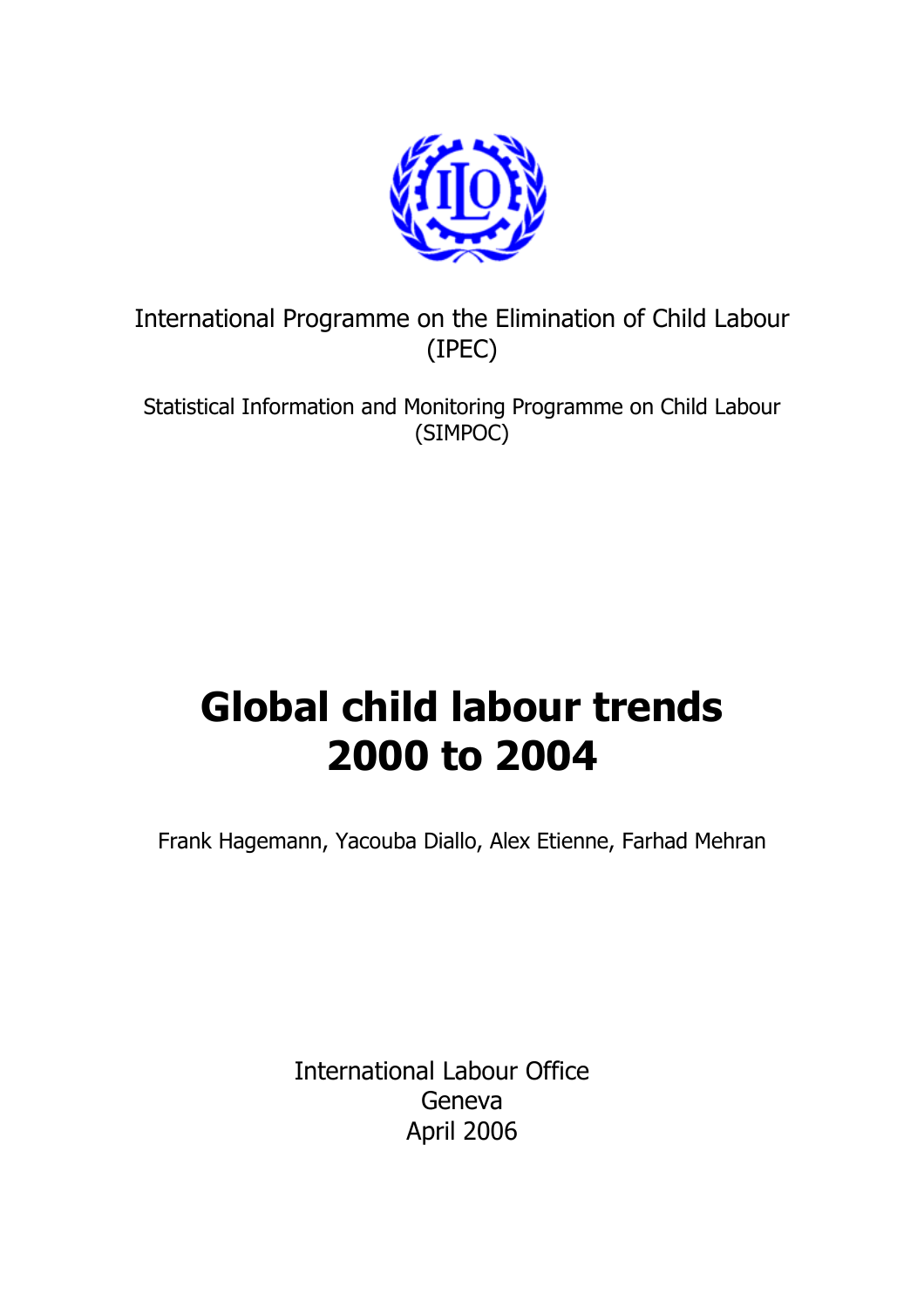Copyright © International Labour Organization 2006

Publications of the International Labour Office enjoy copyright under Protocol 2 of the Universal Copyright Convention.

Nevertheless, short excerpts from them may be reproduced without authorization, on condition that the source is indicated. For rights of reproduction or translation, application should be made to the ILO Publications Bureau (Rights and Permissions), International Labour Office, CH-1211 Geneva 22, Switzerland. The International Labour Office welcomes such applications.

Libraries, institutions and other users registered in the United Kingdom with the Copyright Licensing Agency, 90 Tottenham Court Road, London WIT 4LP [Fax: (+44) (0)207631 5500; e-mail: cla@cla.co.uk], in the United States with the Copyright Clearance Center, 222 Rosewood Drive, Danvers, MA 01923 [Fax: (+ 1) (978) 7504470; e-mail: info@copyright.com] or in other countries with associated Reproduction Rights Organizations, may make photocopies in accordance with the licences issued to them for this purpose.

ISBN 92-2-118718-7 & 978-92-2-118718-9

First published 2006

Cover photographs: ILO

The designations employed in ILO publications, which are in conformity with United Nations practice, and the presentation of material therein do not imply the expression of any opinion whatsoever on the part of the International Labour Office concerning the legal status of any country, area or territory or of its authorities, or concerning the delimitation of its frontiers.

The responsibility for opinions expressed in signed articles, studies and other contributions rests solely with their authors, and publication does not constitute an endorsement by the International Labour Office of the opinions expressed in them.

Reference to names of firms and commercial products and processes does not imply their endorsement by the International Labour Office, and any failure to mention a particular firm, commercial product or process is not a sign of disapproval.

ILO publications can be obtained through major booksellers or ILO local offices in many countries, or direct from ILO Publications, International Labour Office, CH-1211 Geneva 22, Switzerland. Catalogues or lists of new publications are available free of charge from the above address.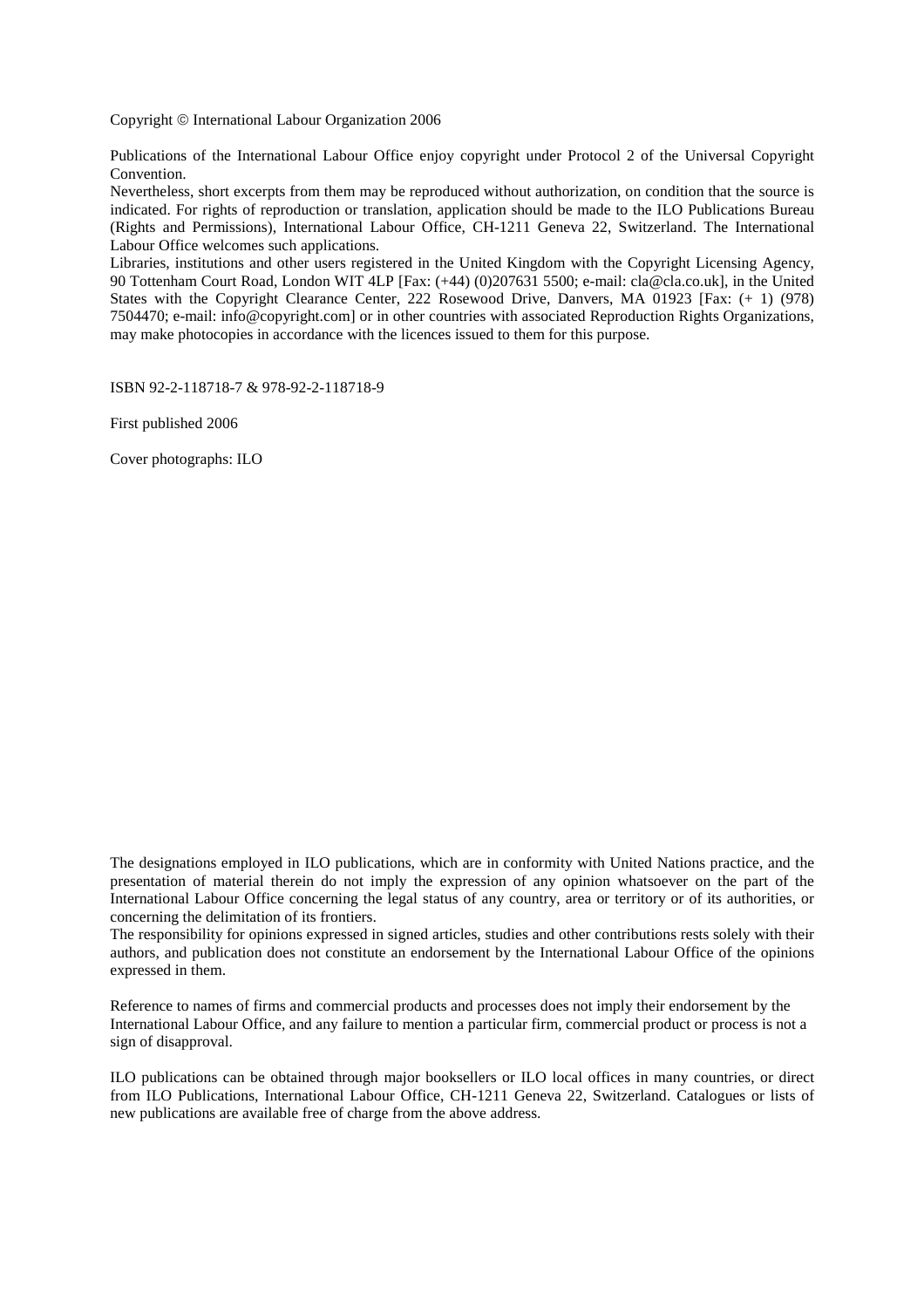## **Summary of highlights**

Four years after the publication of its last detailed global estimates of children's involvement in various forms of work, the ILO is now presenting new data, together with an analysis of child labour trends from 2000 to 2004.

The estimates are based on an extrapolation of child labour data from 60 national household surveys. Key results are presented according to

- form of children's work.
- age group,
- sector of activity, and
- region.

New estimates on the unconditional worst forms of child labour, such as children in bonded labour or trafficked children, are not available.

**Working children**. The incidence of children's work in the sense of economic activity declined among all major age groups (see Table 1). About one-sixth of the total child population—i.e. 191 million children aged 5-14 years—was involved in some kind of economic activity in 2004. In total, there were some 20 million fewer working children in this age group than there had been four years earlier. Boys continue to be slightly more exposed to work than girls, especially in the older age groups.

**Child labour**. Child labour, a more restricted category than is "working children", excludes all children working legally in accordance with ILO Conventions Nos. 138 and 182. The global number of child labourers aged 5-17 years declined by 28 million from 246 million in 2000 to 218 million in 2004 (see Table 1). The incidence dropped to an average rate of 13.9 per cent. We note that gender differentials with regard to child labour become more pronounced with increasing age. Significantly more boys than girls are exposed to child labour in the older, 12- to 14-year and 15- to 17-year age groups.

**Children in hazardous work**. The number of children in this worst form of child labour (WFCL) dropped considerably, from an estimated 171 million in 2000 to 126 million in 2004 (see Table 1). The decrease was particularly strong among children in the 5- to 14-year-old age cohort. Boys continue to be more involved in dangerous jobs than girls.

**Sectoral distribution of working children**. Much of children's work is agricultural and rural in nature. We estimate that more than two-thirds (69 per cent) of all working children are involved in agriculture, compared to 22 per cent in services and 9 per cent in industry.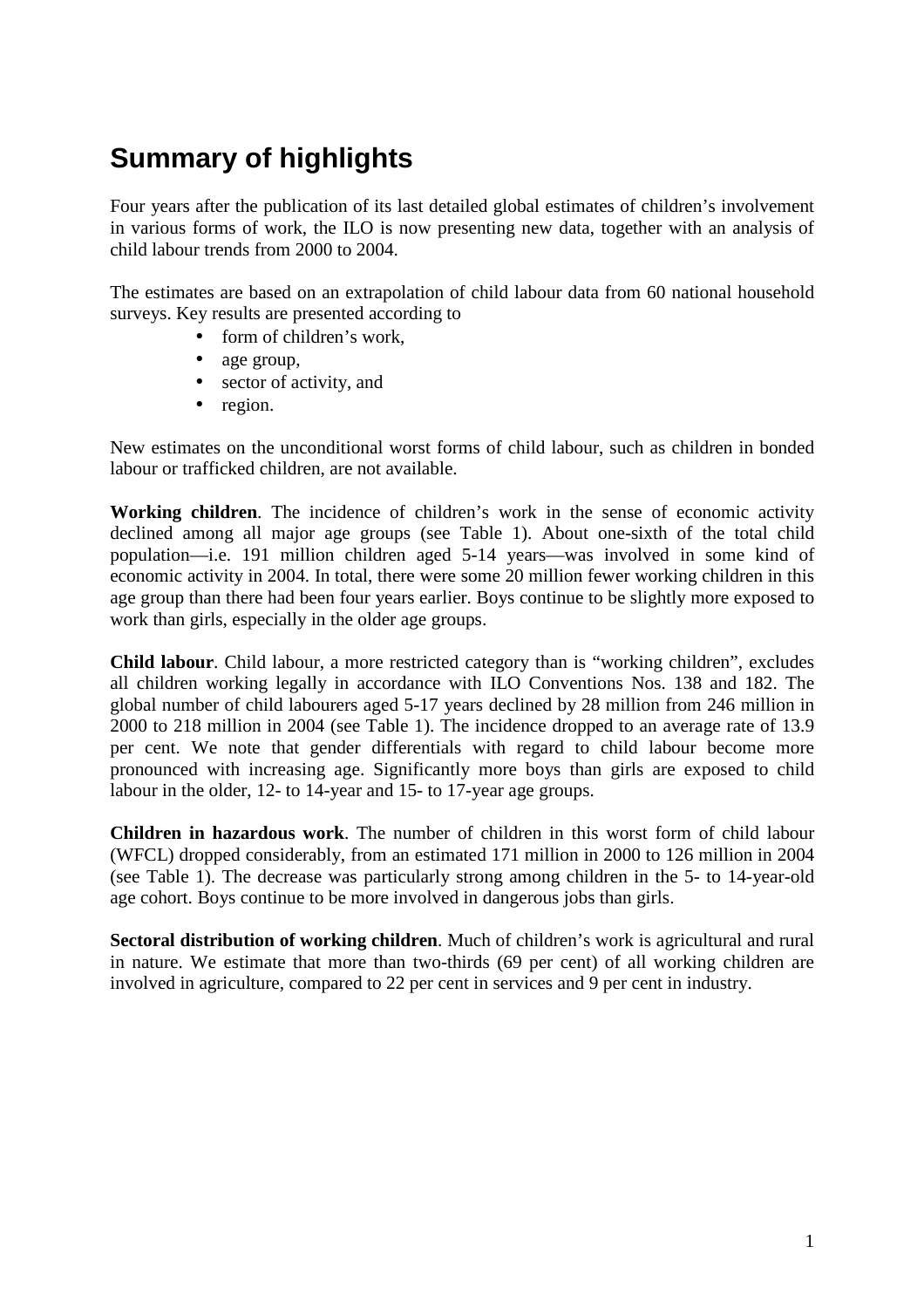| <b>Age Groups</b> |                                                  | <b>Child population</b> |        | <b>Working</b><br>children |         | <b>Child</b><br>labourers |         | <b>Children</b> in<br>hazardous work |         |
|-------------------|--------------------------------------------------|-------------------------|--------|----------------------------|---------|---------------------------|---------|--------------------------------------|---------|
|                   |                                                  | 2000                    | 2004   | 2000                       | 2004    | 2000                      | 2004    | 2000                                 | 2004    |
| $5-17$            | No. (million)                                    | 1531.4                  | 1566.3 | 351.9                      | 317.4   | 245.5                     | 217.7   | 170.5                                | 126.3   |
|                   | <b>Incidence</b><br>(Percentage of<br>age group) | 100.0                   | 100.0  | 23.0                       | 20.3    | 16.0                      | 13.9    | 11.1                                 | 8.1     |
|                   | Percentage<br>change from<br>2000 to 2004        |                         | 2.3    |                            | $-9.8$  |                           | $-11.3$ |                                      | $-25.9$ |
| $5 - 14$          | No. (million)                                    | 1199.4                  | 1206.5 | 211.0                      | 190.7   | 186.3                     | 165.8   | 111.3                                | 74.4    |
|                   | <b>Incidence</b><br>(Percentage of<br>age group) | 100.0                   | 100.0  | 17.6                       | 15.8    | 15.5                      | 13.7    | 9.3                                  | 6.2     |
|                   | Percentage<br>change from<br>2000 to 2004        |                         | 0.6    |                            | $-9.6$  |                           | $-11.0$ | $\equiv$                             | $-33.2$ |
| $15 - 17$         | No. (million)                                    | 332.0                   | 359.8  | 140.9                      | 126.7   | 59.2                      | 51.9    | 59.2                                 | 51.9    |
|                   | <b>Incidence</b><br>(Percentage of<br>age group) | 100.0                   | 100.0  | 42.4                       | 35.2    | 17.8                      | 14.4    | 17.8                                 | 14.4    |
|                   | Percentage<br>change from<br>2000 to 2004        |                         | 8.4    | $\overline{\phantom{0}}$   | $-10.1$ |                           | $-12.3$ | $\overline{\phantom{0}}$             | $-12.3$ |

#### **Table 1. Estimates of various forms of children's work, 2000 and 2004**

**Regional distribution of working children**. The Asian-Pacific region continued to harbour the largest number of child workers, 122 million in total (see Table 2). It is followed by Sub-Saharan Africa (49.3 million) and Latin America and the Caribbean (5.7 million). Due to data gaps, there are no new estimates for the Middle East and North Africa and the group of industrialized countries. The number of child workers declined in Asia/Pacific and in Latin America and the Caribbean, but not in Sub-Saharan Africa. The decline in the Latin American/Caribbean region was most significant. From 2000 to 2004, the region's number of child workers and it's child activity rate dropped to about one third of their previous levels. In the Asian-Pacific region, there was a slight decrease both in relative and absolute terms. The number of economically active children was reduced by 5 million in the four-year period under review. The regional activity rate also fell. The picture in Sub-Saharan Africa is more mixed. While the number of child workers increased slightly, the incidence of work dropped by more than two percentage points.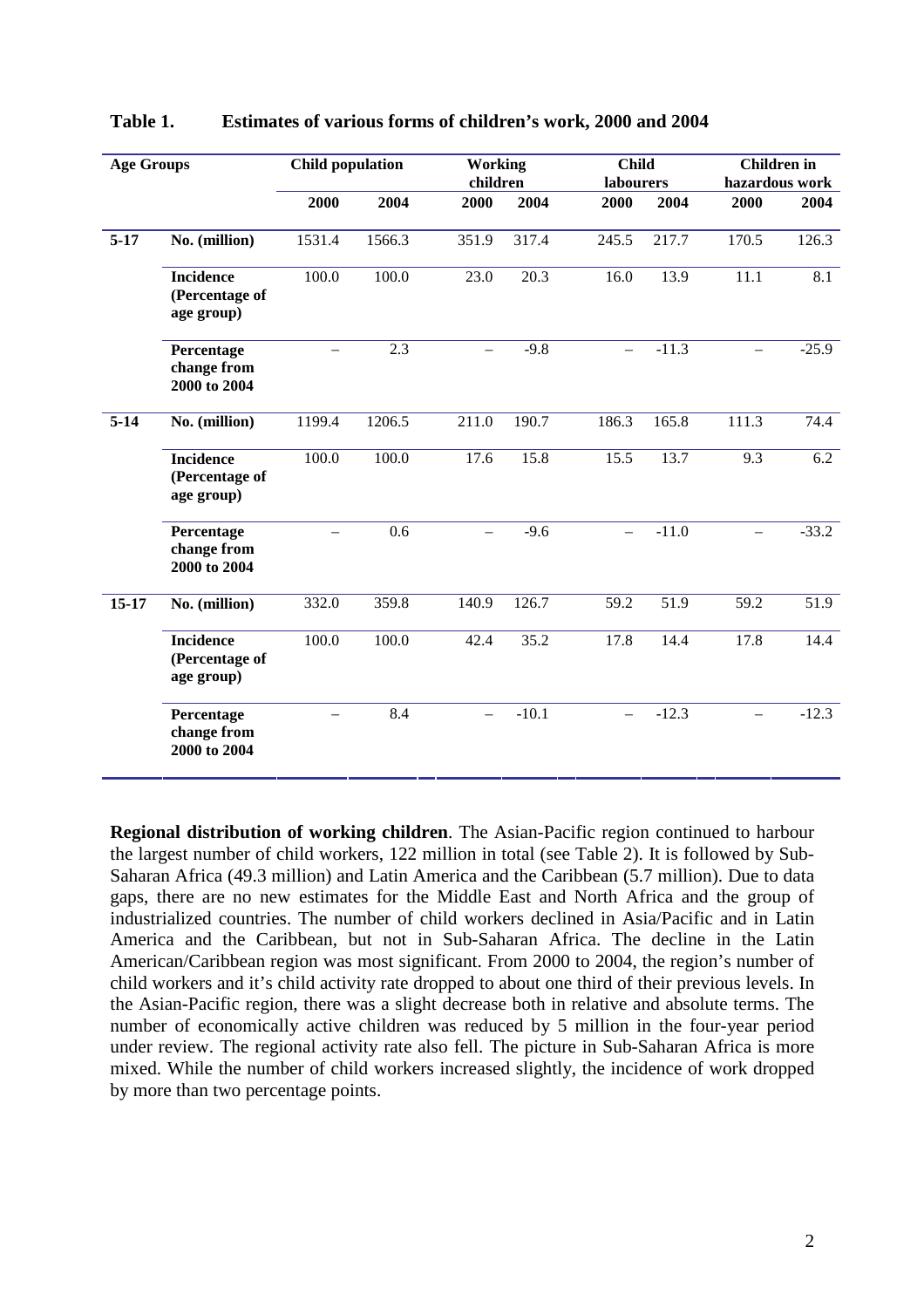| <b>Region</b>                                | <b>Child population</b><br>(million) |         | (million) | <b>Economically active</b><br>children |      | <b>Activity rate</b><br>(%) |  |
|----------------------------------------------|--------------------------------------|---------|-----------|----------------------------------------|------|-----------------------------|--|
|                                              | 2000                                 | 2004    | 2000      | 2004                                   | 2000 | 2004                        |  |
| Asia and the<br><b>Pacific</b>               | 655.1                                | 650.0   | 127.3     | 122.3                                  | 19.4 | 18.8                        |  |
| <b>Latin America</b><br>and the<br>Caribbean | 108.1                                | 111.0   | 17.4      | 5.7                                    | 16.1 | 5.1                         |  |
| Sub-Saharan<br>Africa                        | 166.8                                | 186.8   | 48.0      | 49.3                                   | 28.8 | 26.4                        |  |
| Other regions                                | 269.3                                | 258.8   | 18.3      | 13.4                                   | 6.8  | 5.2                         |  |
| World                                        | 1'199.3                              | 1'206.6 | 211.0     | 190.7                                  | 17.6 | 15.8                        |  |

## **Table 2. Regional trends in children's work, 2000 - 2004 (5 to 14 year olds)**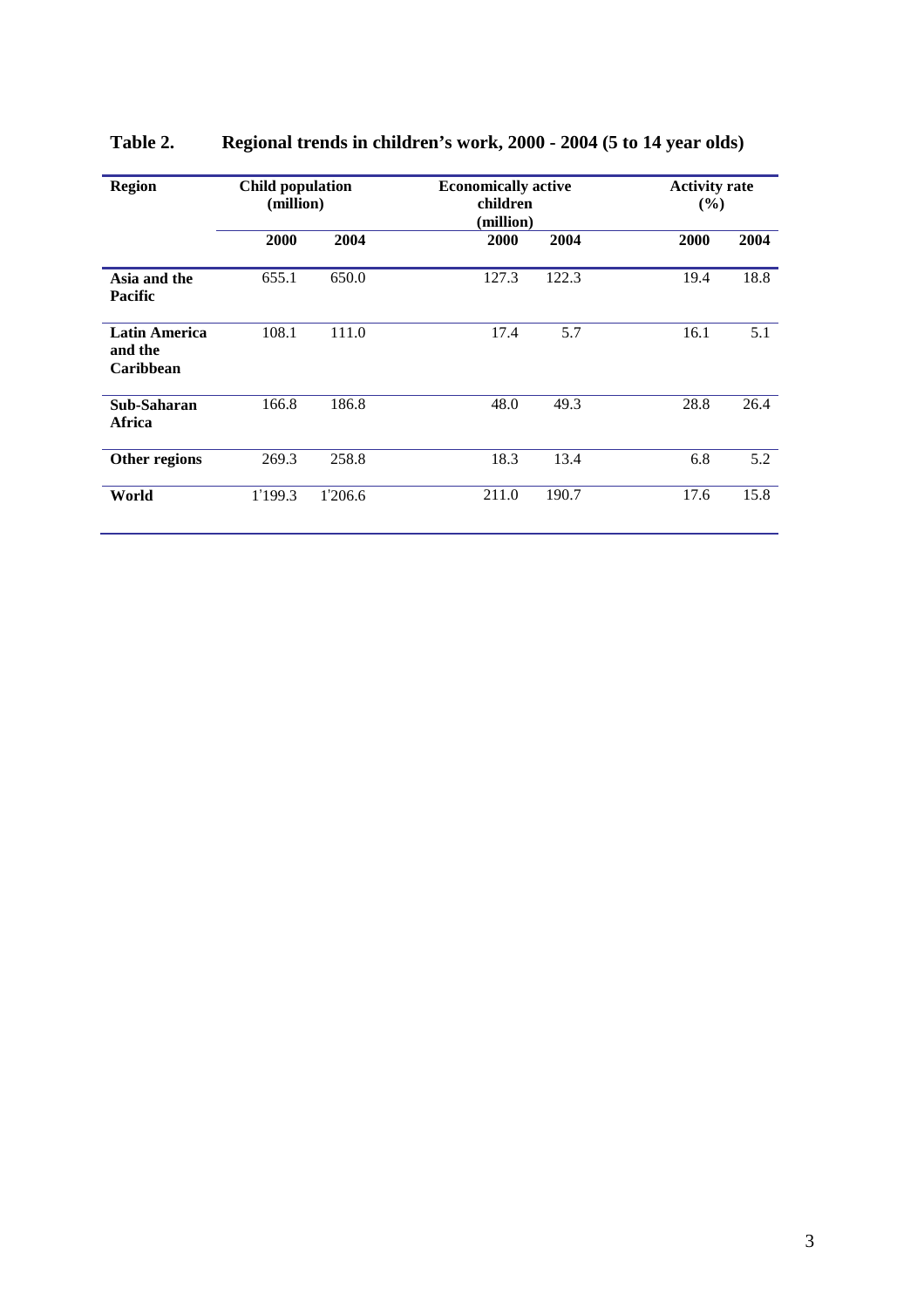## **Table of contents**

| 1                                       | <b>INTRODUCTION</b>                                                                                                                                                                                                                              | 6                             |
|-----------------------------------------|--------------------------------------------------------------------------------------------------------------------------------------------------------------------------------------------------------------------------------------------------|-------------------------------|
| $\mathbf{2}$                            | <b>MAIN RESULTS</b>                                                                                                                                                                                                                              | $\overline{7}$                |
| 2.1<br>2.1.1<br>2.1.2<br>2.1.3          | <b>Trends in children's work</b><br>Children's work by age group<br>Children's work by sex<br>Children's work by region                                                                                                                          | 7<br>$\overline{7}$<br>8<br>9 |
| 2.2<br>2.2.1<br>2.2.2                   | <b>Trends in child labour</b><br>Child labour by age group<br>Child labour by sex                                                                                                                                                                | 12<br>12<br>13                |
| 2.3<br>2.3.1<br>2.3.2                   | Trends in hazardous work by children<br>Hazardous work by age group<br>Hazardous work by sex                                                                                                                                                     | 14<br>14<br>14                |
| 2.4                                     | Comparative trends in different categories of work by children                                                                                                                                                                                   | 15                            |
| 2.5                                     | Sectoral distribution of children's work                                                                                                                                                                                                         | 17                            |
| 3                                       | <b>GENERAL DEFINITIONS</b>                                                                                                                                                                                                                       | 18                            |
| 3.1                                     | Children and their distribution by major age group                                                                                                                                                                                               | 18                            |
| 3.2                                     | <b>Working children</b>                                                                                                                                                                                                                          | 19                            |
| 3.3                                     | <b>Child labour</b>                                                                                                                                                                                                                              | 20                            |
| 3.4                                     | Hazardous work and other worst forms of child labour                                                                                                                                                                                             | 23                            |
| 4                                       | <b>ESTIMATION METHODOLOGIES</b>                                                                                                                                                                                                                  | 26                            |
| 4.1<br>4.1.1<br>4.1.2<br>4.1.3<br>4.1.4 | Working children and their regional distribution<br>Global trend estimation of the number of working children<br>Regional breakdown of the trend<br>Distribution of working children by sector of economic activity<br>Evaluation of the results | 26<br>26<br>29<br>35<br>36    |
| 4.2<br>4.2.1<br>4.2.2                   | <b>Child labour and hazardous work</b><br>Data sources and methodology<br>Evaluation                                                                                                                                                             | 38<br>38<br>41                |
|                                         | <b>Annex 1: Standardization of age groups</b>                                                                                                                                                                                                    | 45                            |
|                                         | Annex 2 : Calculation of change of the incidence of working children by sex and age<br>group for 16 sample countries (2000-2004)                                                                                                                 | 48                            |
|                                         | Annex 3: Hazardous occupations and processes in national legislation                                                                                                                                                                             | 50                            |
|                                         | Annex 4: Datasets underlying the 2004 global child labour estimates                                                                                                                                                                              | 52                            |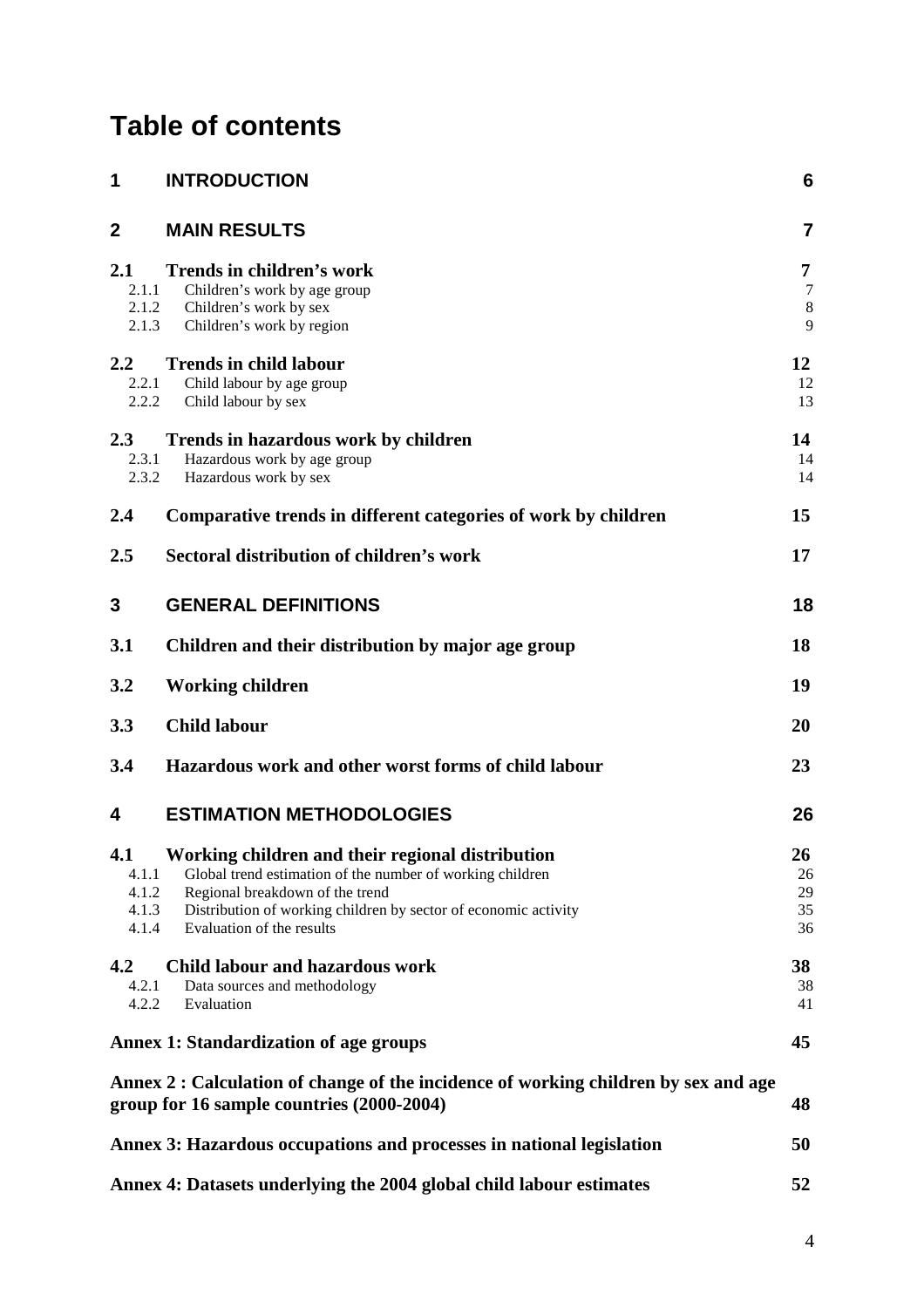## **List of tables and charts**

#### **Table No.**

- 1 Estimates of various forms of children's work, 2000 and 2004
- 2 Regional trends in children's work, 2000-2004 (5 to 14 year olds)<br>
3 Global trend (2000-2004) in the number of working children 5-17
- 3 Global trend (2000-2004) in the number of working children 5-17 years old
- Regional trends in the number of working children 5-14 years old (2000-2004)<br>5 Global number of child labourers by maior age group. 2000 and 2004
- 5 Global number of child labourers by major age group, 2000 and 2004<br>6 Child labour and its sex distribution 2004
- 6 Child labour and its sex distribution, 2004
- 7 Children in economic activity, child labour, and hazardous work (by sex and age group), 2004
- 8 Minimum ages according to ILO Convention No.138<br>9 "Child labour" as defined for the purpose of the 2000
- "Child labour" as defined for the purpose of the 2000 and 2004 global estimates
- 10 Excess of significant increases over significant declines in the incidence of working children in 17 sample countries (2000-2004)
- 11 Estimated global change in the incidence of working children (2000-2004)
- 12 Estimated global incidence of working children (2004)
- 13 Regional change in the incidence of working children (more matched sample countries are showing significant decreases than increases)<br>14 Matched-sample calculation of the n
- Matched-sample calculation of the number of working children in 2004 in three regions by sex and age group  $(^{0}00)$
- 15 Combining the full-sample logistics estimates and matched sample estimates of working children (aged 5-14 years) by region
- 16 Comparison of annual change in primary education enrolment (%) and estimates of annual change in working children aged 5-14 years (%)
- 17 Primary and secondary education, change 1998/99 to 2002/03 (%)
- 18 Primary school-age children out of school by region, 2001/02

## **Chart No.**

- 1 Children's activity rate by region, 2004 (5-14 years old)
- 2 Economically active children in the world (5-14 years old), by region (million)
- 3 Global trends in children's economic activity by region, 2000 (5 to 14 years old) (million)<br>4 Global trends in children's activity rate by region, 2000-2004 (5-14 years old) (%)
- 4 Global trends in children's activity rate by region, 2000-2004 (5-14 years old) (%)<br>5 Global trends in child labour by age group and year (million)
- 5 Global trends in child labour by age group and year (million)<br>6 Global trends in hazardous work by age group and year (million)
- 6 Global trends in hazardous work by age group and year (million)
- 7 Children in hazardous work by sex and age group (%)
- 8 Global trends in child labour by form of work and year (million)
- 9 Working children ages 5-14 by sector (%)

## **References**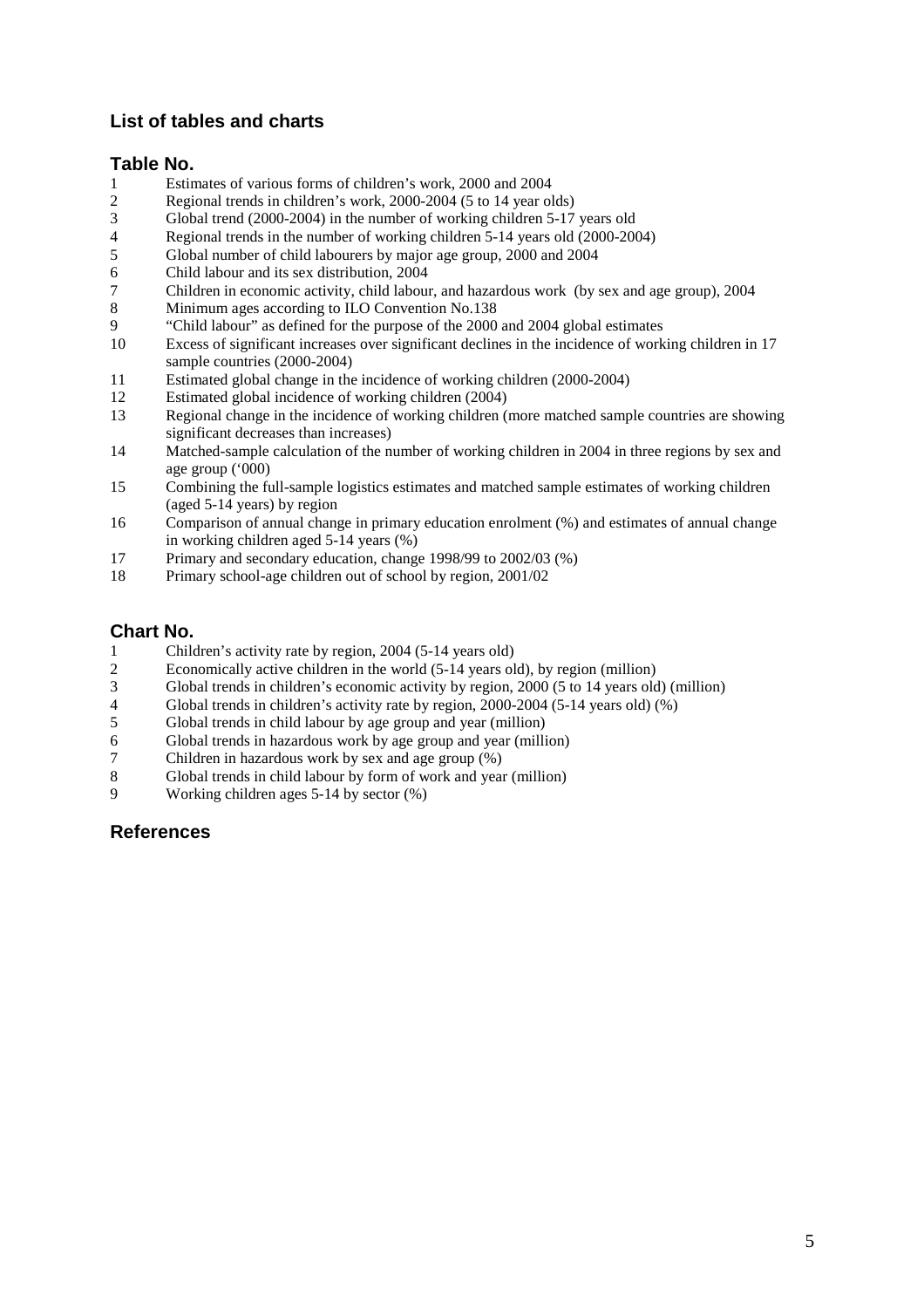## **1 Introduction**

This publication presents the ILO's global estimates of child labour in 2004 and compares them with the previous estimates for 2000.

Both estimates are based on the same underlying definitions and use comparable methodologies. The exercise was facilitated by a rich database of national-level child labour statistics derived from SIMPOC<sup>1</sup> surveys and other sources. UCW, an inter-agency project on child labour statistics and research, provided access to non-ILO data and assisted in the analysis<sup>2</sup>.

For the first time, a credible analysis of global and regional child labour trends is possible. We regard this as a milestone in the worldwide debate on child labour and, with it, hope to mark the beginning of regular four-yearly trend assessments.

The document is structured as follows. We start with a presentation of the main estimation results for 2004 and compare these to the 2000 data. This includes the analysis of trends in children's work and the more restricted categories of child labour and hazardous work by children. As far as possible, data are broken down by age group, sex, and region. Following a presentation of the sectoral distribution of working children, Section 3 discusses the underlying definitions and statistical cut-offs applied. In Section 4 we introduce our data sources and explain the different estimation methodologies used.

Despite a surge in surveys in recent years, child labour data collection remains in its infancy. The data at hand allowed us to assess global and regional trends in children's work and the global magnitude of child labour. It was also rich enough to follow the global developments with regard to children's involvement in hazardous work. But it fell short of estimating trends in some of the unconditional worst forms of child labour, among these child victims of bonded labour, armed conflict, and human trafficking. The ILO is currently developing specific survey instruments for these forms of child labour, which are notoriously difficult to quantify. We hope to include the unconditional WFCL in our next global estimates.

 $\overline{a}$ <sup>1</sup> ILO/IPEC's Statistical Information and Monitoring Programme on Child Labour (SIMPOC) helps countries with the collection, processing, and analysis of child labour data. To date, SIMPOC has provided assistance to more than 300 surveys, of which 56 were national household surveys on child labour. Data from the latter serve as an important basis for the ILO's global child labour estimates.

 $2^2$  UCW, or "Understanding Children's Work", is a joint project by the ILO, UNICEF and the World Bank.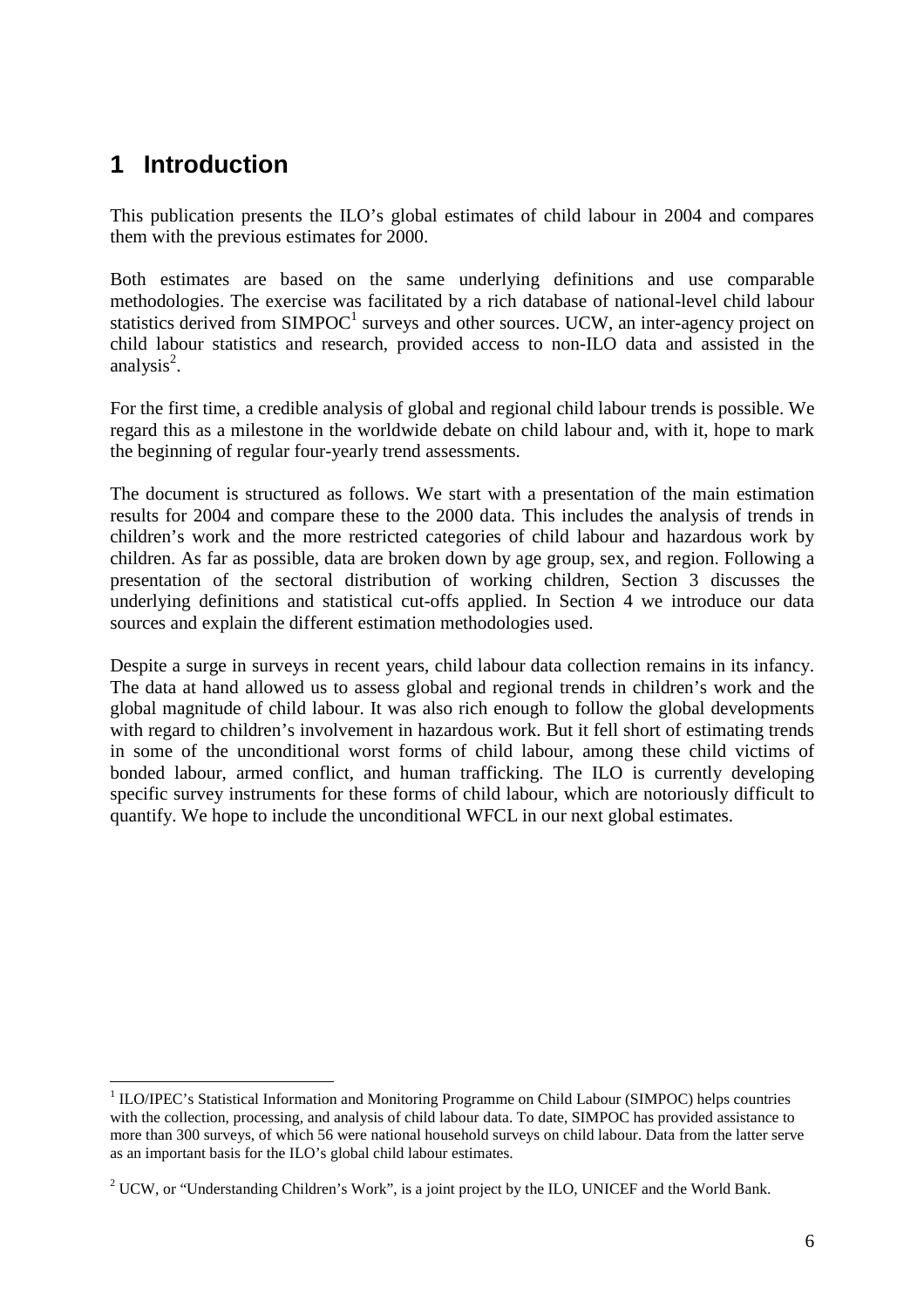## **2 Main results**

## **2.1 Trends in children's work**

## **2.1.1 Children's work by age group**

In 2004, an estimated global population of 191 million children aged 5-14 years were at work. This accounts for less than one-sixth (15.8 per cent) of the world's population in that age group. The total economically active child population aged 5-17 years was estimated at 317 million.

As Table 3 shows, incidence of work among children declined in both absolute and relative terms. The trend is consistent across all major age groups. It means that

- fewer children were working in 2004 than there were four years earlier, and
- the percentage of working children among the total child population also declined.

|              | <b>Population</b><br>(000) |           |         | Number at work<br>(000) |       | Incidence rate | <b>Change of</b><br>incidence rate |
|--------------|----------------------------|-----------|---------|-------------------------|-------|----------------|------------------------------------|
| Year         | 2000                       | 2004      | 2000    | 2004                    | 2000  | 2004           |                                    |
| World        | 1'531'400                  | 1'566'300 | 351'900 | 317'400                 | 23.0% | 20.3%          | $-2.7%$                            |
| <b>Boys</b>  | 786'500                    | 804'000   | 184'200 | 171'500                 | 23.4% | 21.3%          | $-2.1%$                            |
| <b>Girls</b> | 744'900                    | 762'300   | 167'700 | 145'800                 | 22.5% | 19.1%          | $-3.4%$                            |
| $5-9$        | 600'200                    | 601'100   | 73'200  | 64'600                  | 12.2% | 10.7%          | $-1.5%$                            |
| $10 - 14$    | 599'200                    | 605'400   | 137'800 | 126'100                 | 23.0% | 20.8%          | $-2.2%$                            |
| $(5-14)$     | 1'199'400                  | 1'206'500 | 211'000 | 190'700                 | 17.6% | 15.8%          | $-1.8%$                            |
| $15 - 17$    | 332'000                    | 359'800   | 140'900 | 126'700                 | 42.4% | 35.2%          | $-7.2\%$                           |

#### **Table 3. Global trend (2000-2004) in the number of working children 5-17 years old**

From 2000 to 2004, the number of working children in the most relevant, 5- to 14-year core age group declined by some 20 million. Among 15- to 17-year-olds, 14 million<sup>3</sup> fewer children were at work. The incidence rate in the two age categories dropped from 17.6 to 15.8 per cent and from 42.4 to 35.2 per cent, respectively. It is interesting to note that the older the age group, the more pronounced was the downward change of incidence rate. Table 3 shows

 3 For details of the 2000 estimates, see ILO/IPEC, *Every child counts. New global estimates on child labour*  (Geneva, SIMPOC, 2002).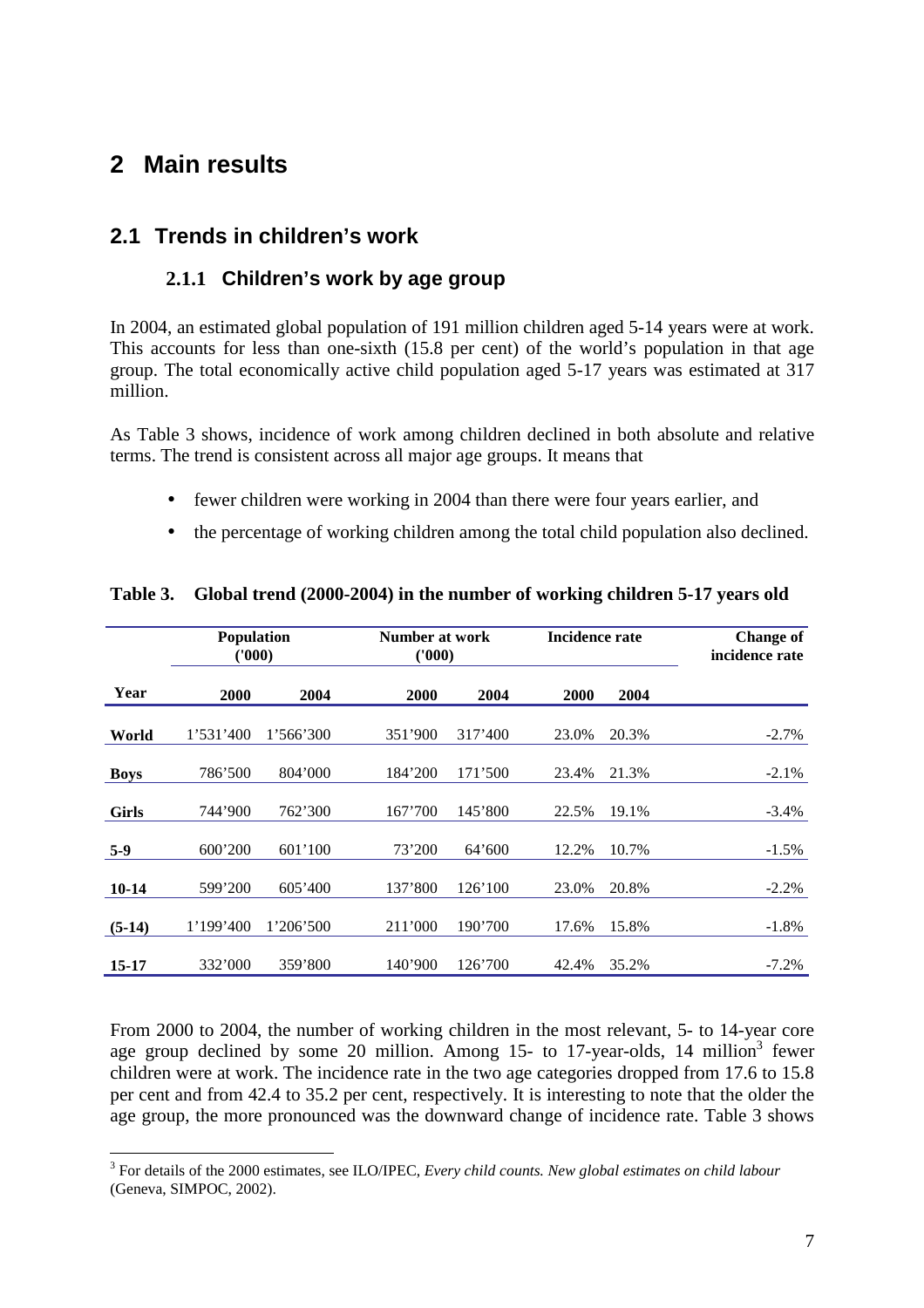that incidence rates declined by 1.5 percentage points among the 5- to 9-year-olds versus 2.2 and 7.2 percentage points among those aged 10-14 and 15-17 years, respectively.

The terms "children's work", "working children", "children at work", and "economically active children" are used interchangeably in this publication. All denote a broader concept than child labour. It comprises all persons of either sex who furnish the supply of labour for the production of goods and services defined by the System of National Accounts during a specified reference period.

The notion of working children<sup>4</sup> is based on the concept of economic activity, and encompasses most activities undertaken by children involving production of goods and services, whether

- for the market or not:
- paid or unpaid;
- part time or full time;
- performed on a casual or a regular basis;
- in the formal or informal sector;
- the activities are legal or illegal.

### It excludes

 $\overline{a}$ 

- chores undertaken in the child's own household:
- activities that are part of schooling; and
- children seeking work for which they are available if it is offered.

## **2.1.2 Children's work by sex**

As was the case in 2000, the 2004 data do not reveal any major difference by sex in terms of overall magnitude of children's work and its relative incidence. Boys, especially in the older age groups, tend to be slightly more involved in work than are girls. The differentials, however, remain minor. Overall, in 2004, 172 million boys were working compared to 146 million girls. The incidence rate was about two percentage points higher among boys (21.3 per cent versus 19.1 per cent for girls).

The number of working children decreased among both sexes from 2000 to 2004. It is noteworthy that economic activity rates seem to have declined somewhat faster among girls than among boys. As Table 3 shows, the incidence rate among girls dropped by 3.4 percentage points compared to 2.1 percentage points among boys.

<sup>4</sup> For further details see Section 3 (below), on general definitions, and SIMPOC: *Child labour statistics: Manual on methodologies for data collection through surveys* (Geneva, ILO, 2004). See also SIMPOC: *Manual for child labour data analysis and statistical reports* (Geneva, ILO, 2004)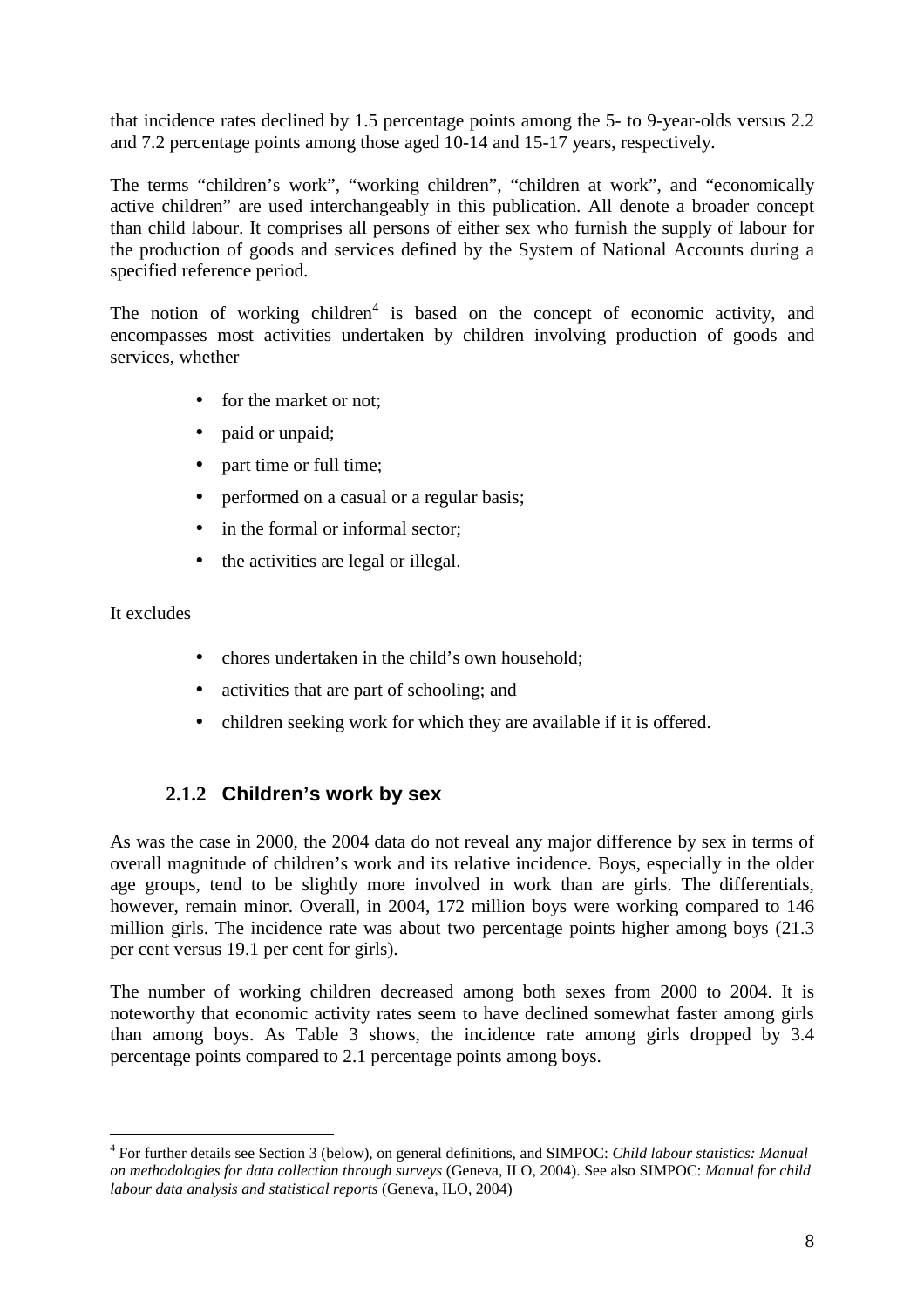## **2.1.3 Children's work by region**

Charts 1 and 2 depict regional activity rates and the extent of children's work by region, respectively. Both concentrate on the 5- to 14-year age group. We note that, while the Asia-Pacific region has the most child workers, the incidence is highest in Sub-Saharan Africa.

In 2004, an estimated 122.3 million children were at work in the Asia-Pacific region, compared to 49.3 million in Sub-Saharan Africa and 5.7 million in Latin America and the Caribbean. Reliable survey data were too limited to provide numbers for either the Middle East and North Africa (MENA) region or for the group of industrialized countries.

In terms of incidence, Sub-Saharan Africa ranks highest. About 1 in 4 children younger than 15 years works in the region (26.4 per cent). This compares to about 1 in 5 in the Asia-Pacific region (18.8 per cent) and 1 in 20 in Latin America and the Caribbean (see Chart 1).



#### **Chart 1. Children's activity rate by region, 2004 (5-14 years old)**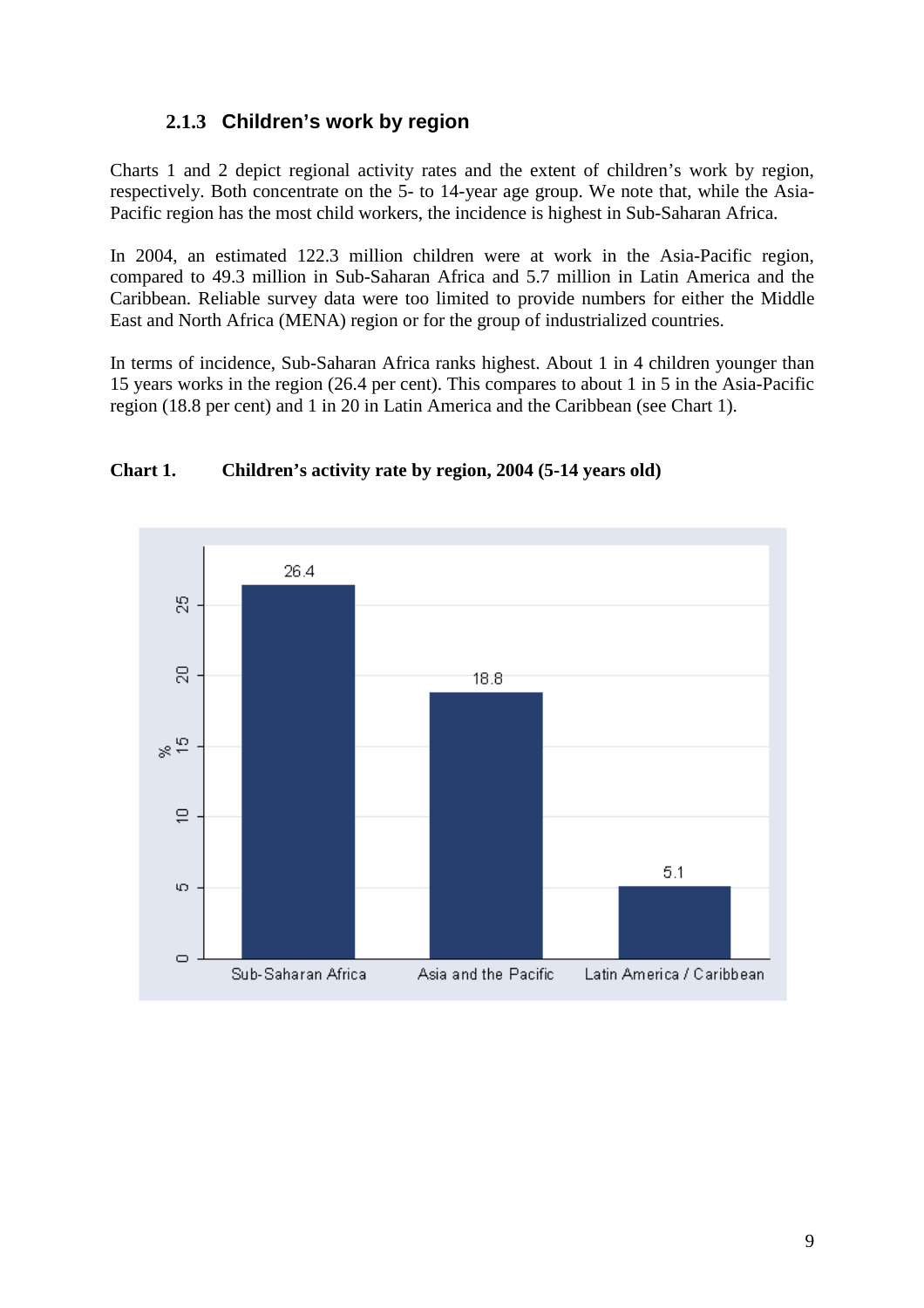



Table 4 and Charts 3 and 4 reveal regional trends from 2000 to 2004. In Asia and the Pacific, the situation among working children has remained more or less stable, both in absolute and in relative terms. The incidence decreased slightly from 19.4 to 18.8 per cent. The absolute number of child workers dropped by 5 million to a total of 122 million. In Sub-Saharan Africa, we discern a more mixed development. While the incidence rate declined by 2.4 percentage points to 26.4 per cent, the absolute number of African child workers increased by 1.3 million to a total of 49.3 million. High population growth offset the relative progress in the region.

|                                 | <b>Population</b><br>(000) |           |         | <b>Number at Work</b><br>(000) |       | <b>Incidence rate</b> | <b>Change of</b><br>incidence rate |
|---------------------------------|----------------------------|-----------|---------|--------------------------------|-------|-----------------------|------------------------------------|
|                                 | 2000                       | 2004      | 2000    | 2004                           | 2000  | 2004                  |                                    |
| World                           | 1'199'400                  | 1'206'600 | 211'000 | 190'700                        | 17.6% | 15.8%                 | $-1.8%$                            |
| Asia and the<br><b>Pacific</b>  | 655'100                    | 650'000   | 127'300 | 122'300                        | 19.4% | 18.8%                 | $-0.6%$                            |
| Latin<br>America &<br>Caribbean | 108'100                    | 111'000   | 17'400  | 5'700                          | 16.1% | 5.1%                  | $-11.0%$                           |
| Sub-Saharan<br>Africa           | 166'800                    | 186'800   | 48'000  | 49'300                         | 28.8% | 26.4%                 | $-2.4%$                            |
| <b>Other</b><br>regions         | 269'300                    | 258'800   | 18'300  | 13'400                         | 6.8%  | 5.2%                  | $-1.6%$                            |

| Table 4. Regional trends in the number of working children 5-14 years old (2000-2004) |  |  |
|---------------------------------------------------------------------------------------|--|--|
|                                                                                       |  |  |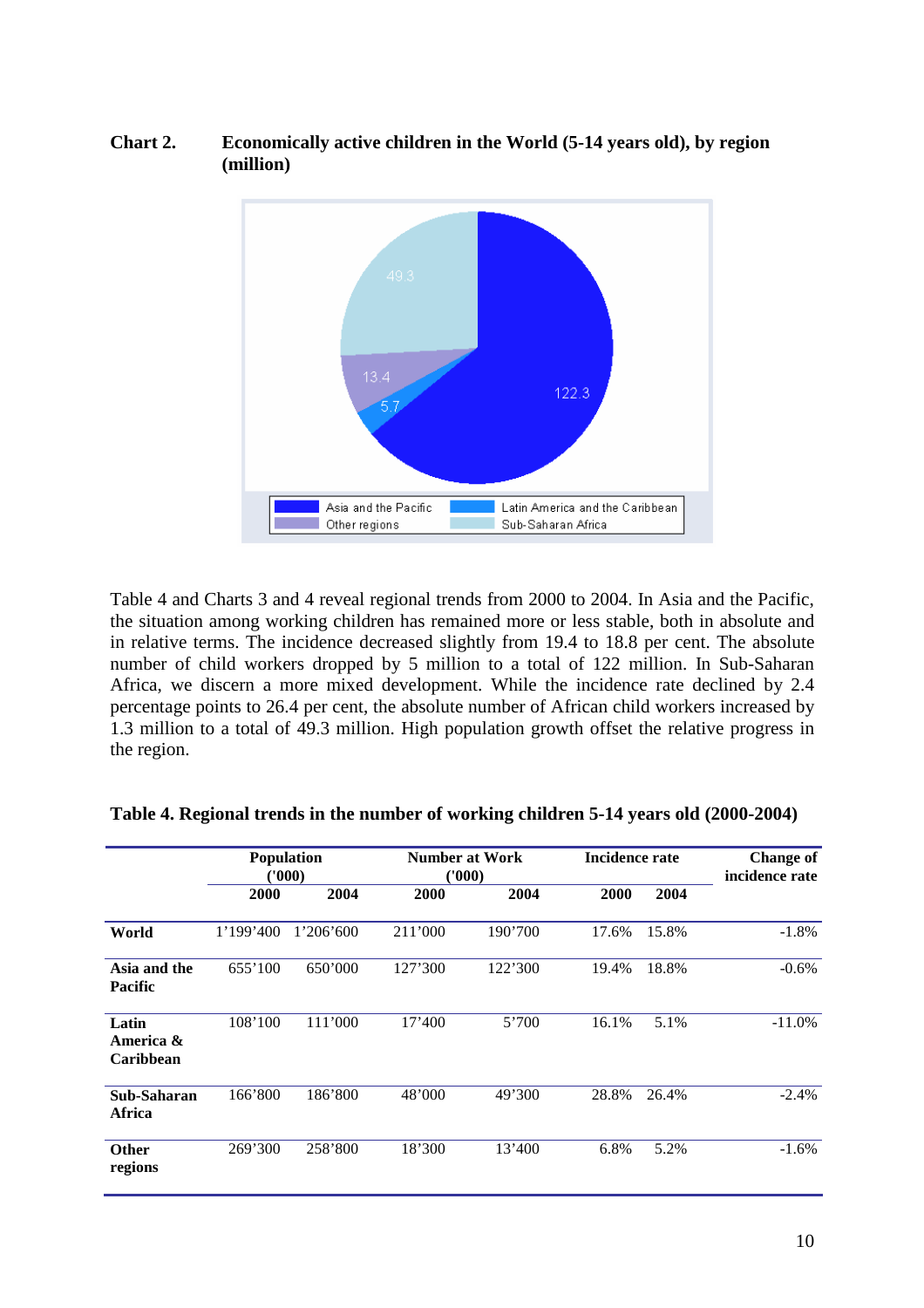Latin America, the region with the smallest population of working children, made the biggest progress in the four years following 2000. The incidence was reduced by 11 percentage points to 5.1 per cent, and the absolute number of working children aged 5-14 years dropped to 5.7 million.



## **Chart 3. Global trends in children's economic activity by region, 2000 (5 to 14 years old) (million)**



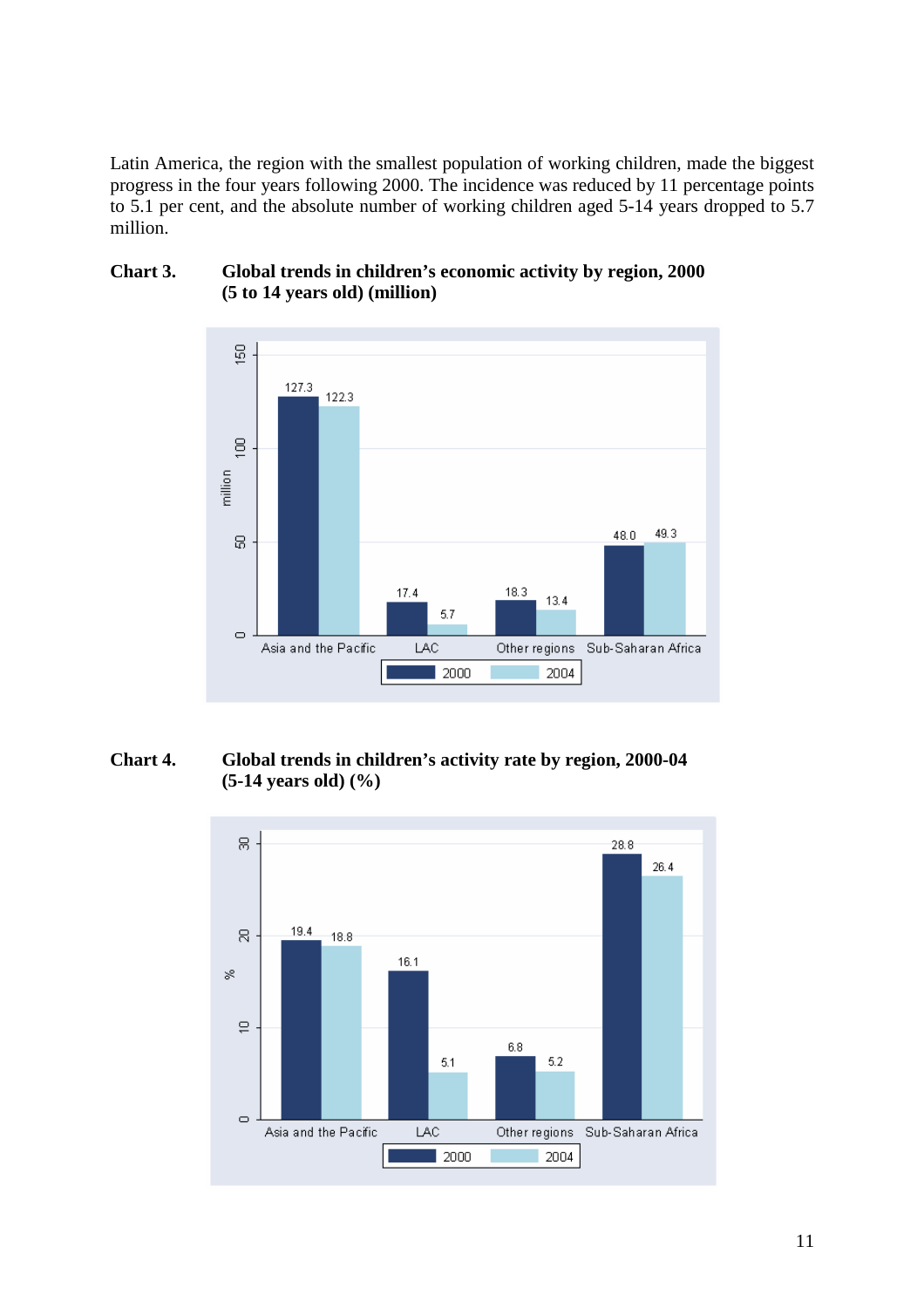## **2.2 Trends in child labour** <sup>5</sup>

## **2.2.1 Child labour by age group**

We estimate that in 2004 there were about 218 million child labourers in the world. Three quarters of them (166 million) were younger than 15 years. As Table 5 shows, child labour is by no means only a problem among older children. In fact, 108 million—almost half of all child labourers in the world—were younger than 12 years.

Child labour declined during the period 2000 to 2004, reflecting trends in children's economic activity. The overall number decreased by 28 million from 246 to 218 million (see Chart 5). The drop was most pronounced in the lower secondary-education, 12- to 14-year age cohort, leaving 18 million fewer child labourers.

#### **Table 5. Global number of child labourers by major age group, 2000 and 2004**

| Major age group    | Child labour (in '000s), 2000 | Child labour (in '000s), 2004 |
|--------------------|-------------------------------|-------------------------------|
| $5-11$             |                               |                               |
|                    | 109'700                       | 107'647                       |
| $12 - 14$          |                               |                               |
|                    | 76'600                        | 58'105                        |
| <b>Total 5-14</b>  |                               |                               |
|                    | 186'300                       | 165'752                       |
| <b>Total 15-17</b> |                               |                               |
|                    | 59'200                        | 51'911                        |
| <b>Total 5-17</b>  |                               |                               |
|                    | 245'500                       | 217'663                       |

### **Chart 5. Global trends in child labour by age group and year (million)**



 $\overline{a}$ <sup>5</sup> Note that "child labour" is a narrower concept than that of "working children" or "economically active children". It includes all working children 5-11 years of age; excludes those in the 12- to 14-year age group engaged in "light work"; and, from among the 15- 17-year-olds, includes only those in hazardous work or other WFCL. For more details see Section 3 (below), which deals with definitions, and SIMPOC (2004), op.cit.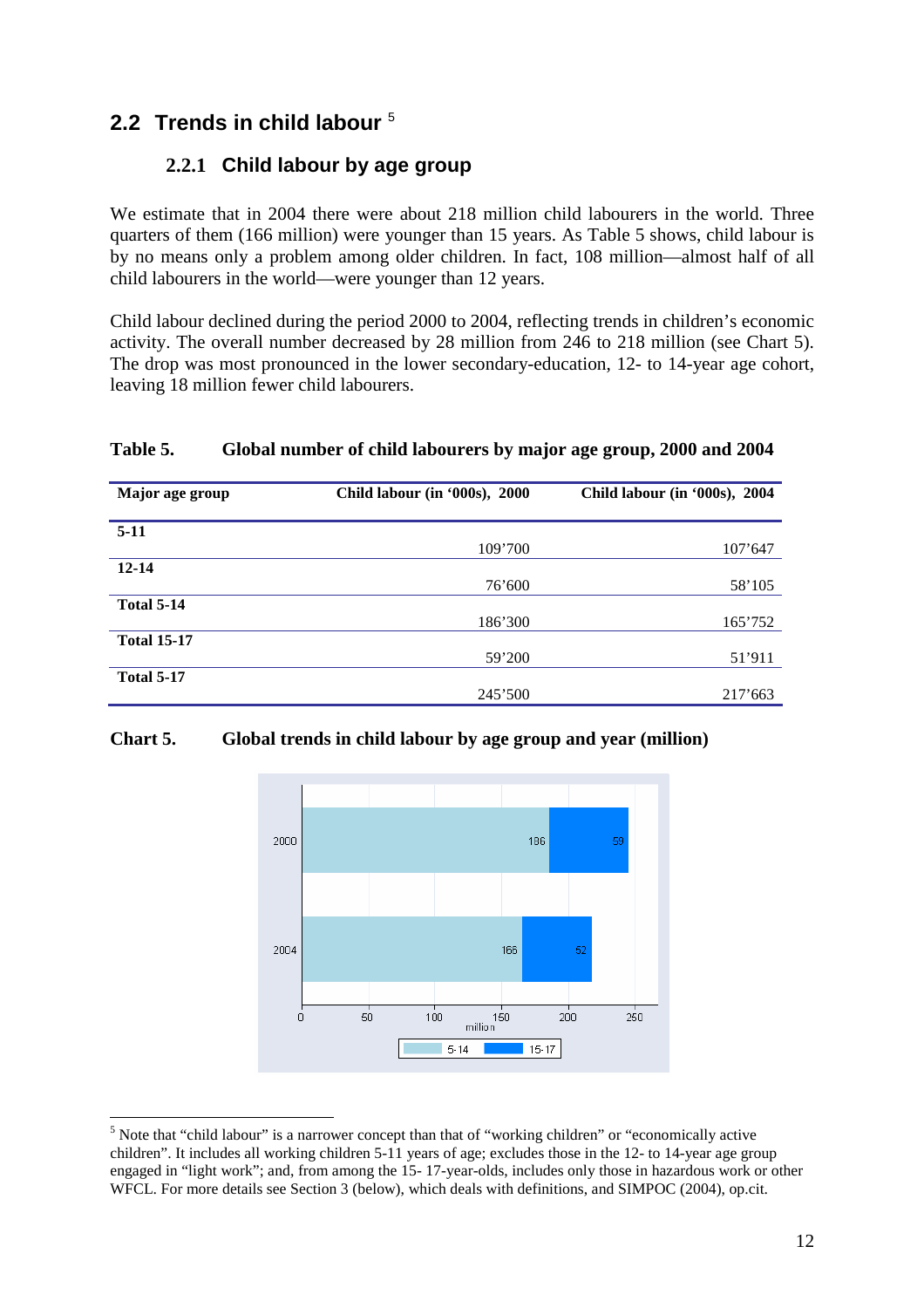The worldwide incidence of child labour<sup>6</sup> also dropped over the four-year period under observation from a rate of 16 per cent to 13.9 per cent.

## **2.2.2 Child labour by sex**

Data emerging over the last few years have shown that gender differentials with regard to the work children do increase both with age and with the dangers children face in the workplace. Generally, boys are more involved than are girls in child labour and hazardous work. Boys dominate in the older age groups.

Our estimates for 2004 corroborate these earlier findings. As Table 6 shows, child labour distribution by sex among those aged 5-11 years is almost on par. The gap widens, however, among those aged 12-14 years—about 55 per cent of child labourers in this category are boys.

The difference becomes most pronounced among youth aged 15-17 years. Here, boys clearly dominate and girls constitute only a little more than one third of child labourers (38 per cent).

Note that the distribution by sex remained largely unchanged in the period 2000 to 2004.

| Sex & age group    | <b>Number of child labourers</b><br>(in `000s) | Distribution by sex<br>$(\%)$ |
|--------------------|------------------------------------------------|-------------------------------|
|                    |                                                |                               |
| $5 - 11$           | 107'647                                        | 100.0                         |
| <b>Boys</b>        | 53'103                                         | 49.3                          |
| <b>Girls</b>       | 54'544                                         | 50.7                          |
|                    |                                                |                               |
| $12 - 14$          | 58'105                                         | 100.0                         |
| <b>Boys</b>        | 31'848                                         | 54.8                          |
| <b>Girls</b>       | 26'257                                         | 45.2                          |
|                    |                                                |                               |
| <b>Total 5-14</b>  | 165'752                                        | 100.0                         |
| <b>Boys</b>        | 84'951                                         | 51.3                          |
| <b>Girls</b>       | 80'801                                         | 48.7                          |
|                    |                                                |                               |
| <b>Total 15-17</b> | 51'911                                         | 100.0                         |
| <b>Boys</b>        | 32'250                                         | 62.1                          |
| <b>Girls</b>       | 19'661                                         | 37.9                          |
|                    |                                                |                               |
| <b>Total 5-17</b>  | 217'663                                        | 100.0                         |
| <b>Boys</b>        | 117'201                                        | 53.8                          |
| <b>Girls</b>       | 100'462                                        | 46.2                          |

## **Table 6. Child labour and its sex distribution, 2004**

 6 Percentage of overall child population in child labour aged 5-17 years.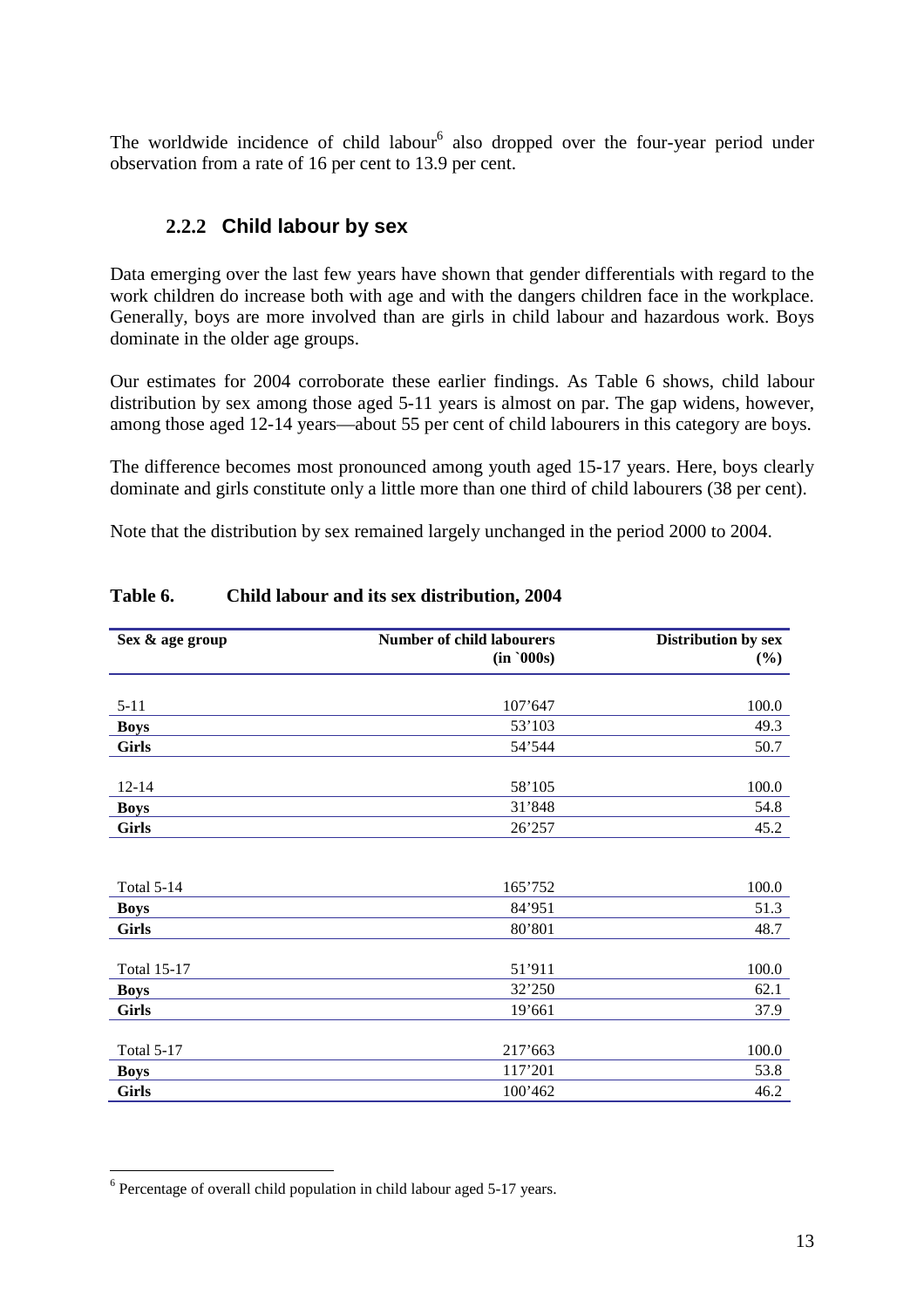## **2.3 Trends in hazardous work by children**

## **2.3.1 Hazardous work by age group**

The majority of working children are in hazardous work. This means they are engaged in activities that endanger their safety, health, and moral development. We estimate that in 2004 126 million children were involved in this worst form of child labour.

Chart 6 shows that from 2000 to 2004 the number of children in hazardous work declined by about 44 million, a significant decrease most apparent among children in the 5- to 14-year age group.

## **Chart 6. Global trends in hazardous work by age group and year (million)**



## **2.3.2 Hazardous work by sex**

As detailed in Section 2.2.2, above, boys tend to be involved in more dangerous jobs than are girls, especially at older ages, as indicated in Chart 7. The older the age group, the more boys dominate in the child workforce. In the group aged 5-11 years, male and female participation is almost equivalent, but it declines significantly with increasing age. Among those aged 12- 14 and 15-17 years, boys constitute more than 60 per cent of children in hazardous work.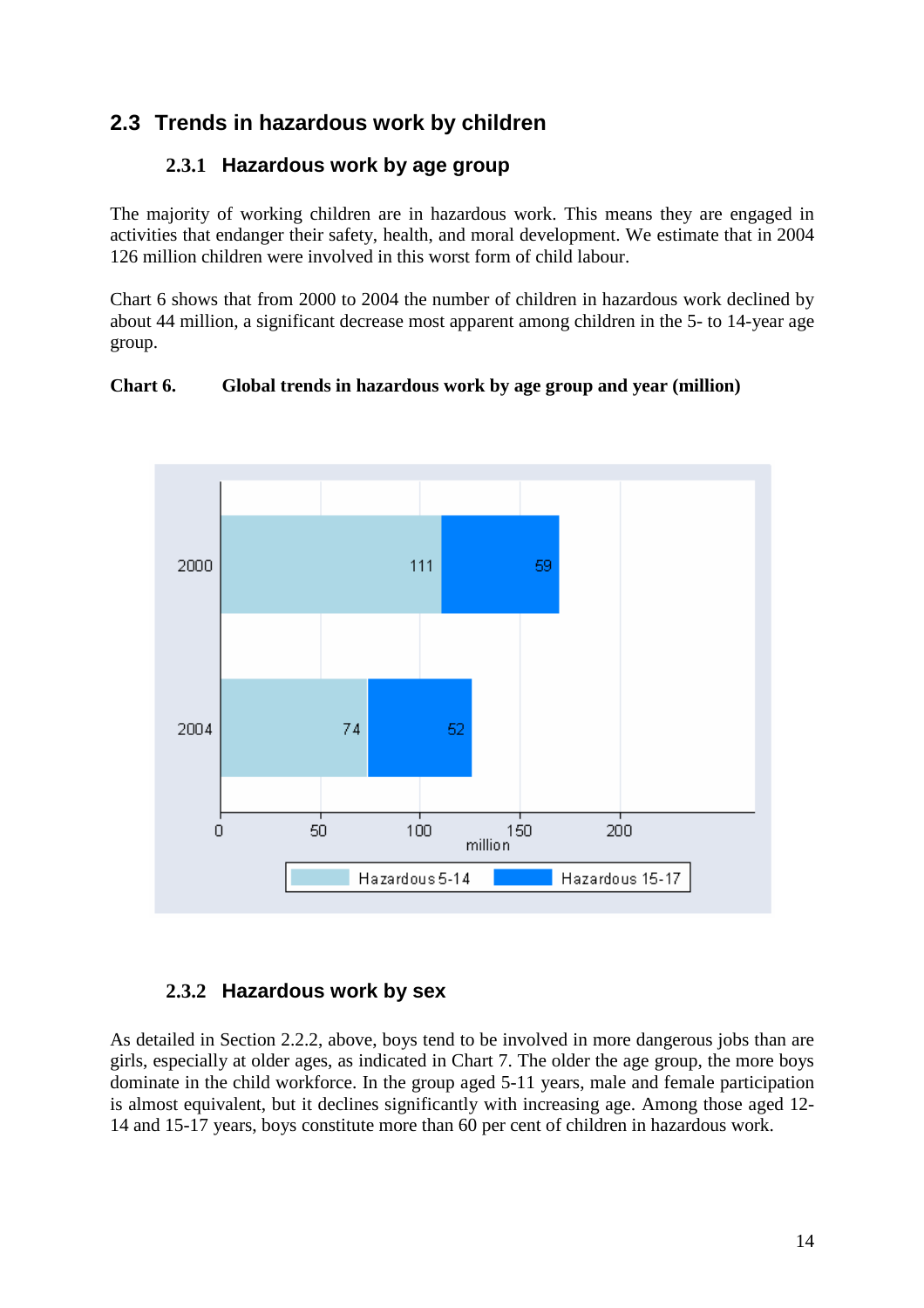

**Chart 7. Children in hazardous work by sex and age group (%)** 

## **2.4 Comparative trends in different categories of work by children**

Previous sections have indicated that, from 2000 to 2004, all forms of children's involvement in work—economic activity, child labour, and hazardous work—were undergoing significant changes. Global incidence rates and the overall magnitude were decreasing, albeit at varying degrees. At the same time, the situation across the various regions was highly uneven. While some regions made significant progress—e.g. Latin America and the Caribbean—others, such as Sub-Saharan Africa, tended to stagnate. Unfortunately, the data at our disposal does not allow us to present regional estimates for the sub-categories of child labour and children in hazardous work.

How do declining rates in the various forms of work relate to one another, and how does the rate of decrease of, say, "children's work" compare to that of "child labour", taking into account age and sex differentials? Table 7 and Chart 8 suggest the following:

**The more harmful the work, the faster the decline.** The decline seems to accelerate with the degree of harm associated with the form of work. In other words, the more harmful the work, the faster the decline. Among the core group, aged 5-14 years, the number of working children declined by 9.6 per cent, from 211 million to 191 million.<sup>7</sup> Among child labourers, however, the drop was greater than 10 per cent. The number of children in child labour slated for abolition decreased from 186 million in

 $\overline{a}$ 

 $7$  For details on the 2000 figures quoted, see ILO/IPEC (2002), op.cit.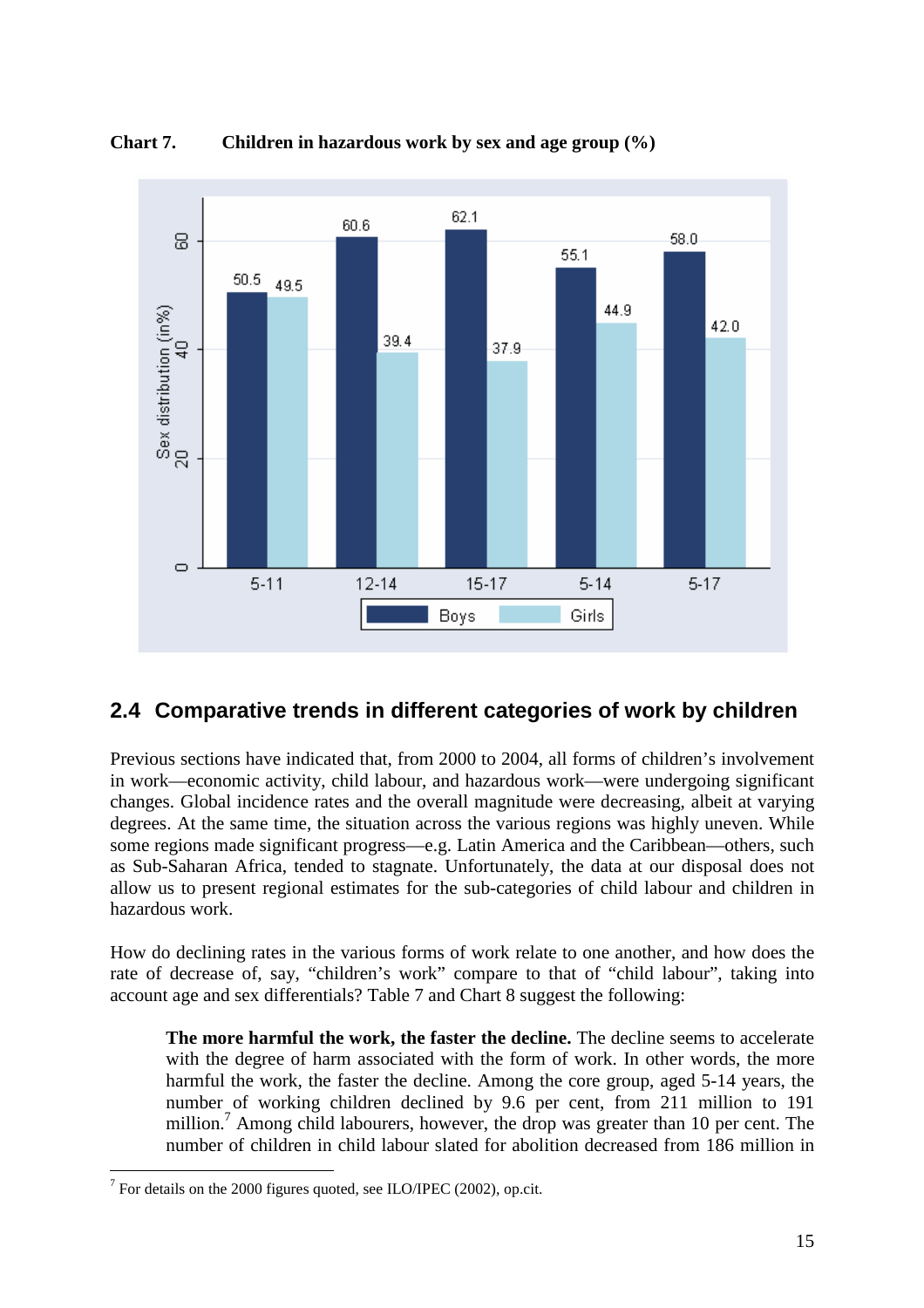2000 to 166 million in 2004, which represents a decline of 11 per cent. The biggest decline is observed among children in hazardous work, a sub-category of the WFCL. The global number plummeted by about one-third in the 5-14 age group, from 111 million to 74 million children.

**A trend towards less hazardous types of work.** As a result, and unsurprisingly, the number of children aged 5-14 years in non-hazardous child labour increased. This confirms the general trend towards less dangerous forms of work.

| Sex &<br>age group | Econom.<br>active<br>children<br>(EAC)<br>(000s) | <b>Child</b><br>labour | <b>Child</b><br>labour as<br>percent of<br><b>EAC</b> | <b>Children</b> in<br>hazardous<br>Work<br>(CHW)<br>(000s) | <b>CHW</b> as<br>per cent<br>of EAC | <b>CHW</b> as<br>per cent<br>of child<br>labour |
|--------------------|--------------------------------------------------|------------------------|-------------------------------------------------------|------------------------------------------------------------|-------------------------------------|-------------------------------------------------|
| $5 - 11$           | 107'647                                          | 107'647                | 100                                                   | 40'235                                                     | 37.4                                | 37.4                                            |
| <b>Boys</b>        | 53'103                                           | 53'103                 | 100                                                   | 20'325                                                     | 38.3                                | 38.3                                            |
| <b>Girls</b>       | 54'544                                           | 54'544                 | 100                                                   | 19'909                                                     | 36.5                                | 36.5                                            |
|                    |                                                  |                        |                                                       |                                                            |                                     |                                                 |
| $12 - 14$          | 83'072                                           | 58'105                 | 69.9                                                  | 34'157                                                     | 41.1                                | 58.8                                            |
| <b>Boys</b>        | 44'706                                           | 31'848                 | 71.2                                                  | 20'693                                                     | 46.3                                | 65.0                                            |
| <b>Girls</b>       | 38'366                                           | 26'257                 | 68.4                                                  | 13'464                                                     | 35.1                                | 51.3                                            |
|                    |                                                  |                        |                                                       |                                                            |                                     |                                                 |
| <b>Total 5-14</b>  | 190'719                                          | 165'752                | 86.9                                                  | 74'392                                                     | 39.0                                | 44.9                                            |
| <b>Boys</b>        | 97'809                                           | 84'951                 | 86.9                                                  | 41'018                                                     | 41.9                                | 48.3                                            |
| <b>Girls</b>       | 92'910                                           | 80'801                 | 87.0                                                  | 33'374                                                     | 35.9                                | 41.3                                            |
|                    |                                                  |                        |                                                       |                                                            |                                     |                                                 |
| <b>Total 15-17</b> | 126'683                                          | 51'911                 | 41.0                                                  | 51'911                                                     | 41.0                                | 100                                             |
| <b>Boys</b>        | 70'609                                           | 32'250                 | 45.7                                                  | 32'250                                                     | 45.7                                | 100                                             |
| <b>Girls</b>       | 56'073                                           | 19'661                 | 35.1                                                  | 19'661                                                     | 35.1                                | 100                                             |
|                    |                                                  |                        |                                                       |                                                            |                                     |                                                 |
| Total              | 317'402                                          | 217'663                | 68.6                                                  | 126'302                                                    | 39.8                                | 58.0                                            |
| <b>Boys</b>        | 168'418                                          | 117'201                | 69.6                                                  | 73'268                                                     | 43.5                                | 62.5                                            |
| <b>Girls</b>       | 148'983                                          | 100'462                | 67.4                                                  | 53'035                                                     | 35.6                                | 52.8                                            |

### **Table 7. Children in economic activity, child labour, and hazardous work (by sex and age group), 2004**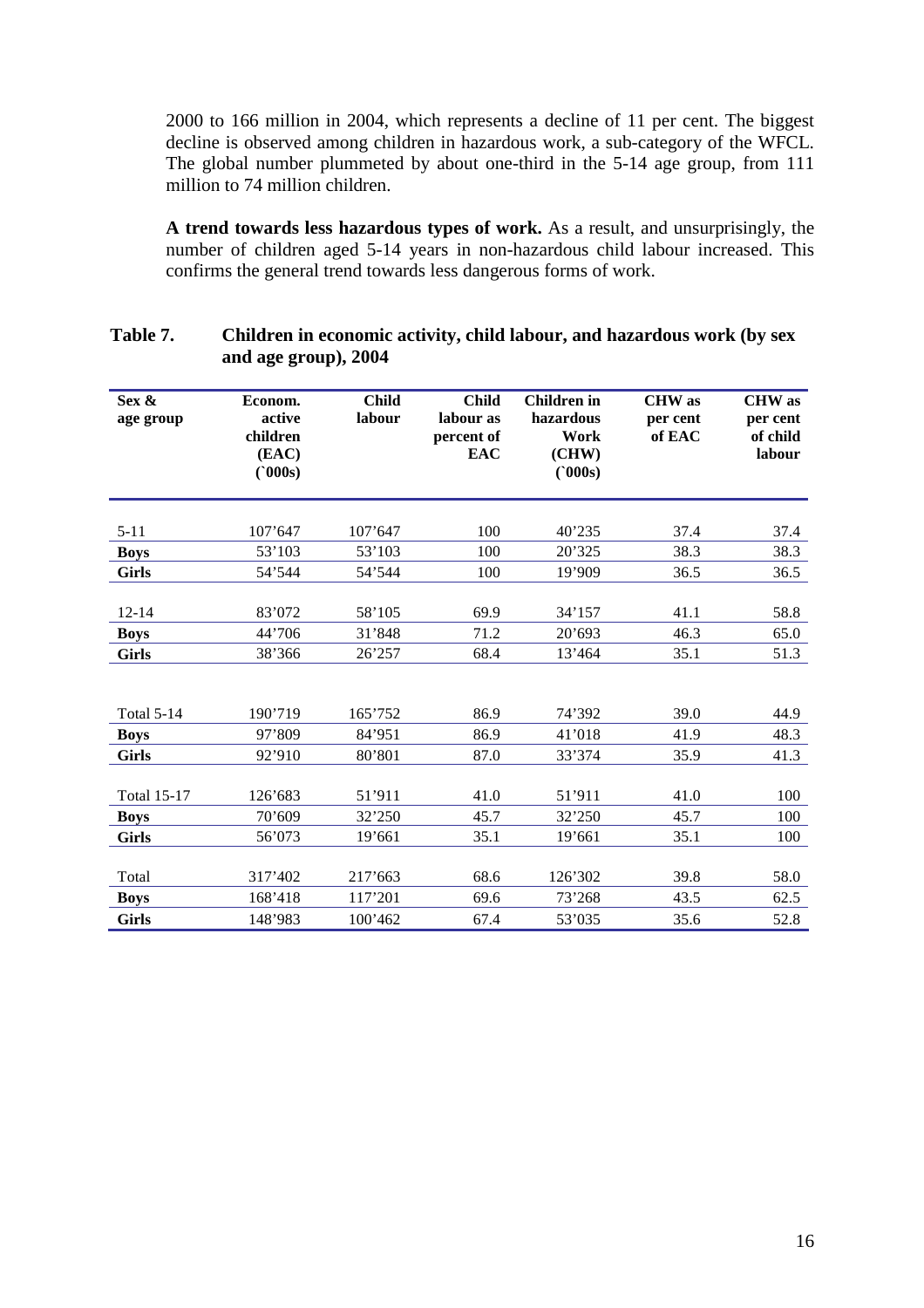

## **Chart 8. Global trends in child labour by form of work and year (million)**

## **2.5 Sectoral distribution of children's work**

The indicator for employment by sector—based on the International Standard Industrial Classification of All Economic Activities, Revisions 2 (1968) and 3 (1990)—breaks employment down into three broad groupings of economic activity: agriculture, industry, and services.

- **The agricultural sector** comprises activities in agriculture, hunting, forestry, and fishing. Children's work is primarily concentrated in agriculture—as Chart 9 illustrates, agriculture accounts for more than two-thirds (69 per cent) of all working children in the age group 5 to 14.
- **The industry sector** comprises mining and quarrying, manufacturing, construction, and public utilities (electricity, gas and water). Industry accounts for 9 per cent of working children.
- **The services sector** consists of wholesale and retail trade; restaurants and hotels; transport, storage, and communications; finance, insurance, real-estate, and business services; and community as well as social personal services. Services account for 22 per cent of working children.

### **Note:**

This is the first time we are in a position to present reliable estimates on the sectoral distribution of working children. There are therefore no benchmark 2000 data with which we can compare these results.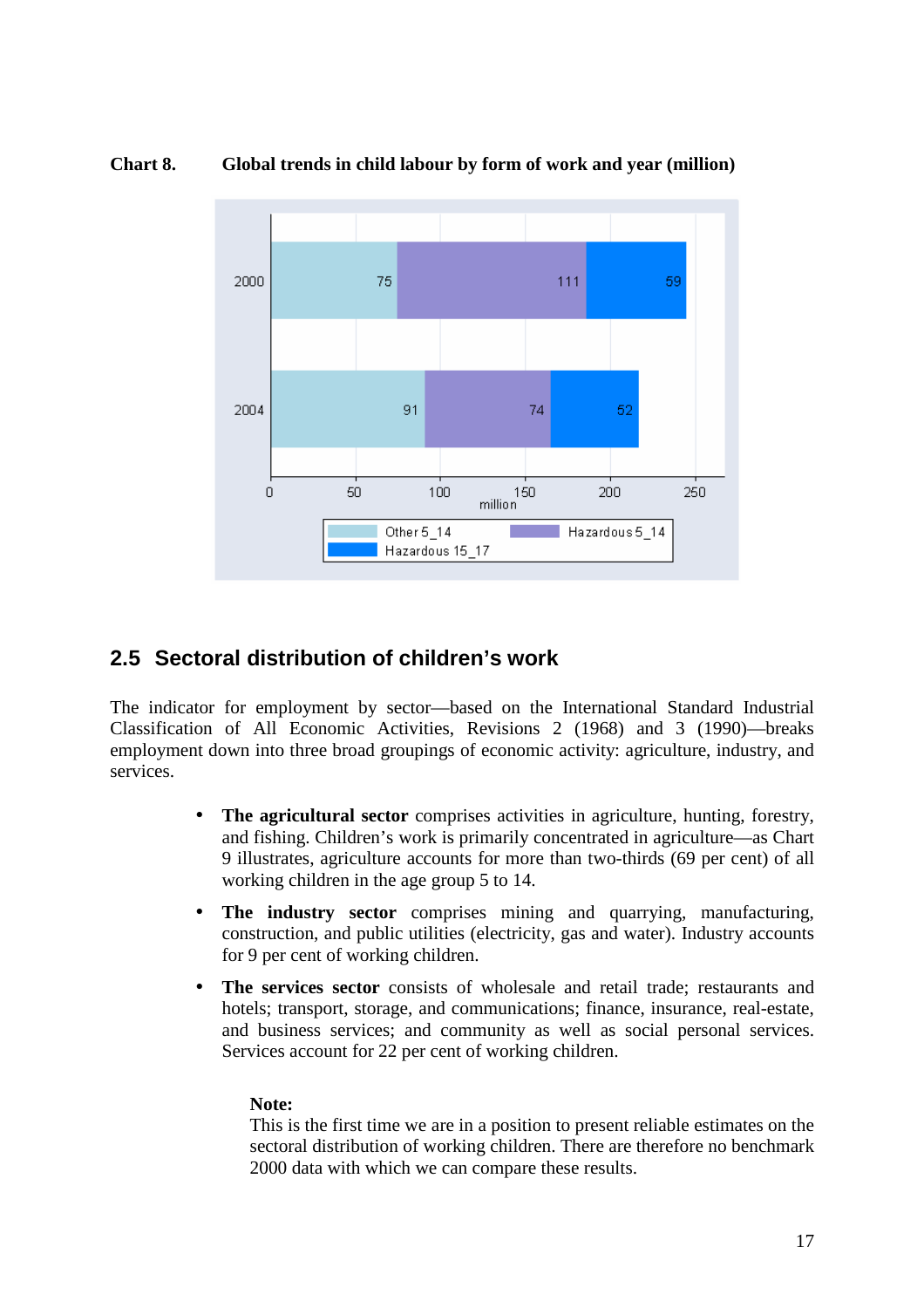Moreover, data presented here are for children's work only. The existing data material did not allow us to analyze sectoral data on the more specific groups of children in child labour and hazardous work.



## **Chart 9. Working children ages 5-14 by sector (%)**

## **3 General definitions**

The definitions underlying the 2004 estimates are identical to the ones at the basis of the exercise conducted four years earlier.<sup>8</sup> The objective was to achieve total comparability. For ease of reference, details are reproduced.

Note that the cut-off criteria chosen and used for the purpose of these estimates by no means replace, revise or put into question the existing international labour standards, or national legislation in force in each country.

## **3.1 Children and their distribution by major age group**

A **child** is defined as an individual under the age of 18 years, based on the 1989 United Nations Convention on the Rights of the Child and the ILO Convention on the Worst Forms of Child Labour, 1999 (No. 182). Since it is commonly accepted that a child under 5 years of age is too young to be engaged in work (although there are cases of exploitation or abuse by adults) or to start schooling,  $\frac{9}{9}$  we considered only the child population aged 5-17 years for the purpose of our estimates.

 8 See ILO (2002), op.cit.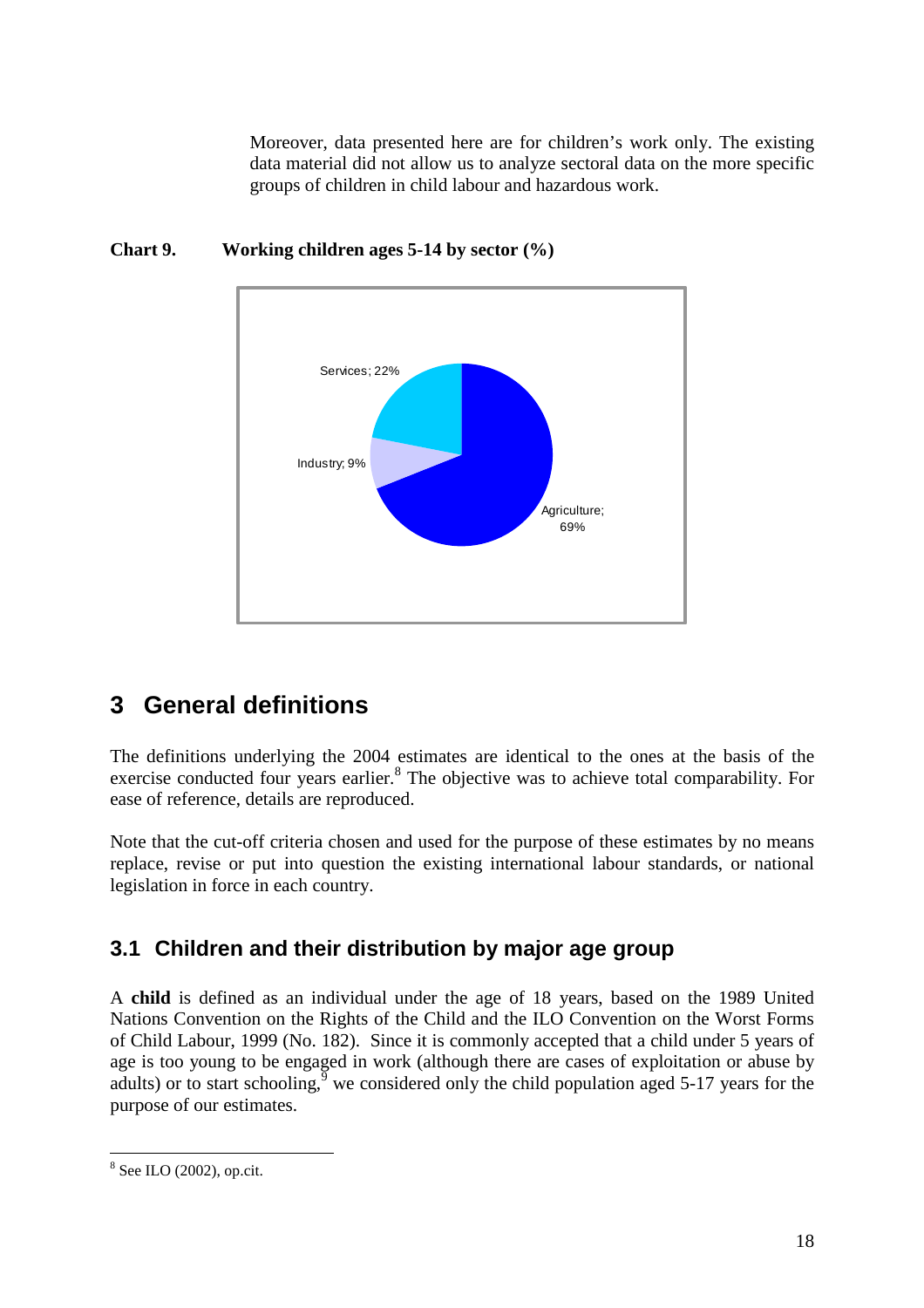**Age** is measured in number of complete years at last birthday.

**Child age groups** were broken down in two different ways. For the estimates on children's work or economic activity we applied the commonly used categories 5-9 years of age, 10-14 years, and 15-17 years. For the presentation of data on child labour and hazardous child work, on the other hand, we divided the first two age brackets into  $5-11$  and  $12-14$  years,  $10$  thereby following the logic of ILO Minimum Age Convention, 1973 (No. 138), which allows light work from the age of 12 years in a developing country context.

## **3.2 Working children**

Work is defined in terms of **economic activity** in the sense of the System of National Accounts (SNA)  $1993$ <sup>11</sup>. This corresponds to the international definition of employment as adopted by the Thirteenth International Conference of Labour Statisticians.<sup>12</sup>

Economic activity covers all market production (paid work) and certain types of non-market production (unpaid work), including production of goods for own use. Whether paid or unpaid, therefore, the activity or occupation could be pursued in either the formal or informal sector and in either urban or rural areas. For example, children engaged in unpaid activities in a market-oriented establishment operated by a relative living in the same household are considered as working in an economic activity. Children working as maids or other domestic workers in someone else's household are also considered economically active. Children engaged in domestic chores within their own households, however, are not classified as economically active.<sup>13</sup>

In line with the international definition of employment, one hour of work during the reference week is sufficient to consider a person as being at work in economic activity during that week. Also included in the classification are individuals with a job but who are temporarily absent from work due to illness, vacation, or other reasons.

Note that the concept of "working children" based on economic activity excludes children seeking work or those who are currently unemployed.<sup>14</sup>

 $\overline{a}$ 

<sup>&</sup>lt;sup>9</sup> UNESCO, *International standard classification of education (ISCED)*, Paris, 1997, which states that the customary or legal age of entrance to primary schooling is not younger than five years.

 $10$  See Annex 1 on the question of age-group harmonization and standardization.

<sup>&</sup>lt;sup>11</sup> System of national accounts 1993 (Brussels/Luxembourg, New York, Paris, Washington, D.C., Inter-Secretariat Working Group on National Accounts: Eurostat, IMF, OECD, United Nations, and World Bank).

<sup>12</sup> ILO, *Resolution concerning statistics of the economically active population, employment, unemployment and underemployment*, Thirteenth International Conference of Labour Statisticians (Geneva, ILO, October 1982).

<sup>13</sup> For further explication of the concept "economic activity", see R. Hussmann, F. Mehran, V. Verma, *Surveys of economically active population, employment, unemployment and underemployment: An ILO manual on concepts and methods* (Geneva, ILO, 1990).

 $14$  See ILO/IPEC (2004), op.cit.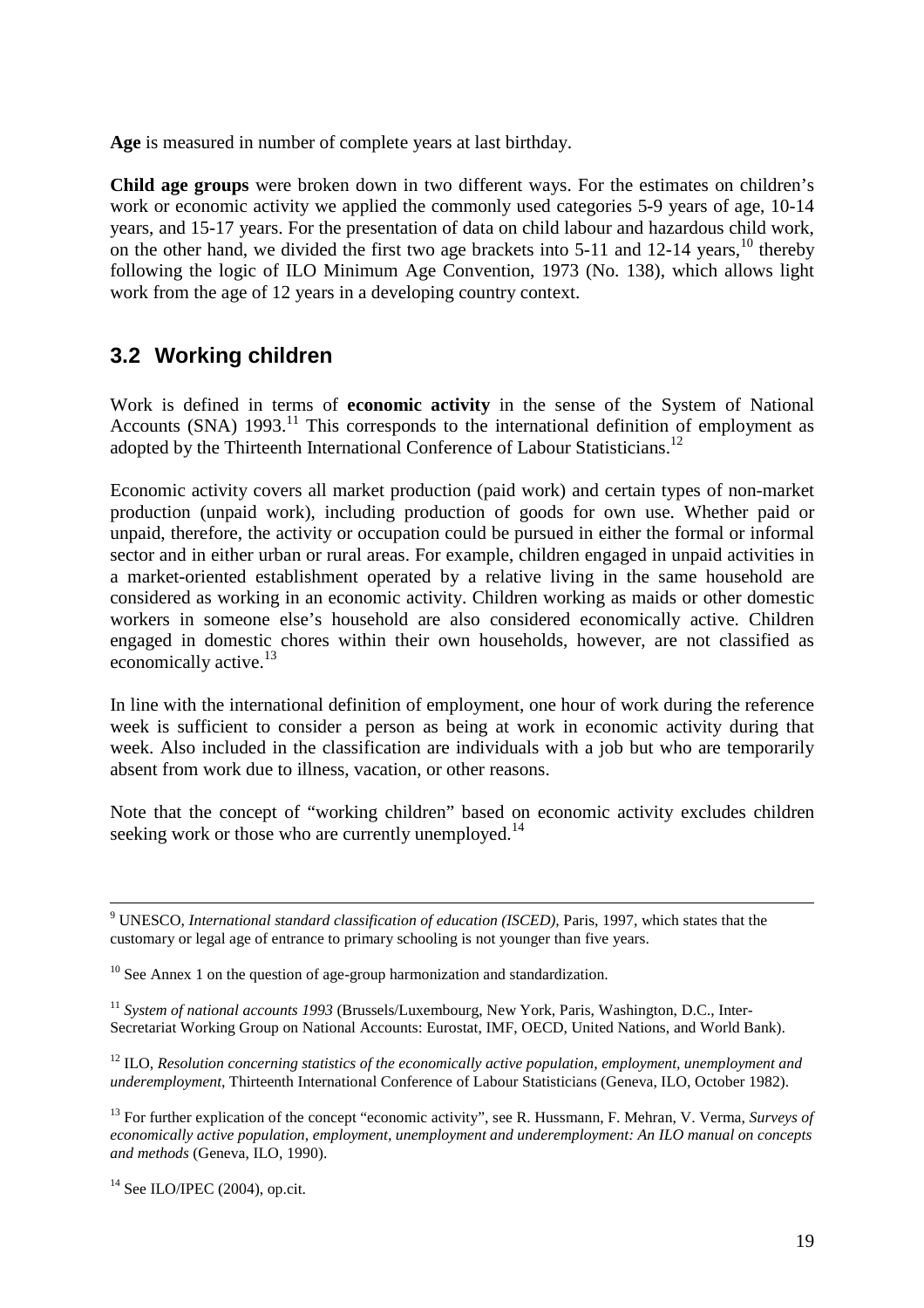Work was measured in relation to a reference week during the school year, as opposed to a longer reference period such as a year. The reference week is a more convenient reference period, since it permits a sharper measurement of economic activity and minimizes ambiguities due to the higher incidence of multiple statuses and changes in economic activity and work intensity that may arise during a longer reference period. Moreover, most sources of data on which the estimations rely have adopted the reference week as the basic reference period. A simple activity status classification was adopted for the purpose of our global estimation. The activity status was defined in terms of three categories with a maximum of two levels each:

- 1. At work in economic activity
	- a. At work only
	- b. At work and at school
- 2. At school, and not at work in economic activity
- 3. Neither at work nor at school
	- a. Household chores
	- b. Other (e.g. sick or disabled, at play, or in informal education)

At each level of classification, the activity statuses are meant to be exhaustive and mutually exclusive, so that each and every child should be classifiable according to one and only one status. According to this scheme, the classification into the category *"at work in economic activity"* takes precedence over the *"at school"* category. Thus, children combining work and school will be classified as *"at work"* at the basic level of the classification, but identified separately at the second level of the classification. To be considered *"at school"*, the child should be attending a regular educational institution during the reference week. School enrolment does not necessarily imply school attendance.

Work of a domestic nature (household chores) performed by children in their own household is considered to be **non-economic activities**, and thus lie outside the "production boundary" as defined by the United Nations System of National Accounts (1993 Rev. 3) for measuring GDP. Our estimates thus do not cover children working in non-economic activities. This is in line with international labour standards that provide for exceptions for household chores in the child's own household. The time children spend on these activities, however, can be substantial. In some cases, school enrolment or attendance is being thereby jeopardized. Unfortunately, data on the extent of non-economic child work are rather fragmented and not reliable enough to attempt a global estimation.

## **3.3 Child labour**

Not all work performed by children is equivalent to "child labour" needing abolition. Work in the sense of "economic activity", as explained above, is a statistical definition. It does not necessarily match the provisions of international labour standards and national legislation. The Minimum Age Convention (No. 138) itself includes options meant, in some cases, to permit a flexible approach in light of given national conditions.

We need to draw (statistical) lines between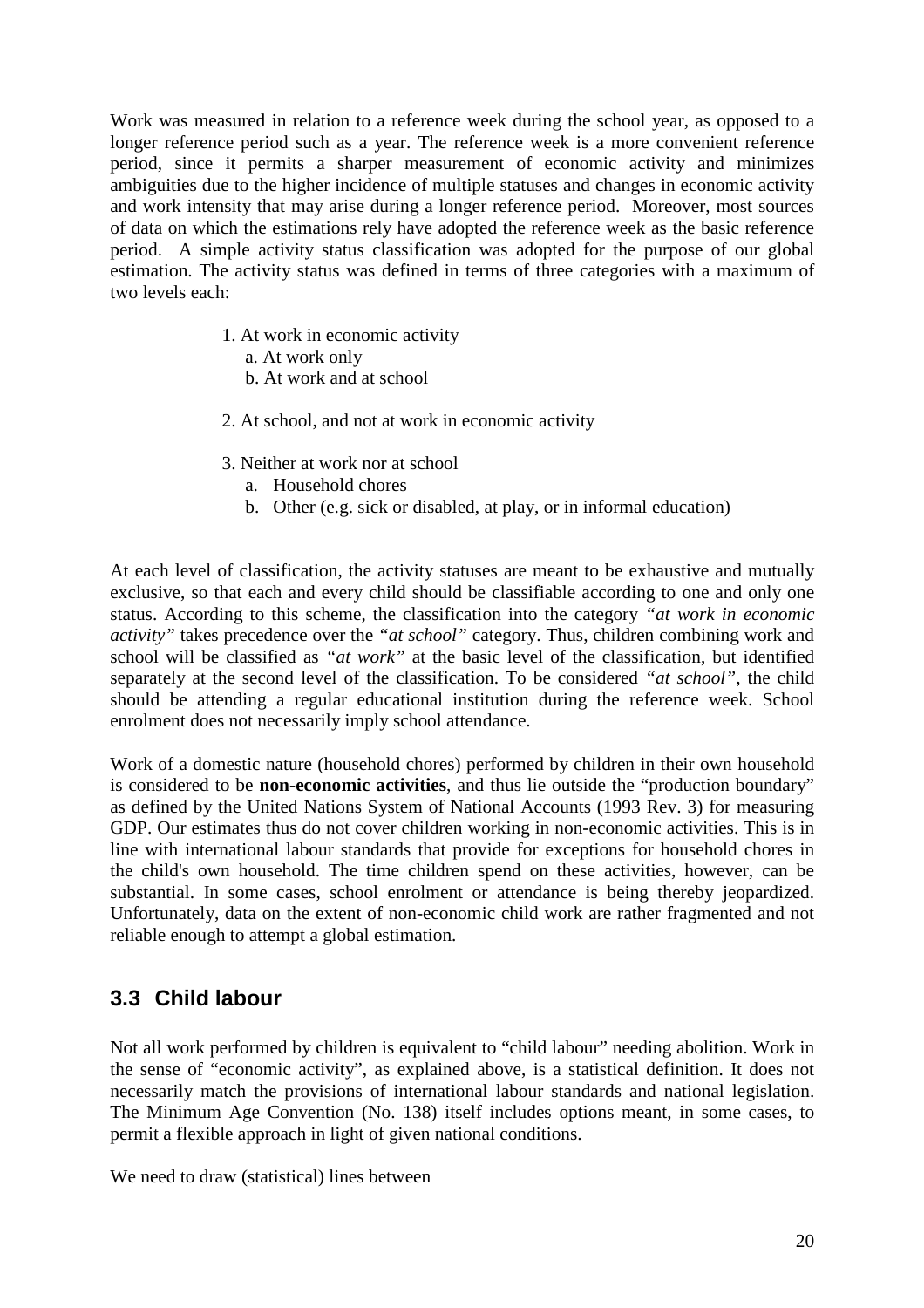- **acceptable forms of work by children** (which may be regarded as positive), on the one hand, and **child labour that needs to be eliminated**, on the other;<sup>15</sup> and between
- various forms of child labour and the WFCL, which require urgent action for elimination.

For the purposes of our global estimates for 2000 and 2004, a single set of cut-off criteria was used for all countries. Taking international standards into account, efforts were made wherever possible to use the average level or criteria prevailing in national legislation. The choice of one set of criteria for this estimation was intended purely for the purpose of assessing the extent of the problem quantitatively. Inevitably, some situations included in these estimates may in fact be allowed in terms of national or international standards, just as certain other situations *not* included may in fact represent child labour that requires elimination.

Our concept of **child labour** is based on Convention No. 138, which represents the most comprehensive and authoritative international definition of minimum age for admission to employment or work, implying "economic activity". Convention No. 138 stipulates that ratifying States fix a minimum age, and it defines a range of minimum ages below which no child should be allowed to work. Minima vary according to the level of development and according to the type of employment or work (Table 8).

#### **Table 8. Minimum ages according to ILO Convention No. 138**

| General minimum age                                                                                   | <b>Light work</b> | <b>Hazardous</b> work                                                               |  |  |  |  |  |
|-------------------------------------------------------------------------------------------------------|-------------------|-------------------------------------------------------------------------------------|--|--|--|--|--|
| In general:                                                                                           |                   |                                                                                     |  |  |  |  |  |
| Not less than age of completion of<br>compulsory schooling, and in any case<br>not less than 15 years | 13 years          | 18 years<br>under<br>certain<br>strict<br>$\left(16\right)$<br>years<br>conditions) |  |  |  |  |  |
| Where the economy and educational facilities are insufficiently developed:                            |                   |                                                                                     |  |  |  |  |  |
| Not less than 14 years for an initial<br>period                                                       | 12 years          | 18 years<br>under<br>certain<br>strict<br>(16)<br>years<br>conditions)              |  |  |  |  |  |

As Table 8 indicates, the minimum age for employment or work should normally not be younger than 15 years, but developing countries may fix it at 14, and a number of countries have fixed it at 16 years. For our global estimates, we used the age of 15 as a cut-off point for all countries.

 $\overline{a}$ 

<sup>&</sup>lt;sup>15</sup> Note that child labour will figure prominently on the agenda of the  $18<sup>th</sup>$  International Conference of Labour Statisticians (ICLS), likely to be held at the end of 2008. The objective is to develop and adopt a set of global standards for child labour data collection and measurement, including agreed global statistical indicators on child labour and its worst forms.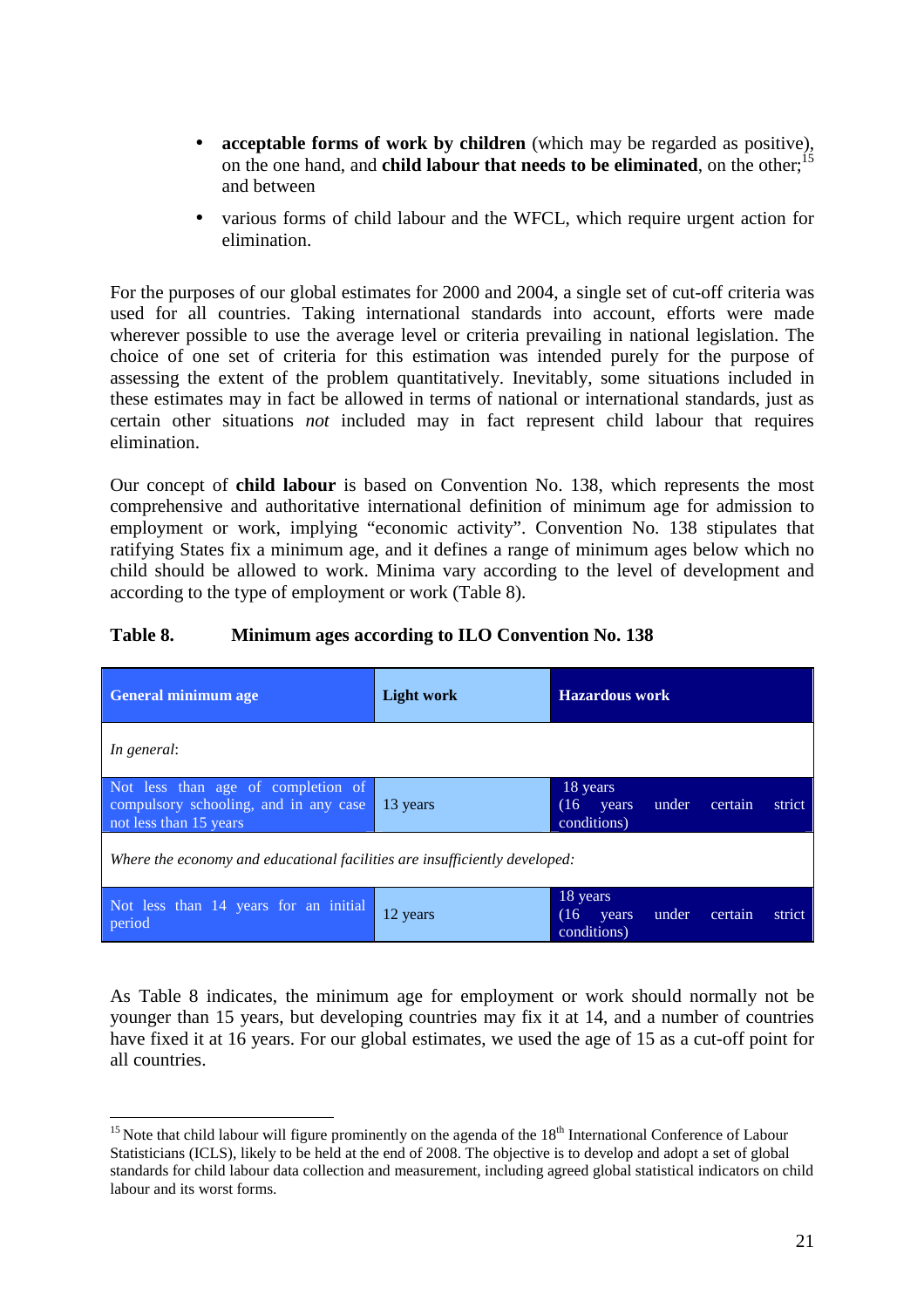The same Convention exempts children from the ages of 12 or 13 years if engaged in "light work". For the purpose of our estimates, we used 12 years as the global cut-off for light work. Thus, all children aged 5-11 years working in economic activities are considered child labour that requires elimination. Working children aged 12-14 years are considered to be in child labour, unless they perform light work.

Light work is difficult to define. Convention No. 138, Article 7, stipulates that light work should neither

- be harmful to a child's health and development, nor
- prejudice attendance at school and participation in vocational training or "the capacity to benefit from the instruction received".

What does this mean in statistical terms? We decided on the following for the purpose of our estimates:

- Light work by children aged 12-14 years is work which is not hazardous in nature (see definition of hazardous work, below) and which does not exceed 14 hours per week. This cut-off point is supported by ILO Minimum Age (Non-Industrial Employment) Convention,  $1932$  (No. 33)<sup>16</sup> and research findings regarding the impact of child labour on school attendance/performance and on health.<sup>17</sup>
- Children aged 15-17 years are in principle allowed to work because they have reached and surpassed the general minimum age. If they are engaged in work that is hazardous due to its nature or conditions, however, their work becomes a WFCL in urgent need of elimination.
- "Child labour" as estimated in this document therefore comprises all children under 15 years of age who are economically active, excluding (i) those under 5 years of age and (ii) those aged 12-14 years who spend fewer than 14 hours a week on their jobs, unless their activities or occupations are hazardous by nature or circumstance. Added to this are children aged 15- 17 years, who are involved in hazardous work.<sup>18</sup> Table 9 presents the forms of work classified according to the above principles.

 $\overline{a}$ <sup>16</sup> ILO Convention No. 33, Art. 3 (1) (c) sets two hours per day, on either schooldays or holidays, as the maximum for light work from 12 years of age. ILO Convention No. 138 also requires such restriction of hours, but leaves the exact maximum to determination at the national level.

<sup>&</sup>lt;sup>17</sup> See, for example: Guarcello, L., Lyon, S., Rosati, F.: *Impact of working time on children's health* (Geneva, IPEC/UCW, 2004)

<sup>&</sup>lt;sup>18</sup> Note that the category of children in hazardous work also includes a number of children in the unconditional WFCL. Many children in the latter category—e.g. those in bonded labour —are exposed to severe hazards in the workplace and are thus contained in our global estimates.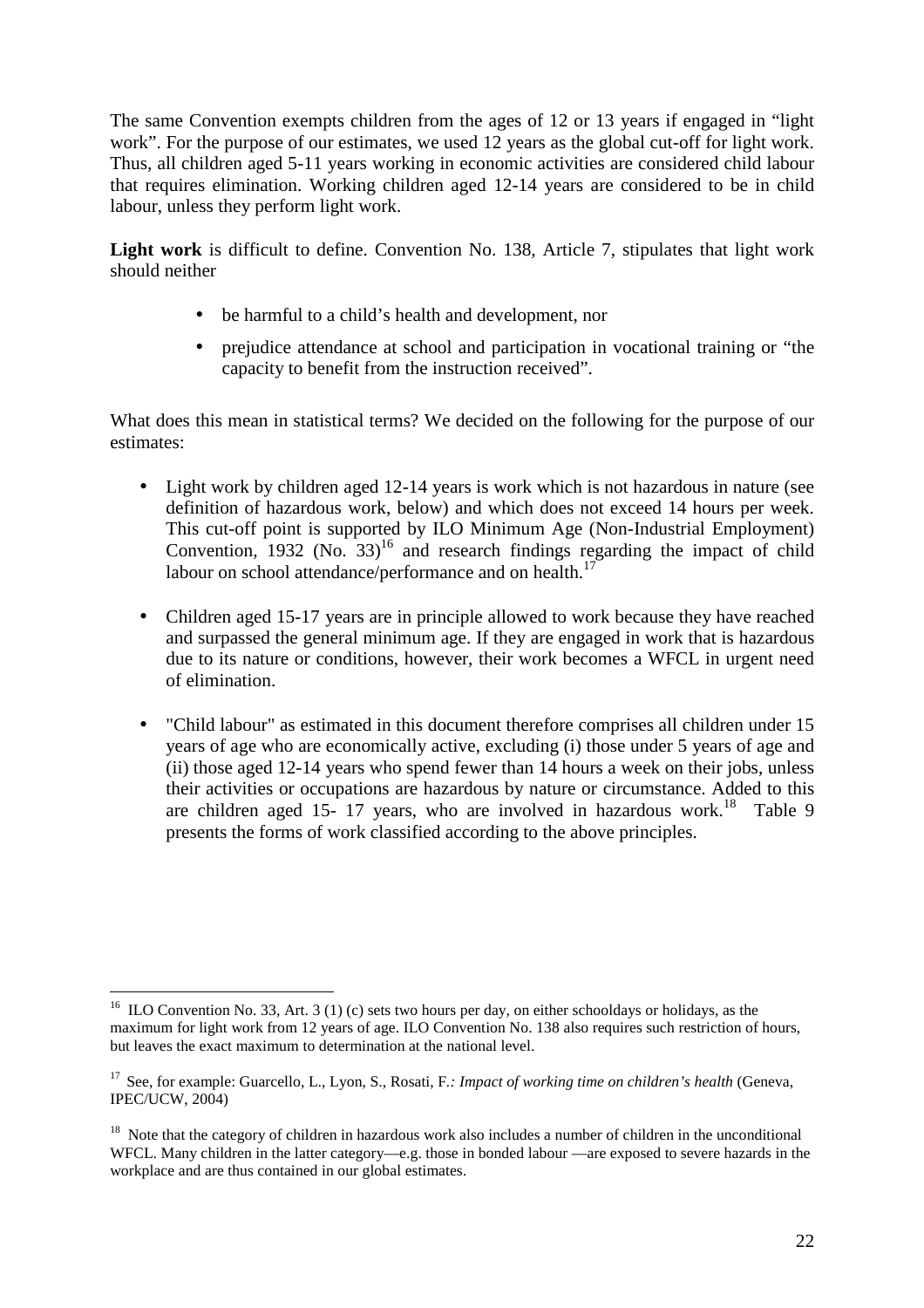#### **Table 9. "Child labour" as defined for the purpose of the 2000 and 2004 global estimates**

| Age groups | <b>Forms of work</b>                                                                        |                                                         |                                                                                                                                           |                                                                                                                                                                                              |  |  |
|------------|---------------------------------------------------------------------------------------------|---------------------------------------------------------|-------------------------------------------------------------------------------------------------------------------------------------------|----------------------------------------------------------------------------------------------------------------------------------------------------------------------------------------------|--|--|
|            | Non-hazardous work<br>(in non-hazardous industries $&$ occupations<br>and $<$ 43 hrs./week) |                                                         | Worst forms of child labour                                                                                                               |                                                                                                                                                                                              |  |  |
|            | Light work<br>$(<$ 14 hrs/week)                                                             | Regular work<br>$($ >14 hrs/week and<br>$<43$ hrs/week) | Hazardous work<br>(in specified)<br>hazardous industries<br>& occupations plus<br>>43 hrs/week in<br>other industries and<br>occupations) | Unconditional worst<br><u>forms</u><br>(trafficked children;<br>children in forced $\&$<br>bonded labour,<br>armed conflict.<br>prostitution $\&$<br>pornography, and<br>illicit activities) |  |  |
| $5-11$     |                                                                                             |                                                         |                                                                                                                                           |                                                                                                                                                                                              |  |  |
| $12 - 14$  |                                                                                             |                                                         |                                                                                                                                           |                                                                                                                                                                                              |  |  |
| $15 - 17$  |                                                                                             |                                                         |                                                                                                                                           |                                                                                                                                                                                              |  |  |

Note: The blue areas are considered to be forms of child labour in need of elimination as per ILO Conventions Nos. 138 and 182.

## **3.4 Hazardous work and other worst forms of child labour**

**Hazardous work by children** is any activity or occupation which, by its nature or type, has or leads to adverse effects on the child's safety, physical or mental health, or moral development. Hazards could also derive from excessive workload, physical conditions of work, and/or work intensity in terms of the duration or hours of work even where the activity or occupation itself is known to be non-hazardous or "safe".

ILO Conventions Nos. 138 and 182 both define hazardous work only very generally as "likely to jeopardize/harm the health, safety or morals of children." The list of such work must be determined at the national level after tripartite consultation.

Taking account of national classifications of hazardous child work, where they exist, we established and applied for all countries the following criteria solely for the purpose of the estimates:

- Any child working in mining and construction was considered to be in hazardous work.
- Beyond mining and construction, a number of occupations were considered to be of a hazardous nature if they involved, for instance, work with heavy machinery or exposure to pesticides. The classification was based on (i) the stipulations contained in ILO Recommendation No. 190 accompanying the ILO Convention on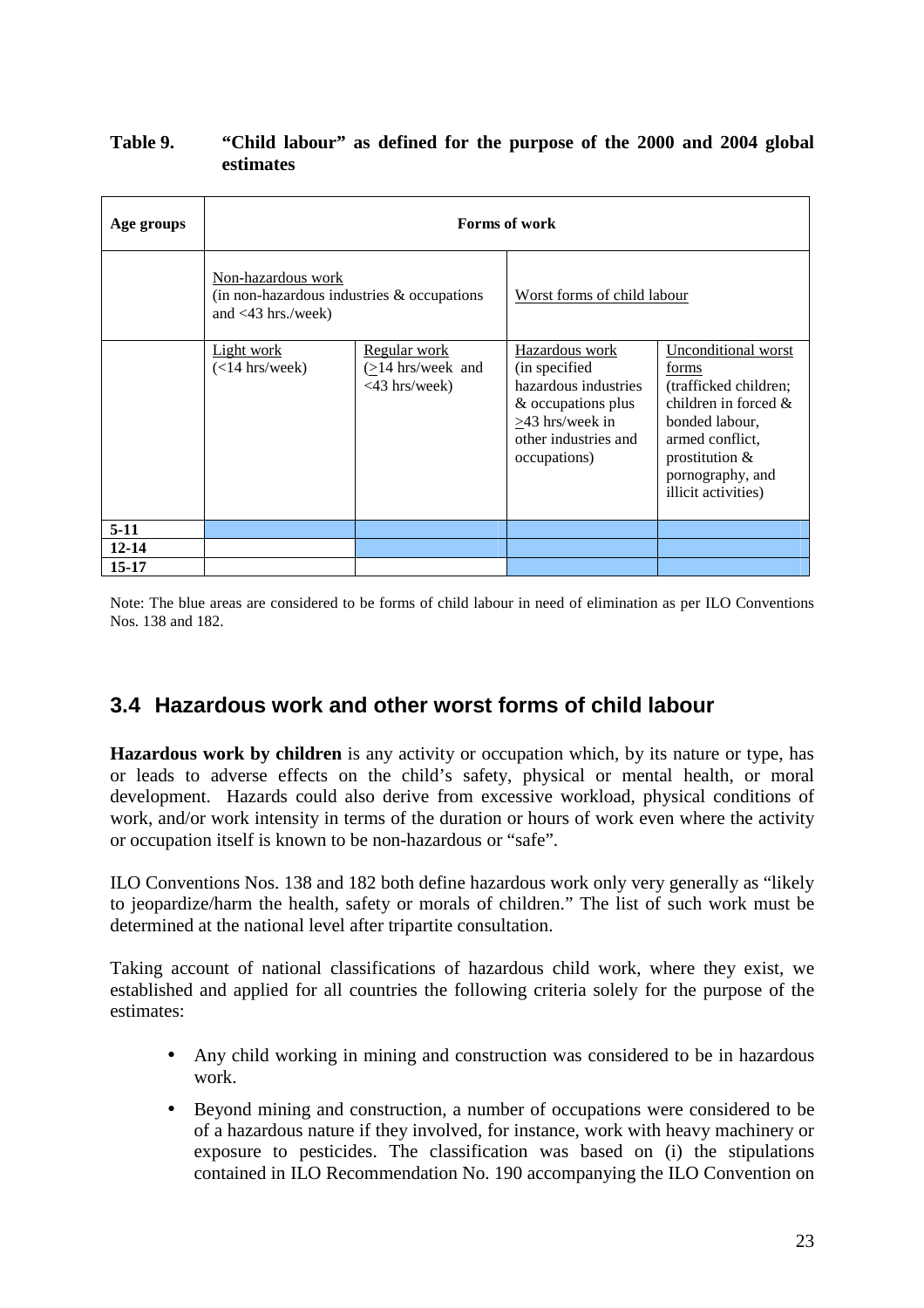the Worst Forms of Child Labour, 1999 (No. 182) and (ii) stipulations on hazardous work in national legislation (see Annex 3 for a list of such occupations and processes).

• Any child younger than 18 years working 43 hours<sup>19</sup> or more a week was considered to be in hazardous work (see also Recommendation No. 190, Para. 3  $[e]$ ).



It is important to note that our *statistical determination of hazardous work* by children does *not* take into account the criterion set out in ILO Convention No. 138, Art. 3 that provides for exceptional authorization of work of a potentially hazardous nature under strict conditions from 16 years of age (ILO Recommendation No. 190, Para. 4 contains the same idea). For the purposes of this study, we decided to apply a single cut-off point of 18 years of age.

### **Unconditional worst forms of child labour**

 $\overline{a}$ 

Due to data imbalances, it was not possible to recalculate the extent of the unconditional WFCL in the 2004 global child labour estimates.

It is however important to note that the term "unconditional worst forms of child labour" refers to those forms covered by items (a) to (c) of Article 3 of ILO Convention No. 182 which read:

*"(a) all forms of slavery or practices similar to slavery, such as the sale and trafficking of children, debt bondage and serfdom and forced or compulsory labour, including forced or compulsory recruitment, of children for use in armed conflict;* 

<sup>&</sup>lt;sup>19</sup> Forty-three hours is longer than the usual work-week for adults. Almost all countries have "normal" hours of work per week as established by national labour legislation. Stipulations vary from 35 hours to 46 hours, but most range from 40 to 44 hours.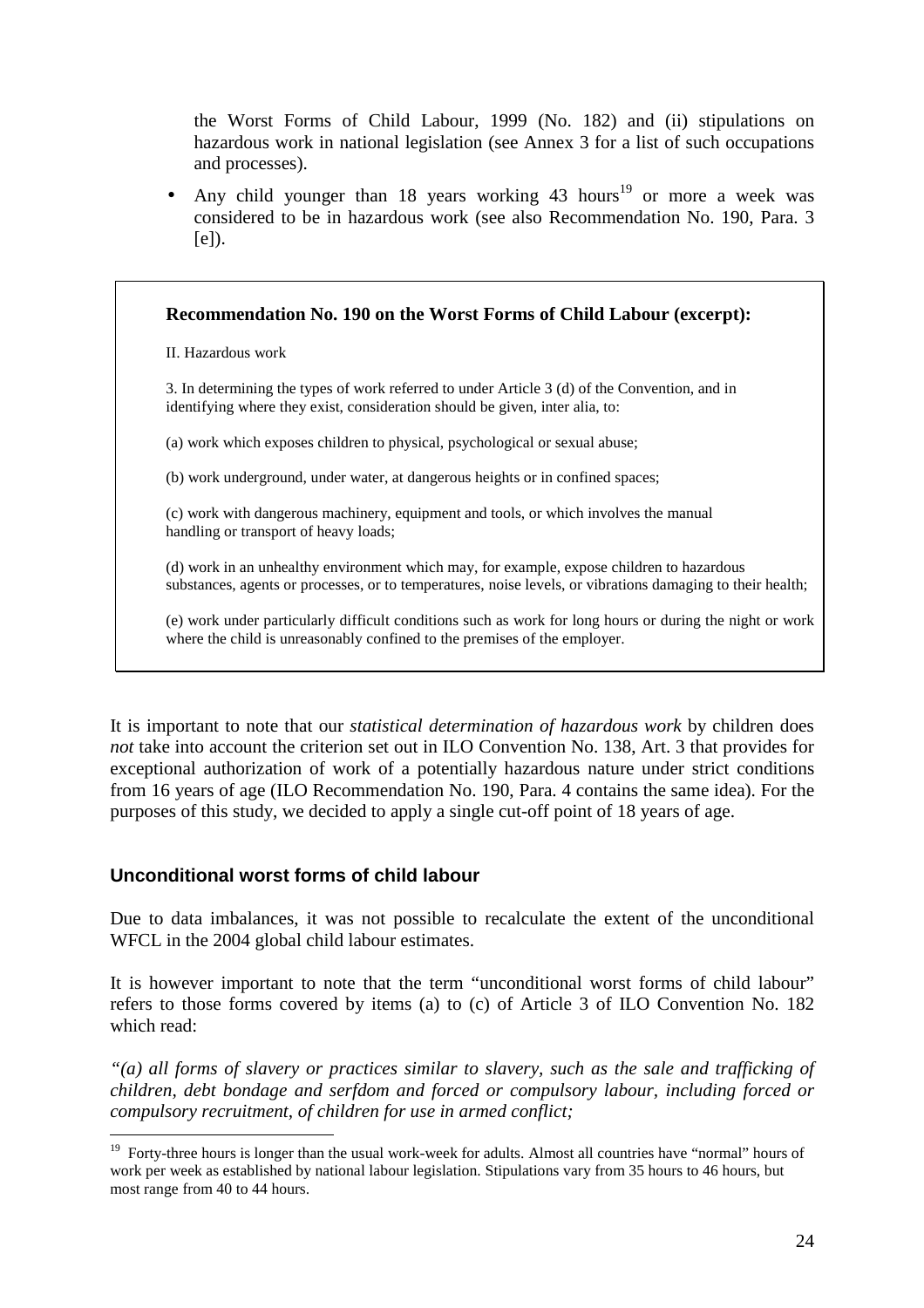*(b) the use, procuring or offering a child for prostitution, for the production of pornography or for pornographic performances;* 

 *(c) the use, procuring or offering of a child for illicit activities, in particular for the production and trafficking of drugs as defined in the relevant international treaties; …"*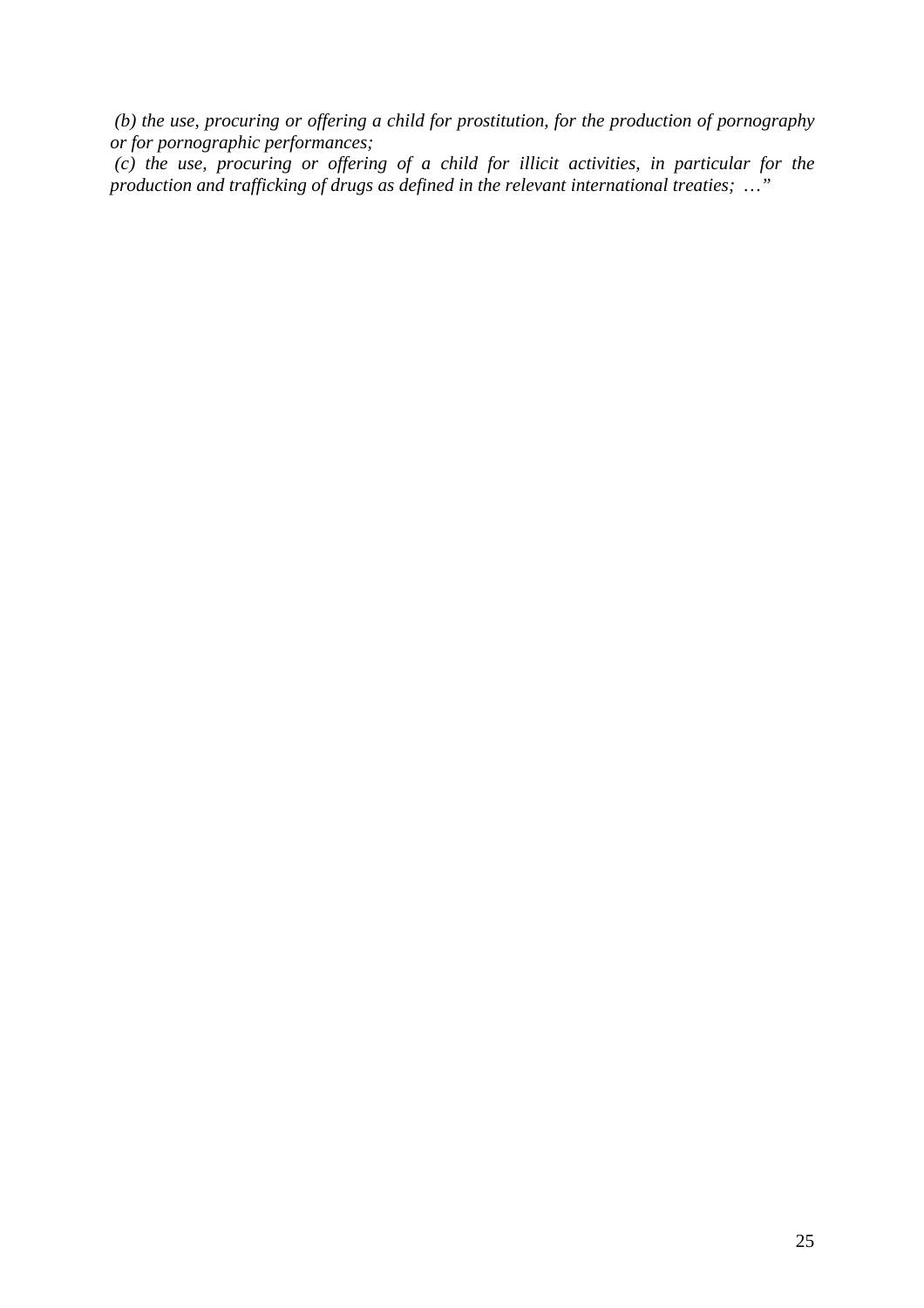## **4 Estimation methodologies**

## **4.1 Working children and their regional distribution**

## **4.1.1 Global trend estimation of the number of working children**

In 2002, we estimated the worldwide number of working children based on a sample of 29 countries with national household surveys conducted in the late 1990s. These surveys were designed either

- to measure child labour under the ILO's SIMPOC programme, or
- for broader purposes but containing special modules dealing with the employment of children or teenagers younger than 15 years of age.<sup>2</sup>

Since the publication of the last estimates in 2002, 17 of the 29 countries have conducted a second survey to collect data on the work of children.<sup>21</sup> These data present a matched sample to estimate the evolution of the number of working children in the world over the last four years. Furthermore, new data on the economic activity of children are available for a number of additional countries that have conducted special surveys under SIMPOC or other programmes since the 2002 publication. This larger set of data has been used to prepare regional trend estimates for working children for Asia and the Pacific, for Latin America and the Caribbean, and for Sub-Saharan Africa.

The next two sections present the methodologies underlying the estimation of global and regional trends. This is followed by an evaluation of the results using independent schoolenrolment data compiled by UNESCO.

The methodology first of all involves estimation of the changing incidence of working children, separately for boys and girls and for each age group (5-9, 10-14, and 15-17 years). These rates of change are then used to calculate the current incidence of children's work in each sex and age group. The results are finally applied to the total number of children published by the UN Population Division for 2004 to obtain the ILO current estimate of working children in the world.

The calculation of the global rate of change involves five steps:

1. **Incidence of working children**. Let  $x_{ijk}$  denote the number of working children in particular sex (i) and age category (j) in a sample country (k). The total number of children in that sex-age category is denoted by  $y_{ijk}$ . The incidence of working children is the percentage of children working in a particular sex-age category. It is defined by the following ratio:

 $\overline{a}$  $20$  ILO (2002), op.cit.

 $^{21}$  Azerbaijan (1995, 2000), Bangladesh (1999, 2002-3), Bolivia (1999, 2000), Brazil (1998, 2003), Cambodia (1996, 2002), Cameroon (1996, 2001), Colombia (1998, 2001), Costa Rica (1998, 2002), El Salvador (1999, 2001), Ghana (1997, 2000), India (1992, 1999-2000), Kenya (1999, 2000), the Philippines (1998, 2002), Portugal (1998, 2001), Sénégal (1995, 2000), Turkey (1994, 1999), and Yemen (1999, 2001).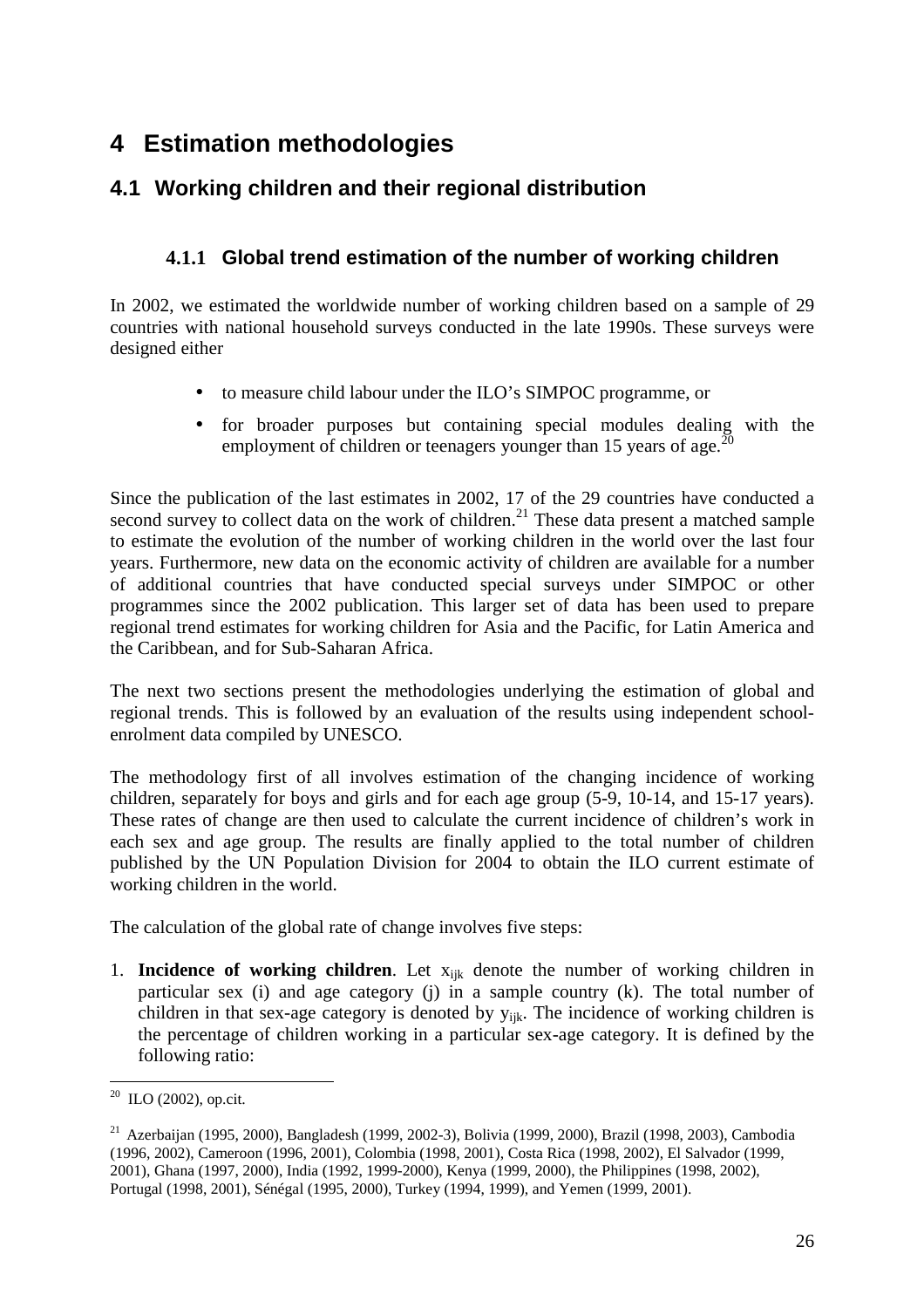$$
r_{ijk} = 100 * x_{ijk} / y_{ijk}
$$

In the process of calculating  $r_{ijk}$  for the 17 sample countries, the national data have been harmonized where the age limits differed from the standard age groups, and the missing data estimated where values for a particular age group were unavailable. The harmonization and the missing value methods are based on a modified version of the triangular model of Appendix 1 from *Every child counts*. The modified version is described separately in Annex 1 of the present report. This aims to harmonize the data for differences in survey methodologies in line with the logistic model<sup>22</sup> described in Appendix 2 of *Every child counts*.

2. **Rate of change**. For two points in time  $t_0$  and  $t_1$ , the rate of change of the incidence of working children is measured by the difference between the incidence rate at time  $t_0$ , and the incidence rate at time  $t_1$ . It is expressed by

$$
\Delta_{ijk} = r_{ijk}(t_1) - r_{ijk}(t_0).
$$

Given that the time-lag between the national surveys differs from one country to another, the values of  $\Delta$  have been harmonized to a standard time-lag of 4 years by simple proportional adjustment. Thus, for example, for a country with  $t_0 = 1996$  and  $t_1 = 2002$ , the computed values of ∆ are adjusted proportionally downward by the factor 4/(2002- 1996) = 4/6 = 2/3. The calculation of  $\Delta_{iik}$  and the resulting values are shown in Annex 2.

3. **Test of statistical significance**. Observed changes of small magnitude may be due to the sampling and non-sampling errors inherent in sample surveys, and thus may not represent statistically significant evolutions in the incidence of working children. Similarly, abnormally large rates of change, in either direction, may not represent typical situations, and these should be treated as outliers in statistical calculations. Accordingly, the data used for global estimation, d, are plus or minus or zero values depending on the statistical significance of ∆, measured in terms of the standard deviation. More precisely, the variable d is defined by

$$
d = \{ \begin{array}{cl} 1 & \text{if } \Delta > \gamma \sigma \\ 0 & \text{if } |\Delta| \leq \gamma \sigma \\ -1 & \text{if } \Delta < -\gamma \sigma \end{array}
$$

 $\overline{a}$ 

where  $\sigma$  is the standard deviation of the  $\Delta$  values, calculated over all sex and age groups and countries, and  $\gamma$  is a constant chosen such that the pattern of significant increases or decreases is smooth and not erratic across sex and age categories. A process of trial and error led to the choice of  $\gamma = 7/24$ , the harmonic average of the two values 1/2 and 1/12.

4. **Significant decline against significant increase**. The next step is to count, for each sex and age category, the number of countries that registered a significant increase in the incidence of working children  $(n^+_{ij})$ , the number that registered a significant decline  $(n^*_{ij})$ , and the number that registered no significant change  $(n<sup>o</sup><sub>ij</sub>)$ . The excess of increases over decreases is measured by

<sup>22</sup> For a description of logistic models, see Vittinghoff, E.: *Regression methods in biostatistics* (Springer, 2004).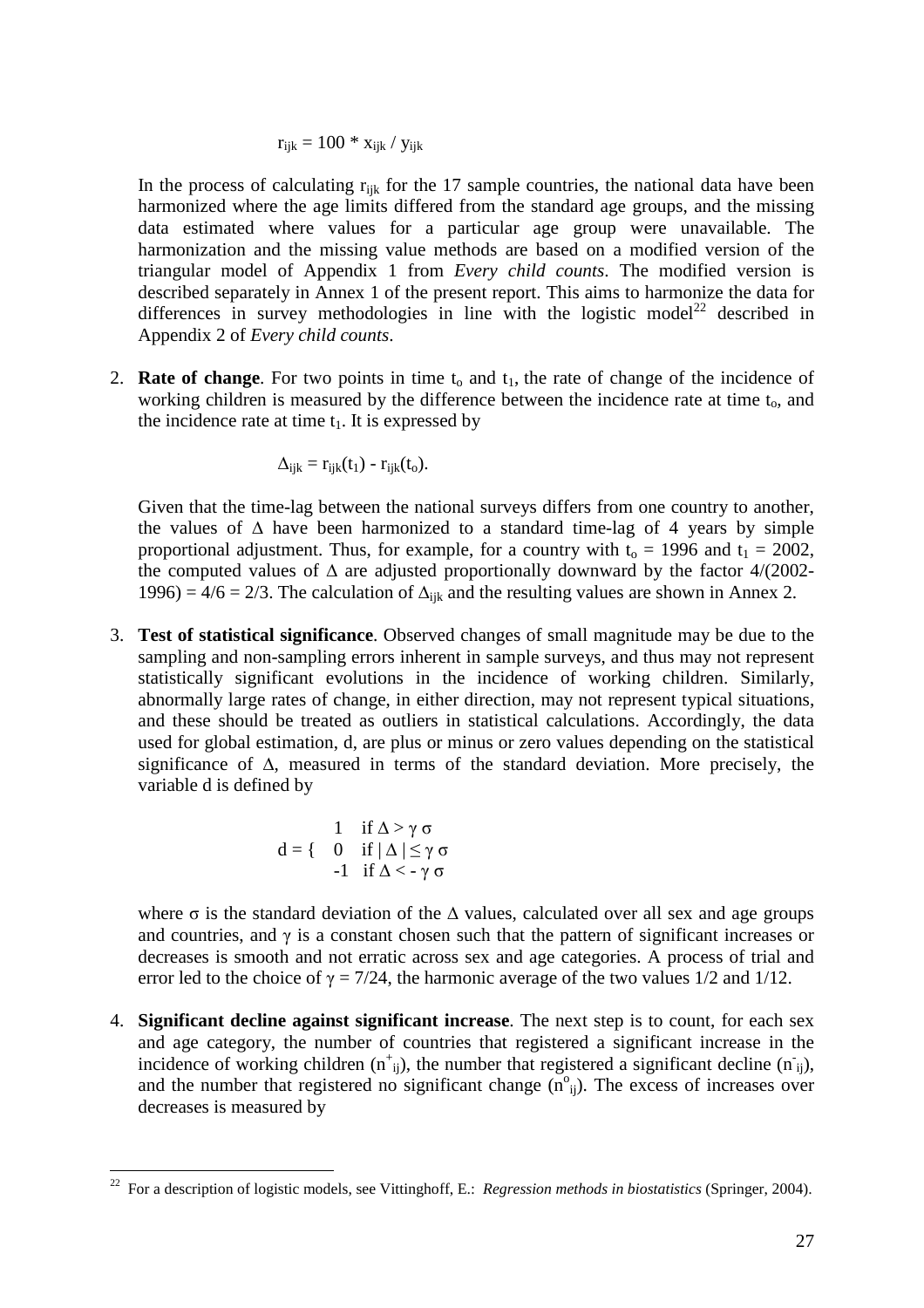$$
n_{ij}=\ n^+_{\ ij}\ -\ n^-_{ij}
$$

The results are presented in Table 10, below. The table indicates, for example, that for boys in the 5- to 9-year age group there is one more country showing a decline in the incidence of working children than there are countries showing increases. Similarly, for girls in the 15- to 17-year age group, the table indicates that there are six more countries registering a significant decline in the incidence of working children than there are countries registering significant increases.

#### **Table 10. Excess of significant increases over significant declines in the incidence of working children in 17 sample countries (2000-2004)**

| Age group   | <b>Boys</b> | <b>Girls</b>             |
|-------------|-------------|--------------------------|
| $5-9$ yrs   | $\sim$      | $\overline{\phantom{0}}$ |
| $10-14$ yrs | $\sim$      | - 4                      |
| $15-17$ yrs | -4          | -0                       |

5. The last step in the estimation of global change in the incidence of working children is to quantify the qualitative results shown in Table 10, above. This quantification is performed by evaluating the typical value of a significant decrease or significant increase over four years in a sample country, and assigning the resulting value to each unit reported in Table 10. The typical value is calculated by the median values of  $|\Delta|$  for cases where  $|\Delta| > \gamma \sigma$ , over all sex and age categories. The calculation assumes that a typical significant increase has the same value as a typical significant decrease, except for the direction of the change, and this value is the same, on average, for boys and girls and for the three different age groups. The resulting common value is:

median (
$$
|\Delta|
$$
 :  $|\Delta| > \gamma \sigma$ ) = 0.25

For the estimation procedure to be as robust as possible, the median value calculated above is for a typical country, un-weighted for the population size of the country. Calculating a weighted median had been considered, but rejected due to the possible bias that the procedure could have introduced. Indeed, as the countries on which the calculations are made have not been selected on the basis of their size, each represents equally the other non-selected countries, independently of their size.

Multiplying this value for each entry of Table 10 and dividing by 17 for the total number of sample countries gives the estimated average global change in the incidence of working children by sex and age group, as shown in Table 11, below. Applying these estimates to the global incidence of working children for 2000 (*Every child counts*, Table 1, p. 15), we obtain the corresponding estimates for 2004, as shown in Table 12 on the right.

| Table 11. | Estimated global change in the incidence of working children (2000-2004) |  |  |  |  |
|-----------|--------------------------------------------------------------------------|--|--|--|--|
|-----------|--------------------------------------------------------------------------|--|--|--|--|

| Age group   | <b>Boys</b> | <b>Girls</b> |
|-------------|-------------|--------------|
| $5-9$ yrs   | $-1.5%$     | $-1.5\%$     |
| $10-14$ yrs | $-1.5%$     | $-2.9\%$     |
| $15-17$ yrs | $-5.8\%$    | $-8.7\%$     |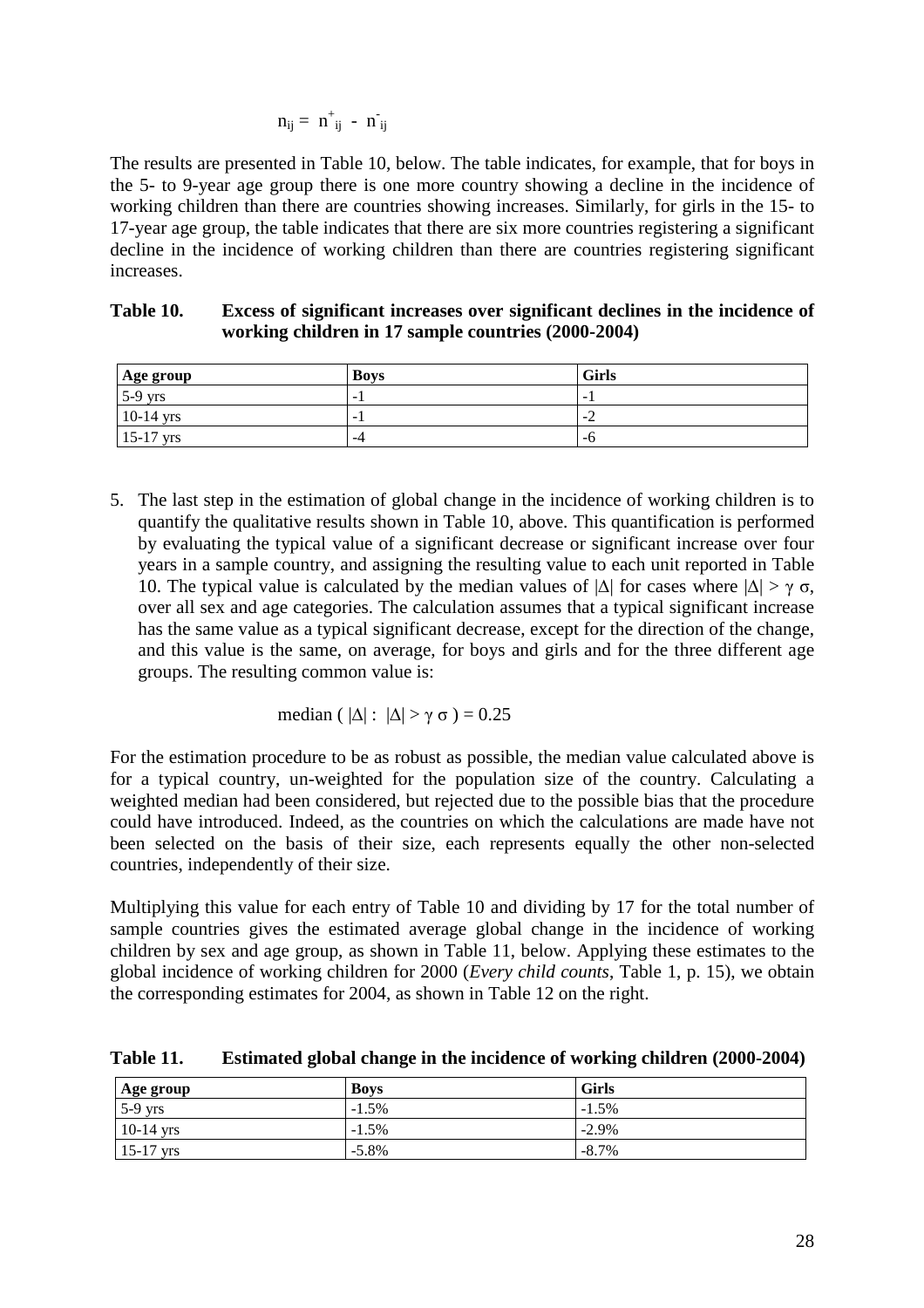| Table 12. |  | <b>Estimated global incidence of working children (2004)</b> |  |  |  |
|-----------|--|--------------------------------------------------------------|--|--|--|
|-----------|--|--------------------------------------------------------------|--|--|--|

| Age group   | <b>Boys</b> | <b>Girls</b> |
|-------------|-------------|--------------|
| $5-9$ yrs   | 10.8%       | 10.5%        |
| $10-14$ yrs | 21.5%       | 20.0%        |
| $15-17$ yrs | 38.3%       | 32.0%        |

Finally, the resulting global estimates of the number of working children in 2004 are obtained by multiplying the incidence figures by the total number of children in each sex and age category published by the UN Population Division (2004 edition).<sup>23</sup>

Section 2, above, presents the results in detail.

## **4.1.2 Regional breakdown of the trend**

The regional trends of the number of working children are estimated by combining the results of two methodologies:

- (a) matched sample regional estimates, derived by applying the same methodology developed for the estimation of the global trend to the matched sample of countries in three regions (Asia and the Pacific, Latin America and the Caribbean, and Sub-Saharan Africa); and
- (b) model-based regional estimates, derived by applying a logistic regression model to the full sample of countries, matched or unmatched, grouped into five categories (developed economies, Asia and the Pacific, Latin America and the Caribbean, Sub-Saharan Africa, and others). The regional trends are obtained by re-applying the logistic regression model to the sample countries used in the 2000 exercise reported in ILO, *Every child counts. New global estimates on child labour* (Geneva, IPEC, April 2002).

The two methods are further described in the following two sub-sections. A third sub-section describes the method used in combining the two sets of results.

### **Regional estimates based on a matched sample**

Because of the data limitations, matched-sample estimates have been restricted to the age group of primary concern, i.e. children aged 5-14 years, and to the three major regions for which at least four matched sample countries exist:

Asia and the Pacific:

 Bangladesh – 1999 and 2002-3 Cambodia – 1996 and 2002 India – 1992 and 1999-2000

<sup>&</sup>lt;sup>23</sup> Http://box.net/public/UNPD.PEP/files/250089.html (medium-fertility variant).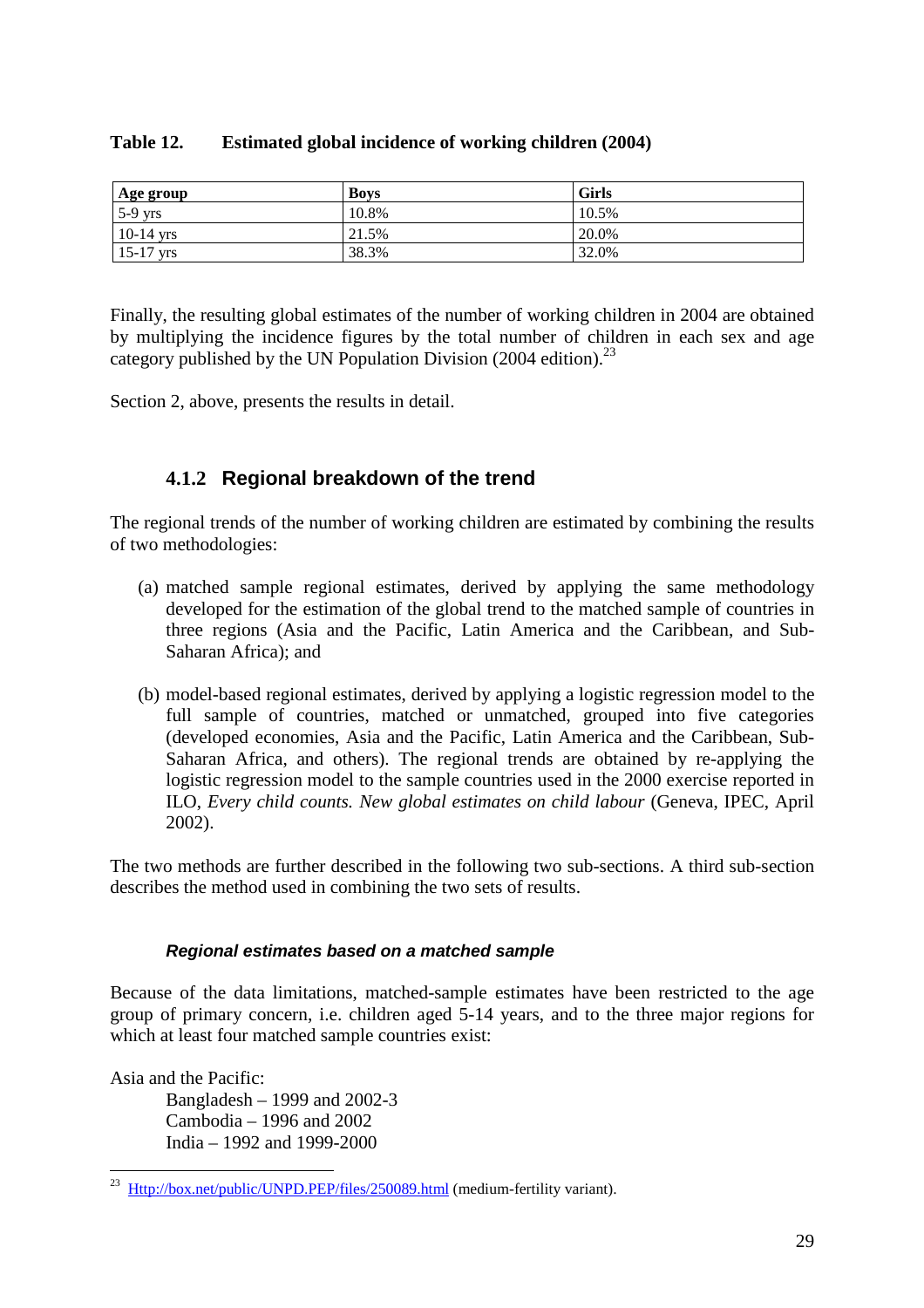Philippines – 1998 and 2002

Latin America and the Caribbean: Bolivia – 1999 and 2000 Brazil – 1998 and 2003 Colombia – 1998 and 2001 Costa Rica – 1998 and 2002 El Salvador – 1999 and 2001

Sub-Saharan Africa:

 Cameroon – 1996 and 2001 Ghana – 1997 and 2000 Kenya – 1999 and 2000 Senegal – 1995 and 2000

The estimates are calculated separately for boys and girls, and for the groups aged 5-9 and 10- 14 years, before aggregating the results into a single category covering both girls and boys in the 5- to 14-year age group.

The first step in the regional estimation methodology involves examining—for each matched sample country in the region and for each sex and age category—the trend in the incidence of working children as harmonized for age group and methodological differences in the earlier estimation of the global trend. An account is made of (i) the number of matched sample countries with significant increase, (ii) the number with significant decrease, and (iii) the number with no significant movement. Statistical significance is determined in a fashion similar to that used in the global trend methodology, by measuring differences of trend that exceed a fixed fraction of the standard deviation of all incidence rates in the matched sample countries of the region irrespective of sex and age group.

On the basis of these results, the difference between the number of countries with significant increases and the number of countries with significant decreases are calculated and reported for each region and each sex and age category, as shown in the table below.

#### **Table 13. Regional change in the incidence of working children (more matched sample countries are showing significant decreases than increases)**

| Sex and age group                                | Asia and the Pacific | Latin America and the<br>Caribbean | <b>Sub-Saharan Africa</b> |
|--------------------------------------------------|----------------------|------------------------------------|---------------------------|
| <b>Boys</b>                                      |                      |                                    |                           |
| $-5 - 9$ yrs                                     | $-2$                 | $-2$                               | -1                        |
| $-10 - 14$ yrs                                   |                      | $-1$                               | - 1                       |
| Girls                                            |                      |                                    |                           |
| $-5 - 9$ yrs                                     | $-2$                 | $-1$                               | -1                        |
| $-10 - 14$ yrs                                   | $-1$                 | $-1$                               | $-2$                      |
| Median absolute value of<br>a significant change | 0.93%                | 10.40%                             | 1.01%                     |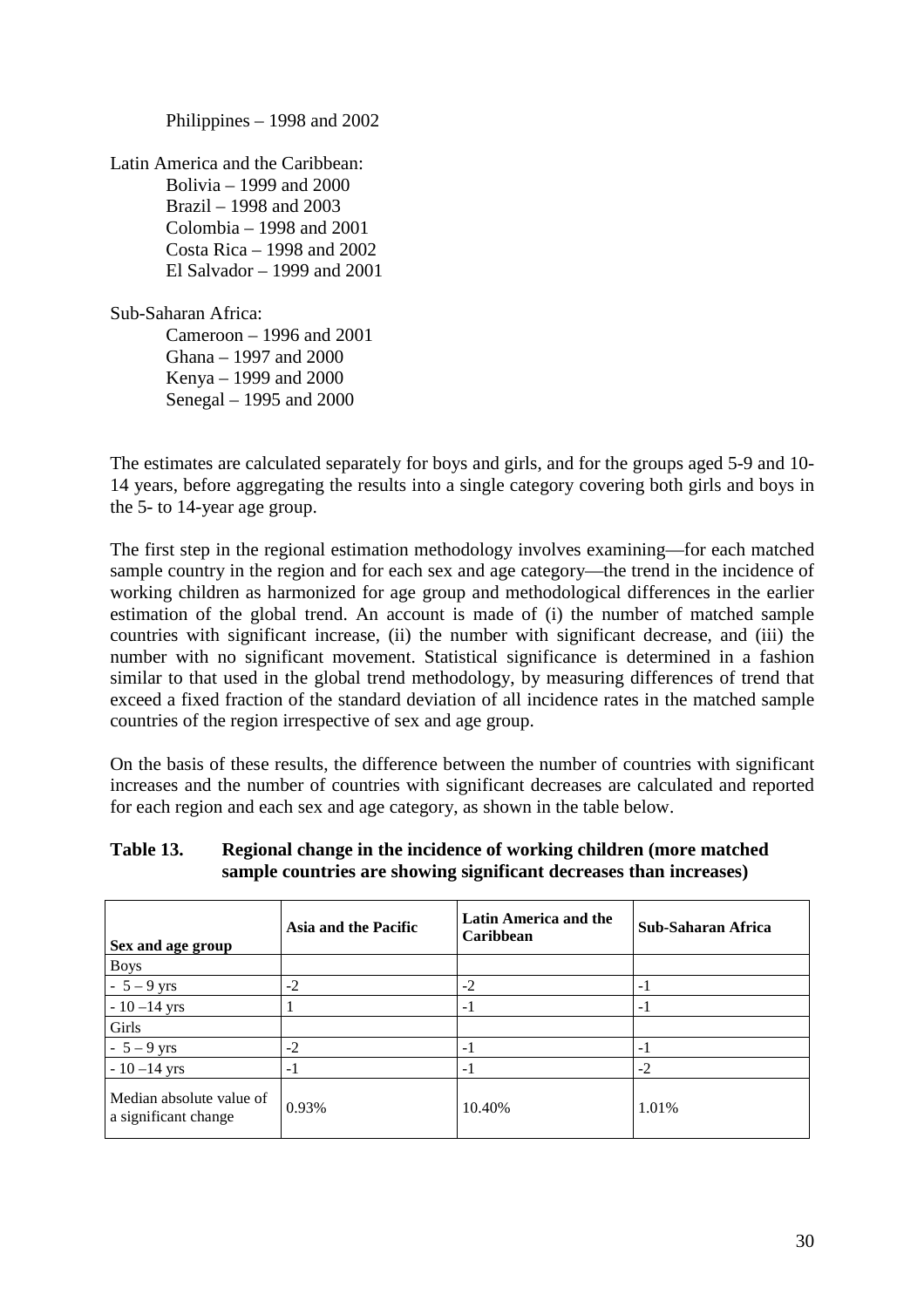Entry "-2", in the top row and first column of Table 13, indicates that there were two more countries showing a significant decline in the incidence of working children among 5- to 9 year-old boys in Asia and the Pacific than countries showing a significant increase among the same sex and age category in that region. Similarly, the last entry of the row, "-1", indicates that in Sub-Saharan Africa there was only one extra country showing a significant decline in the incidence of working children relative to the number showing a significant increase among the same sex and age category in that region. In general, the table indicates that, in every region and every sex and age category, the trend in the incidence of working children has been a decline, except for girls aged 10-14 years among the matched sample countries in Asia and the Pacific.

The last row of the table gives the median absolute value of a significant change in the incidence of working children, whether it is a significant increase or decrease. For example, a significant increase or decrease of the incidence of working children in a country in Asia and the Pacific is typically about 0.93 percentage points for any sex and age group. The largest median absolute value is in Latin America and the Caribbean, indicating that typically the matched sample countries in that region have exhibited by far the largest decline in the incidence of working children over all sex and age categories. Note that this rather significant decline may require further examination.

|                                       | <b>Boys</b>      |             | Girls |                  |             | <b>Total</b> |
|---------------------------------------|------------------|-------------|-------|------------------|-------------|--------------|
|                                       | 5-9 yrs          | $10-14$ yrs |       | 5-9 yrs          | $10-14$ yrs |              |
| Asia and the Pacific                  |                  |             |       |                  |             |              |
| - Population 2000                     | 168 800          | 170 900     |       | 156 700          | 158 800     | 655 200      |
| - Working children 2000               | 17 900           | 42 300      |       | 22 100           | 45 000      | 127 300      |
| - Incidence rate 2000                 | 10.60%           | 24.75%      |       | 14.10%           | 28.34%      |              |
| - Change 2000-2004                    | $-1.86%$         | 0.93%       |       | $-1.86%$         | $-0.93%$    |              |
| - Incidence rate 2004                 | 8.74%            | 25.68%      |       | 12.24%           | 27.41%      |              |
| - Population 2004                     | 166 178          | 170 145     |       | 155 142          | 158 491     | 649 956      |
| - Working children 2004               | 14 5 31          | 43 695      |       | 18 9 95          | 43 4 38     | 120 660      |
| <b>Latin America and</b><br>Caribbean |                  |             |       |                  |             |              |
| - Population 2000                     | 27 700           | 27 300      |       | 26 700           | 26 400      | 108 100      |
| - Working children 2000               | 3 800            | 7500        |       | 2 0 0 0          | 4 100       | 17 400       |
| - Incidence rate 2000                 | 13.72%           | 27.47%      |       | 7.49%            | 15.53%      |              |
| - Change 2000-2004                    | $-20.80%$        | $-10.40%$   |       | $-10.40%$        | $-10.40%$   |              |
| - Incidence rate 2004                 | 0.00%            | 17.07%      |       | 0.00%            | 5.13%       |              |
| - Population 2004                     | 28 4 33          | 27 986      |       | 27 450           | 27 105      | 110 974      |
| - Working children 2004               | $\boldsymbol{0}$ | 4778        |       | $\boldsymbol{0}$ | 1 3 9 1     | 6 1 6 8      |
| Sub-Saharan Africa                    |                  |             |       |                  |             |              |
| - Population 2000                     | 44 700           | 39 200      |       | 44 100           | 38 800      | 166 800      |
| - Working children 2000               | 10 400           | 14 700      |       | 10 500           | 12 400      | 48 000       |
| - Incidence rate 2000                 | 23.27%           | 37.50%      |       | 23.81%           | 31.96%      |              |
| - Change 2000-2004                    | $-1.01%$         | $-1.01%$    |       | $-1.01%$         | $-2.02%$    |              |
| - Incidence rate 2004                 | 22.26%           | 36.49%      |       | 22.80%           | 29.94%      |              |
| - Population 2004                     | 49 915           | 44 371      |       | 48 9 55          | 43 596      | 186 837      |
| - Working children 2004               | 11 109           | 16 191      |       | 11 162           | 13 052      | 51 514       |

**Table 14. Matched-sample calculation of the number of working children in 2004 in three regions by sex and age group ('000)**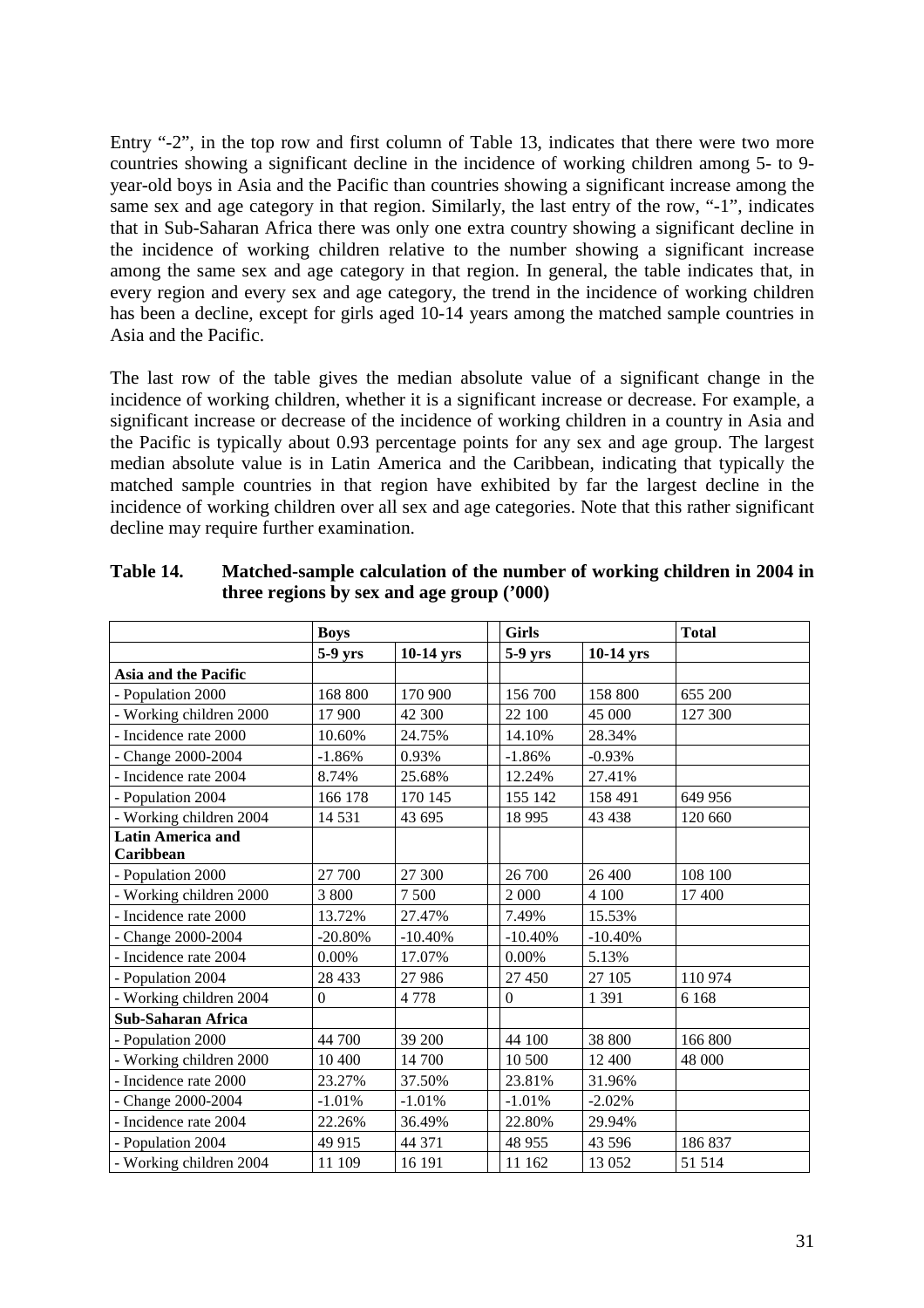Based on these estimated parameters, the next step consists of converting the values into equivalent estimated numbers of working children, as shown in Table 14, above. The starting point is the set of regional estimates of the number of working children for 2000 reported in *Every child counts: New global estimates on child labour* (Geneva, ILO/IPEC, 2002). For each region and sex and age category, the estimated change of incidence, derived in the present paper, is added to the incidence rate of working children in 2000, to obtain the resulting incidence rate in 2004. These incidence rates are then multiplied by the 2004 estimates of the number of children in each sex and age category for each region, according to the population estimates, 2004 edition, of the UN Population Division. The resulting estimates of the number of working children are added across the age groups and sex categories, as shown in Table 14.

Thus we find that, in Asia and the Pacific, the matched sample estimate of the number of working children aged 5-14 years is about 121 million for 2004, a decrease from about 127 million in 2000. Similarly, in Latin America and the Caribbean, the matched sample estimate is 6.2 million working children in 2004, as opposed to 17.4 million in 2000. The corresponding estimates for Sub-Saharan Africa are 51.5 million and 48.0 million in 2004 and 2000, respectively.

#### **Regional estimates based on the full sample**

The method used to compute the model-based regional estimates of the trend in the numbers of working children is based on two separate logistic regressions:

- the national surveys used in the global estimation of the number of working children in 2000; and
- the subsequent national surveys, including the 17 matched surveys used for the global trend between 2000 and 2004.

To make the estimation more robust, a single group of children is used, namely those children aged 5-14 years. The constant coefficients of both regressions are then set in order to reflect the global estimate numbers in the years 2000 and 2004. The trend is measured by subtracting the proportion of working children in a given region in the second regression from the proportion in the first.

#### **The full-sample data**

Region by region, the national surveys for the first regression are from the following countries:

- **Asia and the Pacific**—Bangladesh, Cambodia, India, Pakistan, the Philippines, and Sri Lanka.
- **Latin America**—Bolivia, Brazil, Columbia, Costa Rica, El Salvador, Mexico, and Paraguay.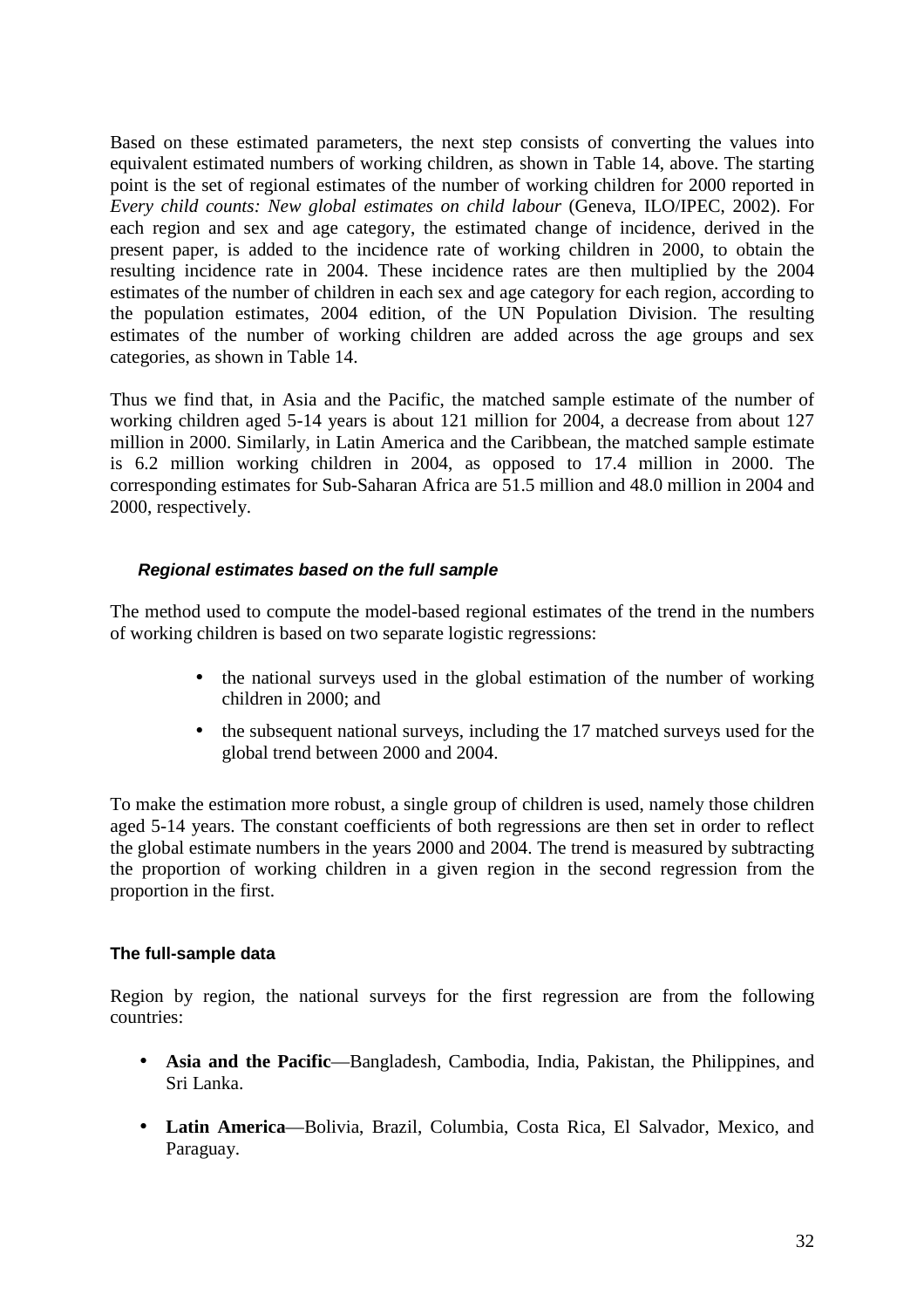- **The Middle East and Northern Africa**—Egypt and Yemen.
- **Sub-Saharan Africa**—Cameroon, Ghana, Kenya, Mauritania, Namibia, Nigeria, South Africa, Senegal, and Zambia.
- **Developed economies**—Portugal and Turkey.
- **Transition economies**—Azerbaijan, Kazakhstan, and Ukraine.

Region by region, the national surveys for the second regression are from these countries (\* indicates a matched survey):

- **Asia and the Pacific**—Bangladesh\*, Cambodia\*, India\*, the Philippines,\* and Mongolia.
- **Latin America**—Bolivia\*, Belize, Brazil\*, Colombia\*, Costa Rica\*, El Salvador\*, Guatemala, Venezuela.
- **Middle East and Northern Africa**—Yemen\*.
- **Sub-Saharan Africa**—Cameroon\*, Congo, Ethiopia, Ghana\*, Kenya\*, Lesotho, Malawi, Madagascar, Senegal\*, and Swaziland.
- **Developed economies**—Portugal\* and Turkey\*.
- **Transition economies**—Albania, Bosnia-Herzegovina, Georgia, Moldova, and Uzbekistan.

Annex 4 provides a listing of all data sources used.

For each survey, to compute the ratio of working children in that category, the total population and the total number of working children aged 5-14 years are summed from the following categories: boys 5-9, boys 10-14, girls 5-9, and girls 10-14 years.

#### **The logistic model**

The logistic regression model is given by

$$
\log\left(\frac{p}{1-p}\right) = c + c_{AP}d_{AP} + c_{DE}d_{DE} + c_{LA}d_{LA} + c_{TE}d_{TE} + c_{ME}d_{ME}
$$

where  $p$  is the ratio of working children in a country,  $c$  is the regression constant,  $c_{AP}$ ,  $c_{DE}$ , *c*LA, *c*TE and *c*ME are the coefficients for Asia and Pacific, developed economies, Latin America, transition economies, and Middle East and northern Africa,  $d_{AP}$ ,  $d_{DE}$ ,  $d_{LA}$ ,  $d_{TE}$  and  $d_{\text{ME}}$  are the indicators for Asia and the Pacific, developed economies, Latin America,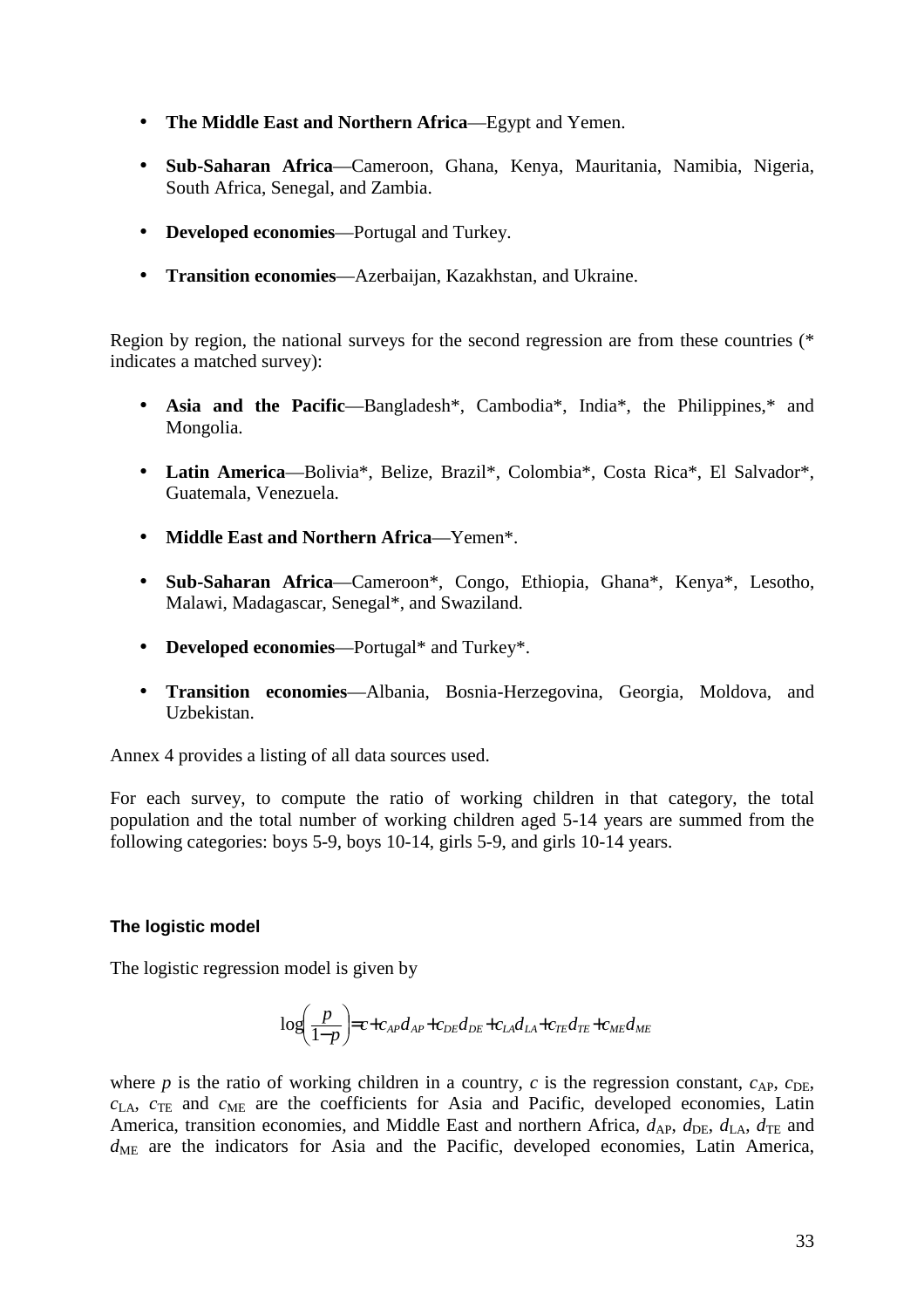transition economies, and Middle East and northern Africa. Sub-Saharan Africa is used as reference, but this has no influence on the final results.

The proportion of working children in a region *R* is

$$
p_R = \frac{\exp(c + c_R)}{1 + \exp(c + c_R)}.
$$

From a lack of (matched) surveys, the regions "transition economies" and "Middle East", judged unreliable, are grouped together and independently of time. An estimated proportion  $p_{RW}$  for this rest of the world *(RW)* and its corresponding regression coefficient  $c_{RW}$  are estimated with

$$
p_{RW}\texttt{=} \textcolor{red}{\frac{p_{TE}^{(1)}pop_{TE}^{(2000)}+p_{ME}^{(1)}pop_{ME}^{(2000)}+p_{TE}^{(2)}pop_{TE}^{(2004)}+p_{ME}^{(2)}pop_{ME}^{(2004)}+p_{W}}{pop_{TE}^{(2000)}+pop_{ME}^{(200)}} \textcolor{red}{,}
$$

where  $pop_R^{(200X)}$  is the population of children 5-14 years old in region *R* in year 200X and  $p_R^{(i)}$ is the proportion of working children in region  $R$  estimated in the i<sup>th</sup> regression.

#### **Adjustment to the global estimates**

From the regressions, only the regional coefficients are retained. New regression constants  $c^{(1)}$ and  $c^{(2)}$  are estimated so that the total number of working children match the global estimates of working children for 2000 and 2004 ( $w^{(2000)}$  and  $w^{(2004)}$  respectively).

Find 
$$
c^{(1)}
$$
 so that:  
\n $p_{SSAP}^{(1)}op_{SSAP}^{(2000)} + p_{AP}^{(1)}op_{AP}^{(2000)} + p_{DE}^{(1)}op_{DE}^{(2000)} + p_{LA}^{(1)}op_{DA}^{(2000)} + p_{RW}op_{RW}^{(2000)} = w^{(2000)}$   
\nwith  
\n $p_{SSA}^{(1)} = \frac{\exp(c^{(1)})}{1 + \exp(c^{(1)})}$  for Sub-Saharan Africa and  $p_R^{(1)} = \frac{\exp(c^{(1)} + c_R^{(1)})}{1 + \exp(c^{(1)} + c_R^{(1)})}$  for the other regions.  
\nAnd find  $c^{(2)}$  so that:  
\n $p_{SSAP}^{(2)}op_{SSA}^{(2004)} + p_{AP}^{(2)}op_{AP}^{(2004)} + p_{DE}^{(2)}op_{DB}^{(2004)} + p_{LA}^{(2)}op_{LA}^{(2004)} + p_{RW}op_{RW}^{(2004)} = w^{(2004)}$   
\nwith  
\n $p_{SSA}^{(2)} = \frac{\exp(c^{(2)})}{1 + \exp(c^{(2)})}$  for Sub-Saharan Africa and  $p_R^{(2)} = \frac{\exp(c^{(2)} + c_R^{(2)})}{1 + \exp(c^{(2)} + c_R^{(2)})}$  for the other regions.

#### **Calculation of the regional trends**

 The regional trends are finally simply calculated from the differences between the proportions of working children computed with the regression constants adapted to the global estimates for 2000 and 2004, e.g. for Asia and the Pacific the trend is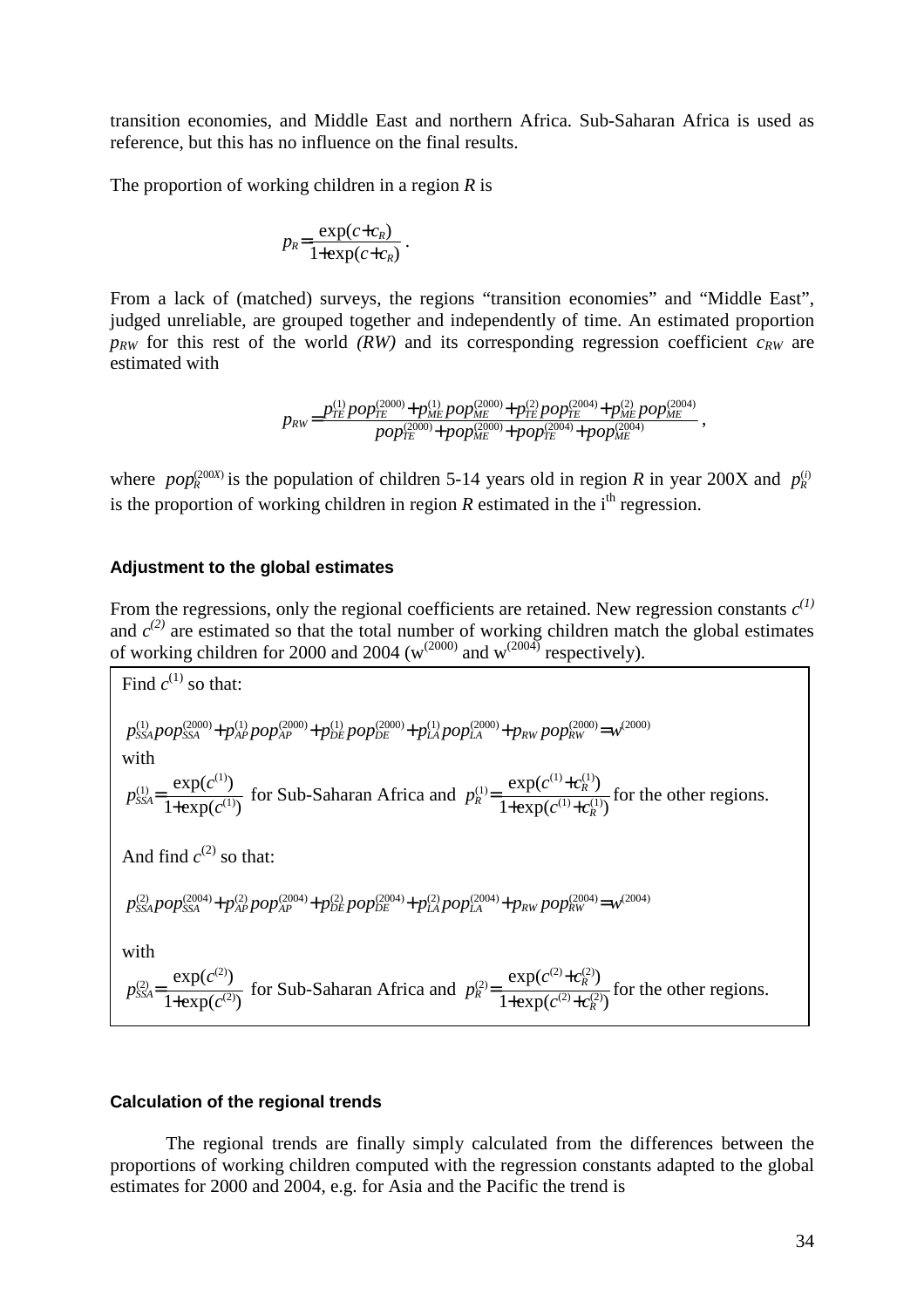$$
t_{AP} = p_{AP}^{(2)} - p_{AP}^{(1)} = \frac{\exp(c^{(2)} + c_{AP}^{(2)})}{1 + \exp(c^{(2)} + c_{AP}^{(2)})} - \frac{\exp(c^{(1)} + c_{AP}^{(1)})}{1 + \exp(c^{(1)} + c_{AP}^{(1)})}
$$

#### **Final combined estimates**

The following table presents the results of the full-sample logistic estimates described in the preceding section, and combines it with the matched sample regional results given earlier.

The two methods lead to similar results, although they are based on very different methodologies and essentially distinct sets of data. In order to combine the results into a single set, it is necessary to adjust one set to the total of the other. This is done here by adjusting the matched sample regional estimates to the total of the corresponding full-sample estimates, because the full-sample estimates have been derived by insuring correspondence to the world estimates. In that sense, the final regional estimates obtained in this paper are in fact the regional break-down of the global estimate obtained in section 2 of the report.

#### **Table 15. Combining the full-sample logistic estimates and matched sample estimates of working children (aged 5-14 years) by region**

| <b>Region</b>                | <b>Full-sample logistic</b> | <b>Matched sample</b> |                       | <b>Arithmetic average</b> |
|------------------------------|-----------------------------|-----------------------|-----------------------|---------------------------|
|                              | estimate                    | Estimate              | Adjusted <sup>1</sup> |                           |
| Asia and the<br>Pacific      | 124 600                     | 120 660               | 119 955               | 122 300                   |
| Latin America<br>& Caribbean | 5 3 0 0                     | 6 1 6 8               | 6 1 3 2               | 5 700                     |
| Sub-Saharan<br>Africa        | 47400                       | 51 514                | 51 213                | 49 300                    |
| Other regions                | 13 400                      |                       | 13 400                | 13 400                    |
| World<br>Total               | 190 700                     | 178 342               | 190 700               | 190 700                   |

**Note:** Adjusted by pro-rata to the total of full-sample logistic estimates of the corresponding regions**.** 

## **4.1.3 Distribution of working children by sector of economic activity**

The global estimation of the percentage of children working in the agricultural, industrial, and service sectors is based on data from the following countries: Bangladesh, Belize, Brazil, Cambodia, Cameroon, Columbia, Costa Rica, Ghana, Guatemala, India, the Philippines, Madagascar, Portugal, Turkey, and Venezuela.

The estimation is conducted similarly to that of the regional breakdown, using a logistic regression adjusted so that the percentages over all three sectors total 100. Ninety-five per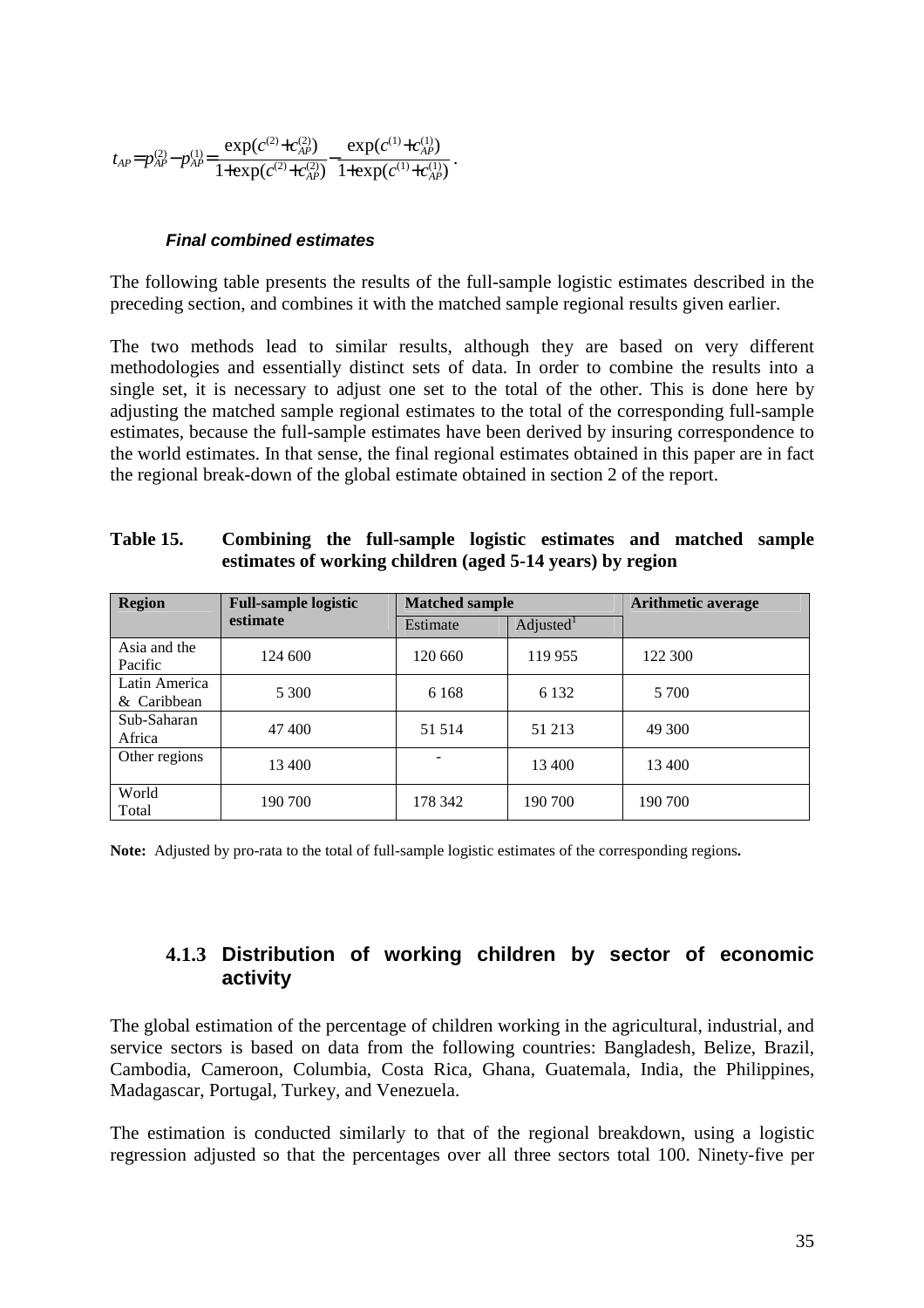cent confidence intervals were computed from 9,999 bootstrap replications.<sup>24</sup> The result of the estimation is that 69 per cent of the working children aged 5-14 year work in the agricultural sector (with confidence intervals ranging from 59 to 80 per cent), 22 per cent in the service sector (CI: 14 to 30) and 9 per cent in the industrial sector (CI: 5 to 12).

## **4.1.4 Evaluation of the results**

In this final section, the global and regional estimates on working children are evaluated by comparing the estimated annual rates of change of the number of working children aged 5-14 years with the corresponding estimates of the number of children enrolled in primary and secondary education. We shall also review regional data on primary school-age children out of school for the time period relevant to our estimates.

#### **Table 16. Comparison of annual change in primary education enrolment (%) and estimates of annual change in working children aged 5-14 years (%)**

| <b>Enrolment rate in</b>                                                        | <b>Number of reporting countries</b> |                                  |                       |               |              |  |  |
|---------------------------------------------------------------------------------|--------------------------------------|----------------------------------|-----------------------|---------------|--------------|--|--|
| primary education,<br><b>ISCED1</b><br>$%$ change 2000 to<br>2001               | Asia and the<br><b>Pacific</b>       | Latin<br>American &<br>Caribbean | Sub-Saharan<br>Africa | Other regions | <b>Total</b> |  |  |
|                                                                                 | 5                                    | 13                               | 5                     | 11            | 34           |  |  |
| $0 - 4$                                                                         |                                      | 11                               | 21                    | 7             | 46           |  |  |
| $5-9$                                                                           |                                      | $\overline{2}$                   | 9                     | 3             | 15           |  |  |
| $10+$                                                                           | $\overline{2}$                       |                                  | 5                     | 2             | 10           |  |  |
| Total                                                                           | 15                                   | 27                               | 40                    | 23            | 105          |  |  |
| <b>UNESCO</b><br>% change in primary<br>education enrolment.<br>2000-2001       | 2.3%                                 | $0.8\%$                          | 3.9%                  | 1.6%          | 2.3%         |  |  |
| <b>ILO</b><br>% annual change in<br>working children 5-14<br>yrs old, 2000-2004 | $-1.0\%$                             | $-24.3%$                         | $+0.7\%$              | $-7.5%$       | $-2.5%$      |  |  |

**Source**: UNESCO data from *Global education digest 2004. Comparing education statistics across the world* (UNESCO Institute of Statistics, Montreal, 2004), Table 2, pp. 50-59, and ILO data from the present report.

We note that the estimated negative global trend of working children derived in this report matches well with the UNESCO figures for the average global increase of enrolment in primary education. Comparison of the results by region, however, shows larger discrepancies, a result that could have been expected, given the limited number of matched sample observations within regions.

l <sup>24</sup> Davison, A.C., Hinkley, D.V.: *Bootstrap methods and their application* (Cambridge, 1997).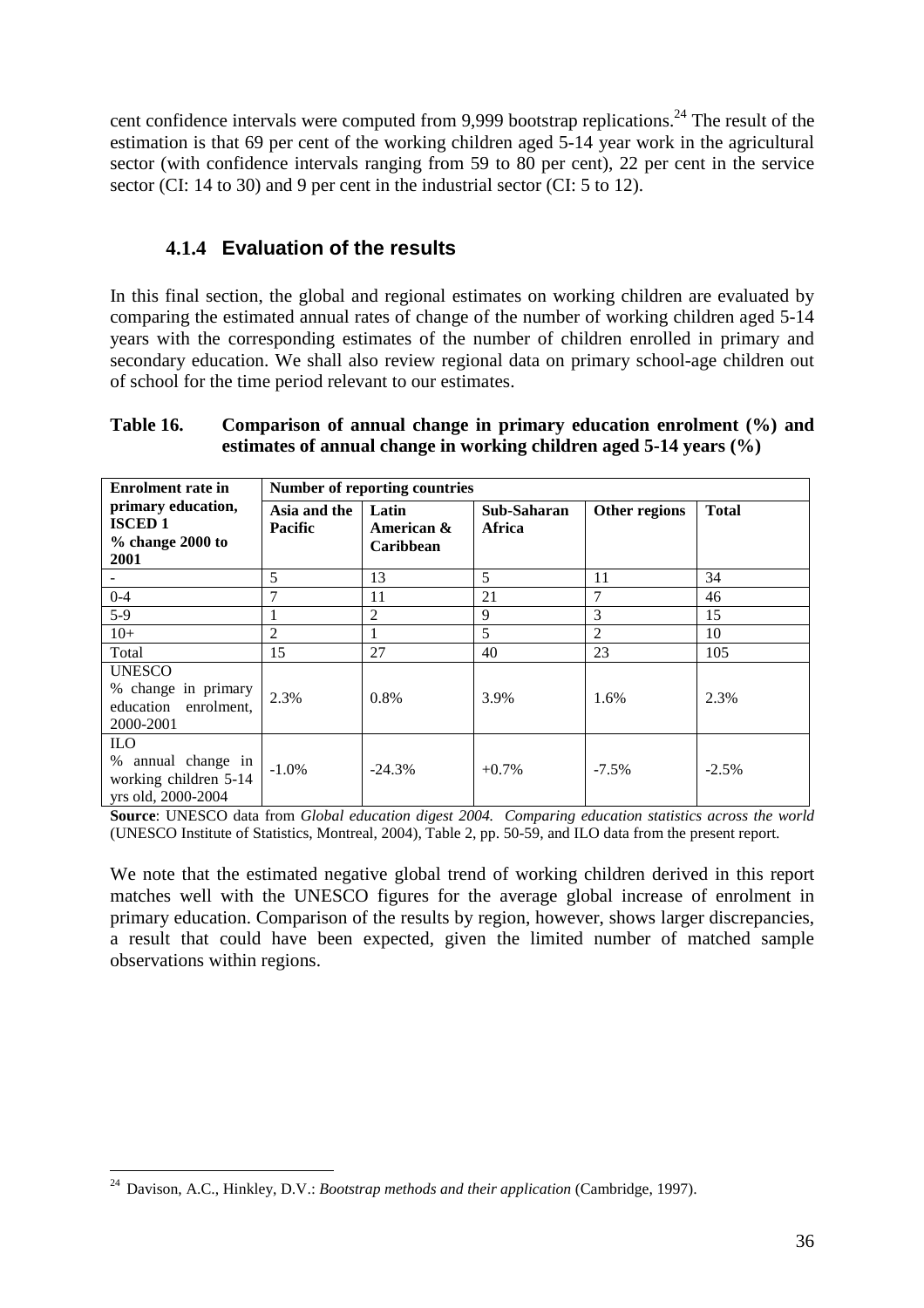| <b>Regions</b> | Net enrolment rate,<br>primary education<br>(change 1998/99 to<br>2002/03 | Net enrolment rate,<br>total secondary (change<br>1998/99 to 2002/03) | Gross enrolment ratio,<br>total secondary (change<br>1998/99 to 2002/03) |
|----------------|---------------------------------------------------------------------------|-----------------------------------------------------------------------|--------------------------------------------------------------------------|
| Africa         |                                                                           |                                                                       |                                                                          |
| Asia           | not available                                                             | not available                                                         |                                                                          |
| South America  |                                                                           | 16                                                                    |                                                                          |

#### **Table 17. Primary and secondary education, change 1998/99 to 2002/03 (%)**

Source: UNESCO data from Global Education Digest 2005 Comparing Education Statistics Across the World, UNESCO Institute of Statistics, Montreal, 2005, Tables 3-5, pp. 54-83.

There is a clear link between child labour developments and trends in children's education, but the extent varies between individual countries and regions. Experience shows, for instance, that appropriate investment in primary and lower secondary education significantly decreases children's work participation rates. In Latin America and the Caribbean, 94 per cent of all primary school-age children are in school. The region has also made great strides towards increasing secondary schooling in the last few years (see Table 17). In contrast, Sub-Saharan Africa has the highest prevalence of primary school-age children out of school. Almost half of the children in West and Central Africa are out of school, and more than onethird in Eastern and Southern Africa. In South Asia, this proportion exceeds one-quarter (see Table 18).

| <b>Regions</b>                        | School-age<br>population<br>(thousands) | Percentage of all children of primary<br>school age | Absolute number<br>of children out of<br>school<br>(thousands) |         |
|---------------------------------------|-----------------------------------------|-----------------------------------------------------|----------------------------------------------------------------|---------|
|                                       |                                         | In school                                           | Out of school                                                  |         |
| Central and Eastern<br>Europe/CIS     | 24,998                                  | 88.3                                                | 11.7                                                           | 2,922   |
| Middle<br>East<br>and<br>North Africa | 47,116                                  | 81.3                                                | 18.7                                                           | 8,797   |
| and<br>Eastern<br>Southern Africa     | 55,706                                  | 61.5                                                | 38.5                                                           | 21,421  |
| Central<br>West<br>and<br>Africa      | 53,061                                  | 54.7                                                | 45.3                                                           | 24,024  |
| South Asia                            | 162,720                                 | 74.0                                                | 26.0                                                           | 42,294  |
| East Asia and the<br>Pacific          | 176,287                                 | 94.3                                                | 5.7                                                            | 10,029  |
| Latin America and<br>the Caribbean    | 58,064                                  | 94.3                                                | 5.7                                                            | 1,789   |
| Industrialized<br>countries           | 70,595                                  | 96.3                                                | 3.7                                                            | 2,602   |
| World                                 | 648,545                                 | 82.2                                                | 17.8                                                           | 115,375 |

#### **Table 18. Primary school-age children out of school by region, 2001/02**

Source: UNESCO Institute for Statistics: Children out of school: Measuring exclusion from primary education (Montreal, UIS, 2005)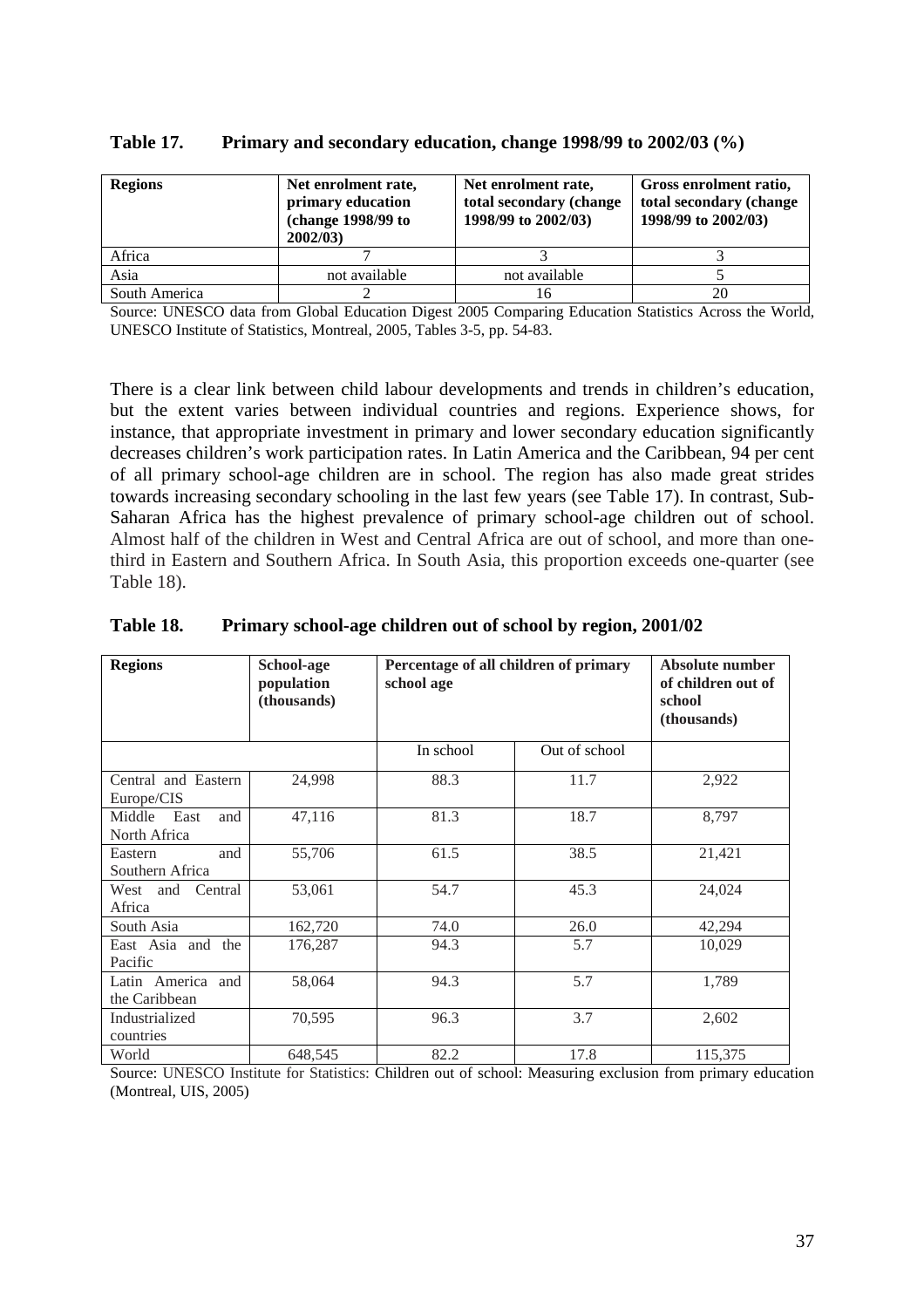## **4.2 Child labour and hazardous work**

Many factors must be considered in statistically measuring child labour and children in hazardous work. Precise criteria must be specified and used consistently as definitions of indicators, ensuring that processes are defined in a cohesive and consistent manner.

Our statistical approach to child labour and children in hazardous work is guided by ILO Conventions Nos. 138 and 182. In 2002, within the same international legal framework, the ILO estimated the number of children in child labour and hazardous work based on national household surveys conducted in the late 1990s, either (i) specifically designed to measure child labour under the SIMPOC programme, or (ii) designed for broader purposes but containing special modules dealing with the employment of children.

The goal of the new child labour estimates is to (i) present a dynamic picture and (ii) depict child labour trends from 2000 to 2004. Estimates of change are based on matched and nonmatched sample parts. The extent of child labour and children in hazardous work is estimated strictly following the 2002 methodology (ILO/IPEC, 2002). The data sources and methodology underlying the estimation are presented in the next sub-section, and are followed by an evaluation of the results.

## **4.2.1 Data sources and methodology**

Estimates on child labour and children in hazardous work are based on 19 national household surveys conducted between 2000 and 2004. The data come from three sources:

- 16 surveys specifically designed to measure child labour and conducted under the SIMPOC programme in Bangladesh (2003), Belize (2001), Brazil (2001), Cambodia (2002), Colombia (2001), Costa Rica (2002), El Salvador (2001), Ghana (2000), Guatemala (2000), Honduras (2002), Jamaica (2002), Malawi (2002), Panama (2000), the Philippines (2001), Portugal (2001), and Tanzania (2001);
- 2 surveys conducted as part of the World Bank programme of Living Standards Measurement Surveys (LSMS) in Cameroon (2001) and Venezuela (2000); and
- 1 survey conducted independently as part of the national statistical programme in India (NSSO, 2000).

Annex 4 provides a full listing of all surveys used.

The latter three surveys are a mixture of broad-based household and community surveys with modules on different social concerns including children's activities.

The key variables for which raw data were required for the purposes of the global estimates are the following:

- age groups  $(5-11, 12-14, 13-17)$  years);
- sex:
- industry at most detailed classifications of ISIC Rev. 3 (UN, 1990);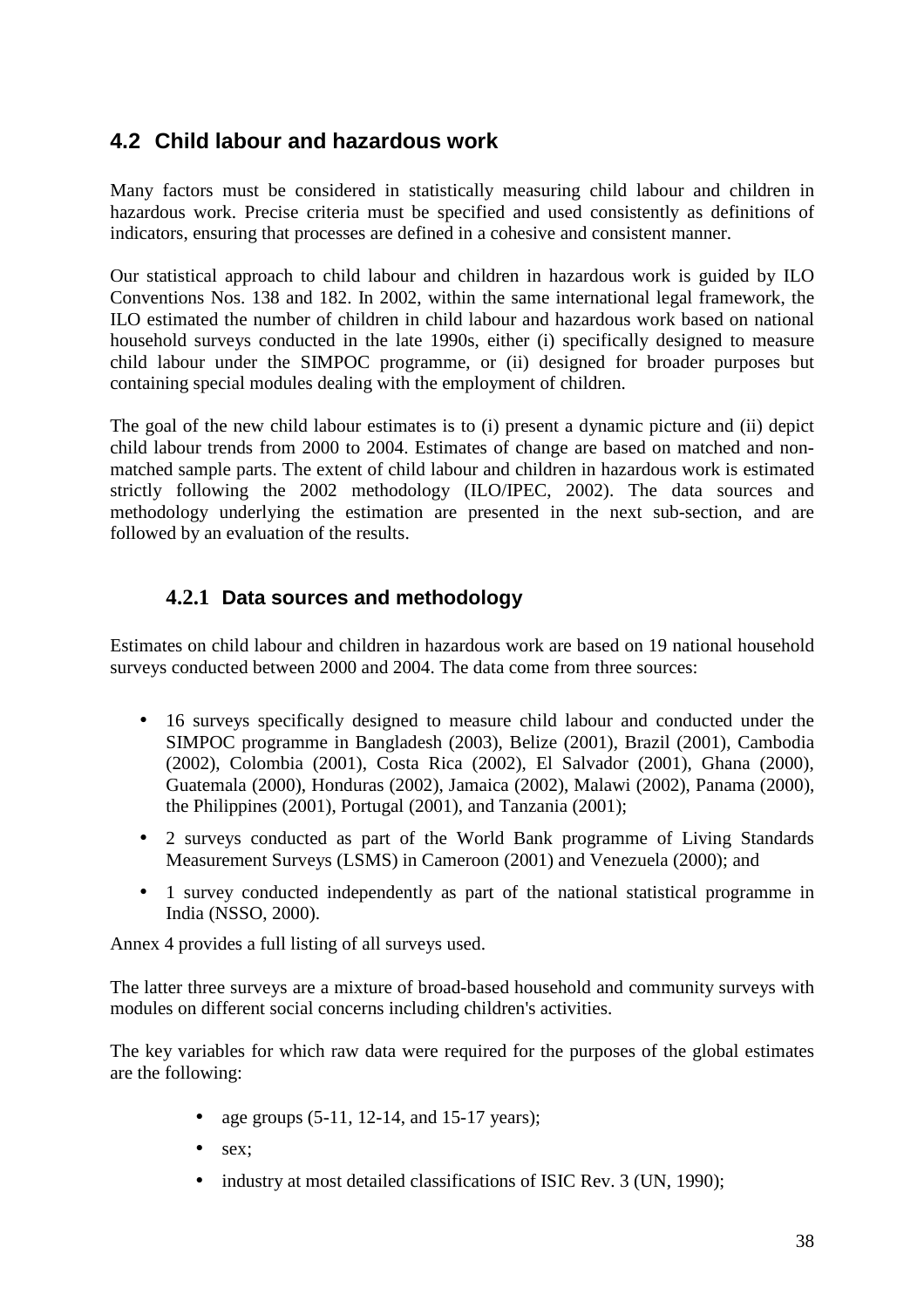- occupation at most detailed classifications of ISCO-88; and
- hours worked.

**Global incidence of child labour.** On the one hand, assuming a minimum age of 12 years for light work and a minimum age of 15 years for admission into employment or work, the global incidence of child labour includes

- children aged 5-11 years engaged in any economic activity;
- all working children aged 12-14 years except those in light work; and
- children aged 15-17 years in the worst forms of child labour (WFCL), including hazardous work.

**Hazardous work**, on the other hand, includes work performed for 43 hours or more per week as well as work in construction, mining and quarrying, and selected occupations considered hazardous in many countries<sup>25</sup>. Estimates for the number of children in hazardous work, therefore, include

- the number of economically active children in hazardous industries;
- those within non-hazardous industries but engaged in hazardous occupations; and
- those neither in hazardous industries nor in hazardous occupations, but who are working 43 hours or more per week.

These estimates thus require both detailed data at the industry and occupation levels, and judgements as to whether such work may, indeed, be classified as hazardous.

*Most relevant data.* The smallest or most detailed units or sub-units of the international standard classifications (ISIC ) of economic activities and occupations are, respectively, the 4-digit level of ISIC Rev. 3 (United Nations 1990) and the 3- or 4-digit level of ISCO (International Standard Industrial Classification of Occupations) ISCO-88. Data sufficiently detailed for the 4-digit level of the ISIC and the 3- or 4 digit level of ISCO is rarely available, however. Thus, data of countries with the most detailed classifications (3-digit level, in our case) were considered a priority for constructing absolute numbers and rations in the first three rounds of estimation on child labour and hazardous work by children at the global level.

In this respect, out of all data sources, SIMPOC data collected explicitly for the purpose of making child labour estimates is the most relevant.

*First-round estimates.* Among countries for which required data at the 3-digit level classification of occupations is available within each digit level of ISIC, identification of hazardous and non-hazardous occupations is based on the stipulations of ILO Convention No. 182, Recommendation No. 190, and a compilation of occupations and working environments hazardous to child workers. The "non-hazardous" occupations

l

 $25$  See Annex 3 for the list of occupations considered here.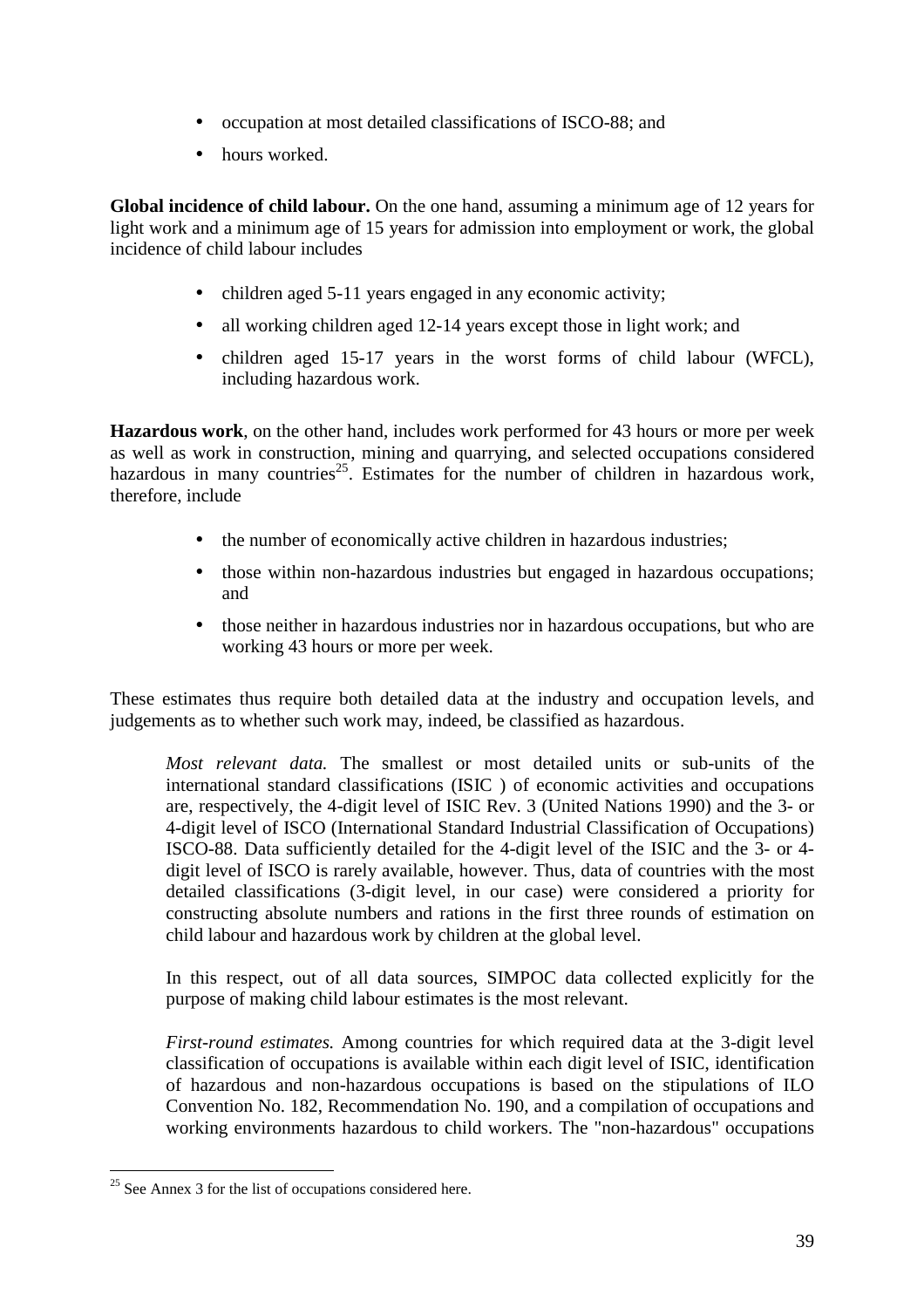at the 3-digit level were analyzed further by age group and hours worked. From this data, ratios of the number of child labourers and of the number of children in hazardous work were calculated by age group and sex. These constitute the first-round estimates, based on 10 SIMPOC surveys conducted in Bangladesh, Belize, Cambodia, Colombia, Costa Rica, El Salvador, Honduras, Malawi, the Philippines, and Portugal.

*Second-round estimates.* Among countries for which occupational data is available only at the 1-digit level, the ratios from the first-round estimates applied to the 1-digit occupation, by age group and sex, gives the number of children in hazardous work. These constitute the second-round estimates, based on 5 SIMPOC surveys, 2 LSMS, and 2 labour force surveys in Brazil, Cameroun, Ghana, Guatemala, India, Jamaica, Panama, Tanzania, and Venezuela.

*Third-round estimates.* During the third-round estimates, the totals produced for all occupations at the 1 digit level and for all countries are merged together into absolute numbers and single ratios of child labour and children in hazardous work are calculated. The final global estimates on child labour and hazardous child labour were extrapolated by applying these ratios to the global estimates of economically active children. Below is the estimation process for constructing global estimates of child labour and children in hazardous work.



#### **CONCEPTUAL FRAMEWORK**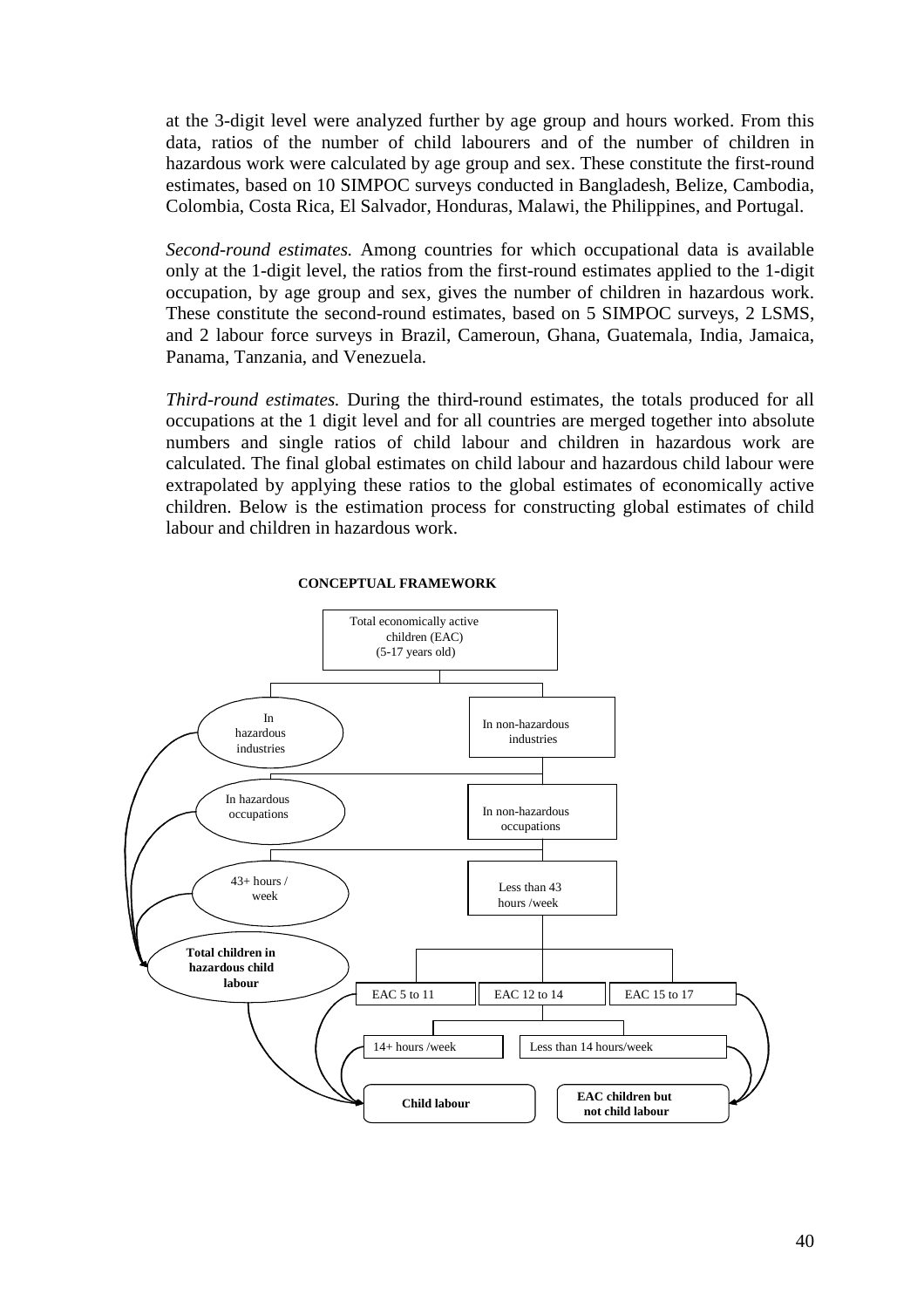## **4.2.2 Evaluation**

**A significant limitation** of the "child labour" and "children in hazardous work" estimates is the lack of adequate individual country-level raw data, which too often fails to include the required information. In this respect, the SIMPOC surveys—household-based national sample surveys whose target respondents are parents or guardians and children living in the same household—may be those most comprehensive in terms of serving the raw data needs and their relatively large sample sizes.

**SIMPOC surveys.** The surveys are conducted as stand-alone surveys or as modules attached to other national household-based surveys such as labour force surveys. The statistics and information generated by these surveys address the following:

- both economic and non-economic activities of children;
- demographic and social characteristics of household numbers;
- working hours;
- nature of tasks;

 $\overline{a}$ 

- health and safety issues, including injuries at work;
- and perceptions of parents about children's work.

By making the sampling error of estimates less significant (ILO/IPEC, 2002), moreover, the typical SIMPOC survey "over-sampling" has positive effects for the global estimates.

For the purpose of the new global estimates, only 10 SIMPOC surveys were used to compute the relevant ratios in the first round: Bangladesh,<sup>26</sup> Belize, Cambodia, Colombia, Costa Rica, El Salvador, Honduras, Malawi, the Philippines, and Portugal. The ratios obtained in the firstround estimates were applied to another relatively small number of surveys in the second round for calculating the final ratios in 9 countries: Brazil, Cameroon, Ghana, Guatemala, India, Jamaica, Panama, Tanzania, and Venezuela. Here, for analysis on industries, all the surveys (SIMPOC, LSMS, LFS) had data available. In particular, datasets for Brazil and India fortunately contained much of the needed information.

The final ratios were used in extrapolating the global estimates from the globally adjusted figures on the economically active children. Of the 19 surveys used, 15 are thus derived from SIMPOC surveys, and there are no major differences between the sources in the relevant datasets. Another positive factor affecting the quality of the final statistical results is the fact that the 3-digit ISCO analysis indicated a certain similarity of pattern in the activities and occupations of children in the SIMPOC surveys.

The survey reference years of the 10 countries included in the first round of the estimates ranged between 2000 and 2004. Out of the 19 surveys used, 8 form a matched sample with

 $26$  In the case of Bangladesh, it should be noted that, because of an outlier in the ratios of children in hazardous work, the "winsorised estimation" was applied. This is a method of estimating the mean of a relatively small sample of observations by using linear systematic statistics and replacing extreme observations by those next in magnitude.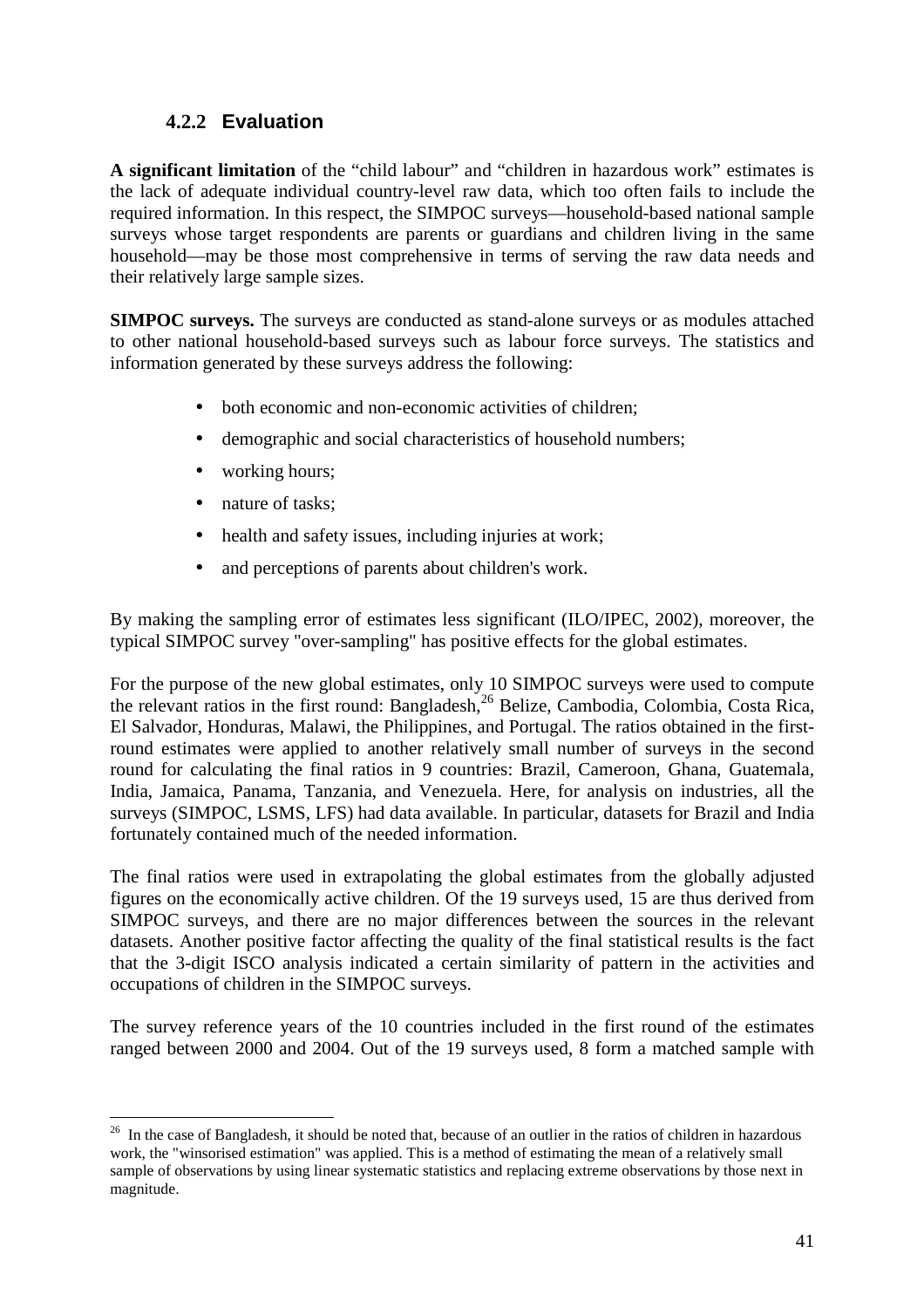the median time spread of 4 years.<sup>27</sup> However, the ratios for the different categories discussed above were computed without making adjustments for the variation in the reference periods.

With both the 2000 and 2004 global estimates on children in hazardous work, it was sometimes difficult to decide whether given activities or occupations should be judged hazardous or non-hazardous. In fact, because of important differences between countries in terms of economic structures and legislation, there is no "master list" that can always and unambiguously determine which activities are "hazardous" and which are not. Moreover, since specifying the hazardous nature or circumstances of activities or occupations was not an ISIC or ISCO objective when classifications were established as international standards, neither provides, even at the most detailed level, a clear distinction between hazardous or nonhazardous work. In this context, caution should be applied in those cases where categories may not be distinguished in the classification or depend on country characteristics. In all borderline situations, conservative decisions were made (see also ILO/IPEC, 2002).

Based on those factors mentioned above, to what extent may one compare the earlier estimates with the new ones? The following has to be noted:

- First, there is a slight difference between the data sources of the two estimates, both in scope and in depth. Eight of the nineteen surveys form a matched sample with the median time spread of four years.
- Second, the same extrapolation methods were used.
- Third, the new results are an independent estimate based on sample-matched and unmatched, which we regarded as the only viable option in view of the data material at hand.

Since the two estimates are derived from two independent samples, we used the Mann-Whitney test, a nonparametric means of detecting differences between them. In this sense, the statistical test is formed by counting all the bivariate pairs from the two samples in which one sample value is smaller than the other. More precisely, it asks whether the estimate of the probability demonstrates that the variables for the first group (2000 global estimates) are larger than the variables of the second group (2004 global estimates).

Hypothesis testing allows us to derive conclusions about the estimated probability and the ideas we are investigating, i.e. comparing the new global estimates on child labour and children in hazardous work with the old ones. It reveals a change in the incidence of this phenomenon, and shows whether the increase or decrease is statistically significant.

We focused the test on the list of the countries selected for the first-round estimates. Based on the estimates on children in hazardous work, the results of the test are as follows:

 $\overline{a}$ 

<sup>&</sup>lt;sup>27</sup> Brazil (1997, 2001), Cambodia (1996, 2001), Cameroon (1996, 2001), Colombia (1998, 2001), El Salvador (1998, 2001), Ghana (1997, 2000), India (1994, 1999-2000), and the Philippines (1995, 2001).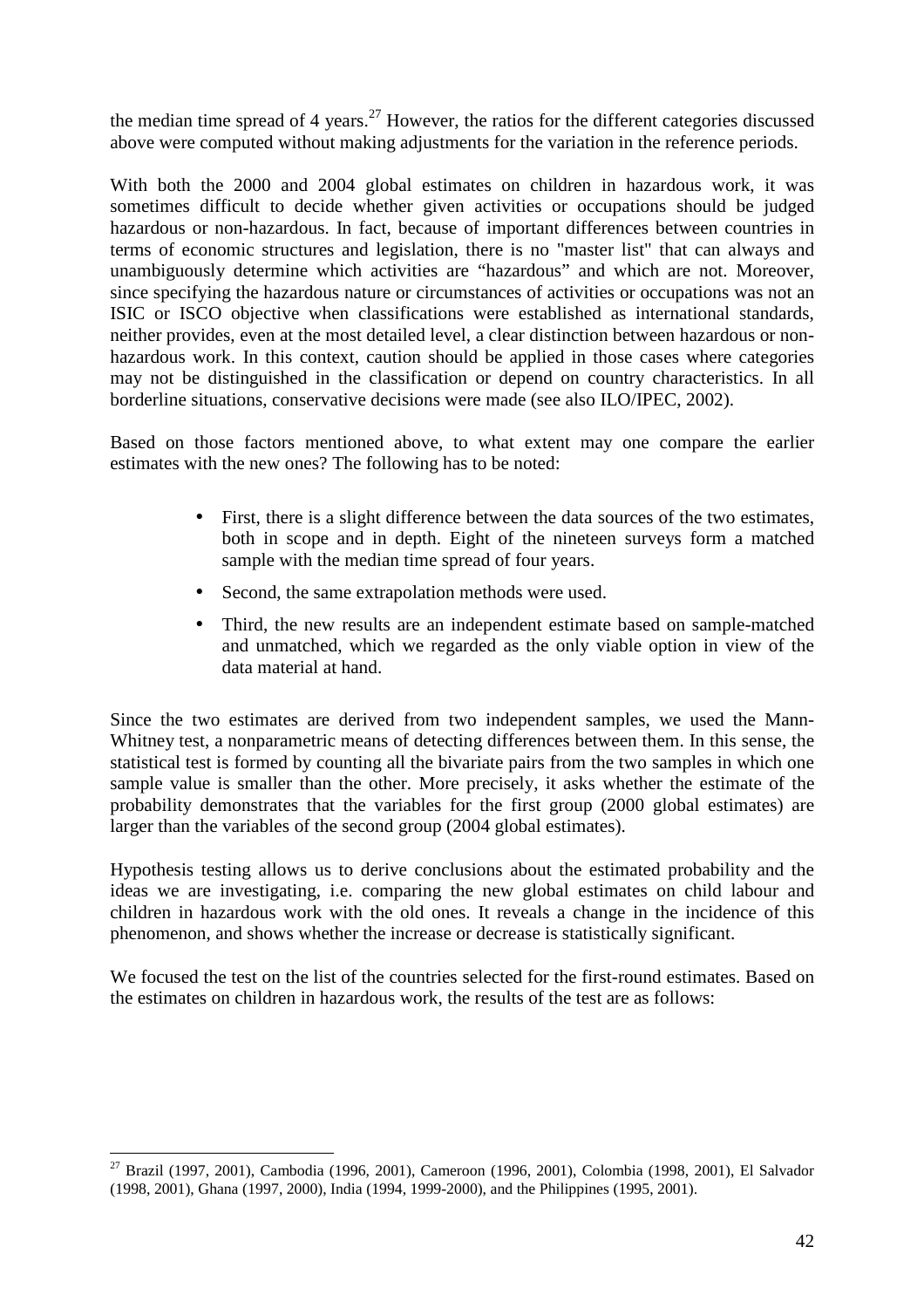|                                |     | <b>Rank</b> |                 |
|--------------------------------|-----|-------------|-----------------|
| Groups                         | Obs | sum         | <b>Expected</b> |
| 2000 global estimates $(GE)^*$ | n   | 54          |                 |
| 2004 global estimates $(GE)**$ | 10  | 82          | 85              |
| Combined                       | 16  | 136         |                 |

\* Children in hazardous work as per cent of economically active children (EAC) in 2000.

Cambodia, Kenya, the Philippines, South Africa, Sri Lanka, and Turkey are the countries selected for the firstround estimates in 2000 global estimates.

\*\* Children in hazardous work as per cent of EAC in 2004.

Bangladesh, Belize, Cambodia, Colombia, Costa Rica, El Salvador, Honduras, Malawi, the Philippines, and Portugal are the countries selected for the first-round estimates in 2004 global estimates.

| Unadjusted variance | 85                |
|---------------------|-------------------|
| Adjustment for ties | $\mathbf{\Omega}$ |
| Adjusted variance   | 85                |

In the context of our exercise, the null hypothesis is that

 $H<sub>o</sub>$ : hazardous work (group==2000 GE) = hazardous work (group==2004 GE)

 $z = 0.325$ 

 $Prob > |z| = 0.7449$ 

Thus, the null and alternative hypotheses are

 $H_o: P(X < Y) \ge 0.5$  and  $H_1$ :  $P(X < Y) < 0.5$ 

The estimated probability is that

P {hazardous work (group==2000 GE) > hazardous work (group==2004 GE)} =  $0.550$ .

Based on the test of statistical significance (0.5), the Mann-Whitney test yields two main conclusions:

- one cannot reject the hypothesis that the two samples have similar distribution; and
- the estimate of the probability shows that the variables of the 2000 global estimates are larger than the variables of the 2004 global estimates—they indicate that the trend in the incidence of children in hazardous work has been a decline.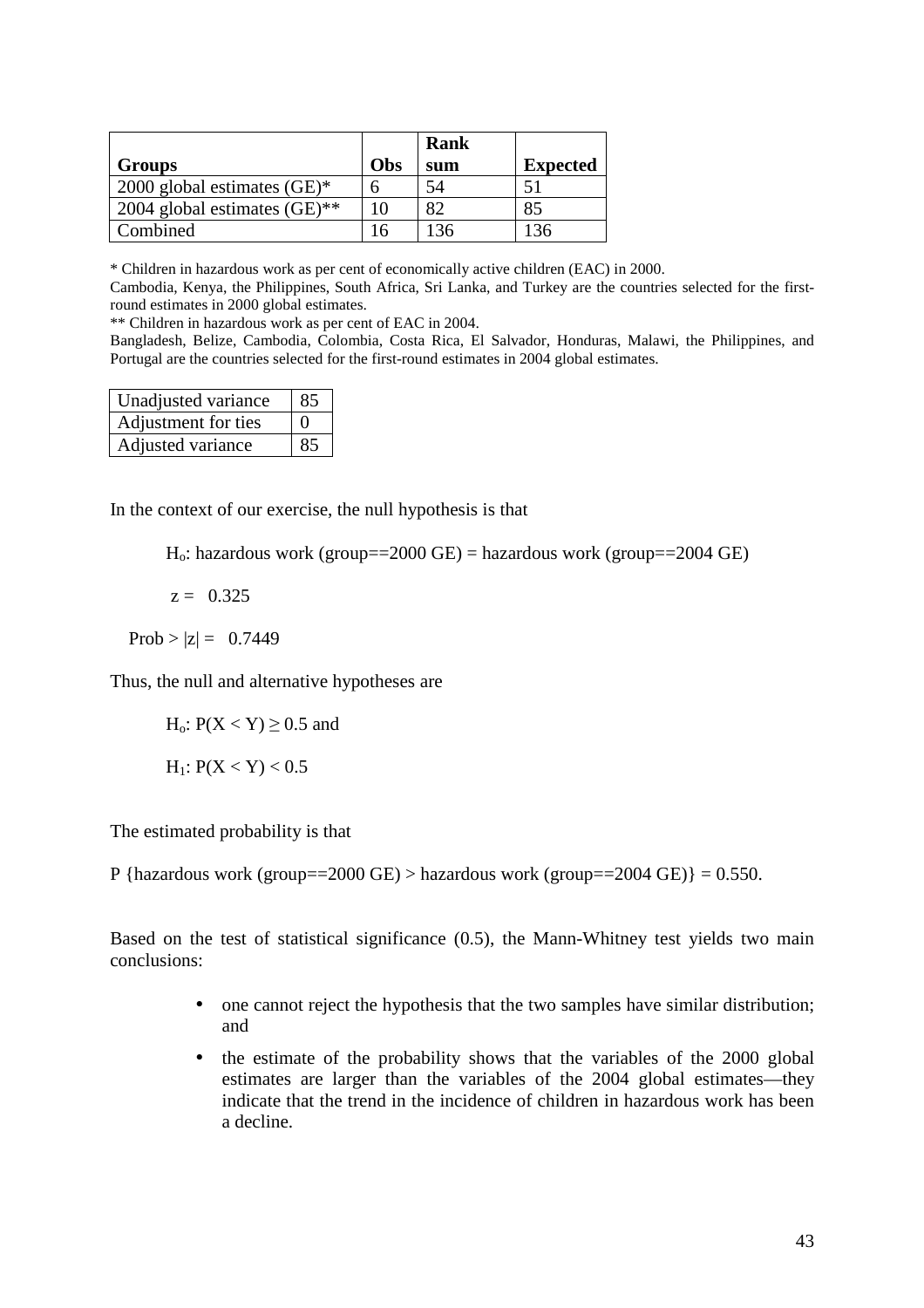In other words, these results confirm statistically a downward trend between the previous estimates on children in hazardous work and the new ones.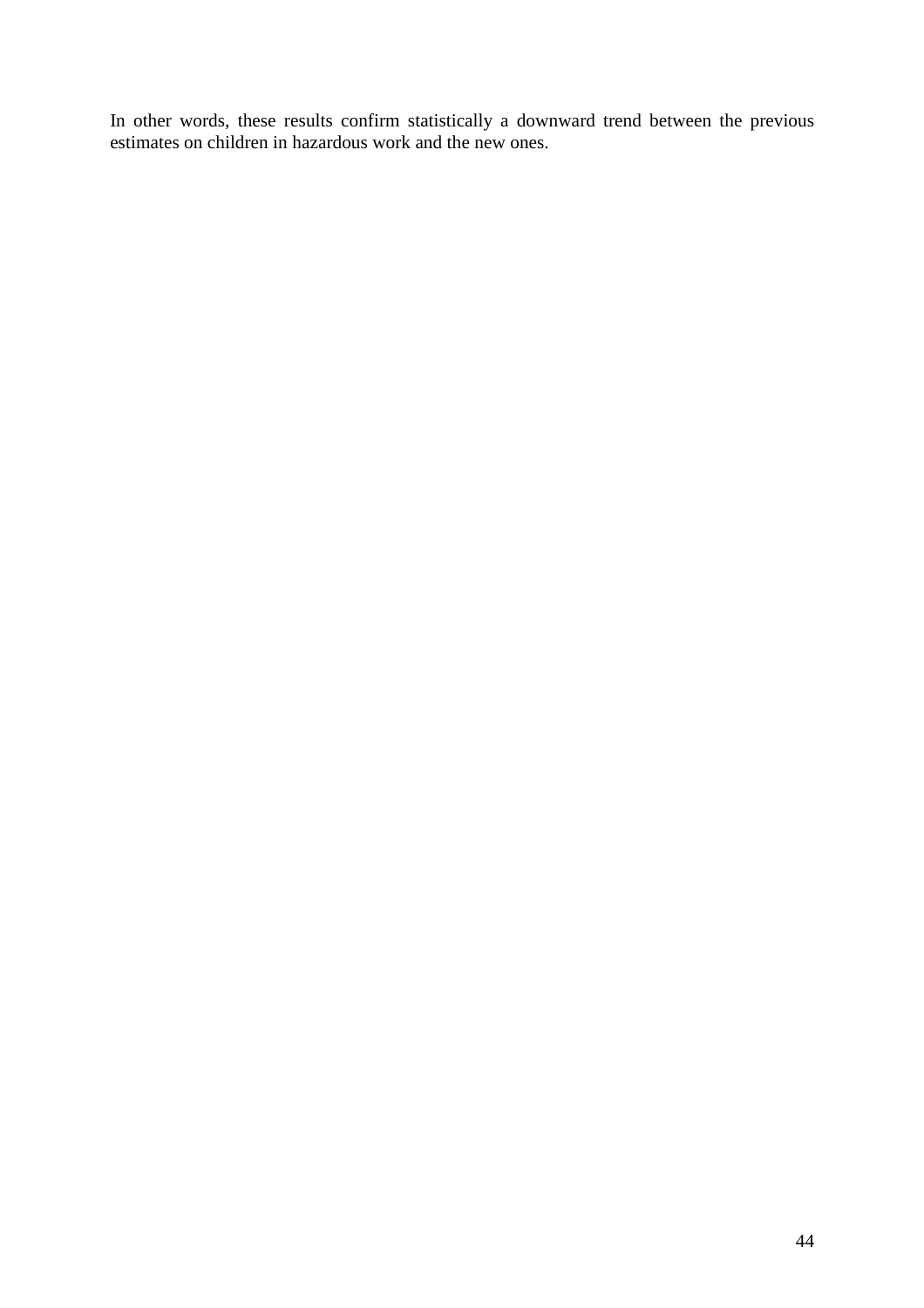## **Annex 1: Standardization of age groups**

Age groupings in the raw data from national surveys may differ from the standard age groups adopted for the present study in any one of three situations:

- where the available data is grouped in a broader category than prescribed, e.g. where the national data is for those aged 15-19 years, while the required age group is 15-17 years;
- where the available data is grouped in a narrower category than prescribed, e.g. where the national data is for those aged 6-9 years, with no information regarding 5-year-olds; and
- where no national data exists for the required age groups, e.g. where no data is available for the 15- to 17-year age category.

The age groups may be standardized with the help of a model for the percentage of children at work as a function of age.

## **Method**

Our model assumes that the percentage of children at work is a linear function of the age of the children, and that the distribution of children with respect to their ages is uniform within a group. For each problematic situation, one model is fitted on the basis of the two nearest available age groups.

Let us define s and c as the slope and constant of the linear function f of the percentage y as a function of age x. We have  $y = x*s+c$ . Regardless of the slope, the percentage of working children in a group age with interval a-b will be equal to the percentage of working children for its mean age  $m = (a+b+1)/2$ . Given the percentages y1 and y2 and midpoints m1 and m2 of the nearest available age groups, the slope and constant can be estimated with  $s = (y^2 - y^2)$  $y1)/(m2-m1)$  and  $c = y1-m1*s$ .

Finally, the percentage of working children for the age group of interest with midpoint m is simply computed with m\*s+c.

There are special cases to consider, however, when the model percentage 100 or 0 is reached within the interval of interest. In this (general) case, the percentage p of children aged a to b will be computed with

$$
p = \frac{1}{(b+1-a)} \int_{a}^{b+1} \max(0, \min(100, x^*s+c)) dx
$$

The method is not limited to the percentage of working children. It can be applied also to the percentages of children studying, combining both work and study or doing neither.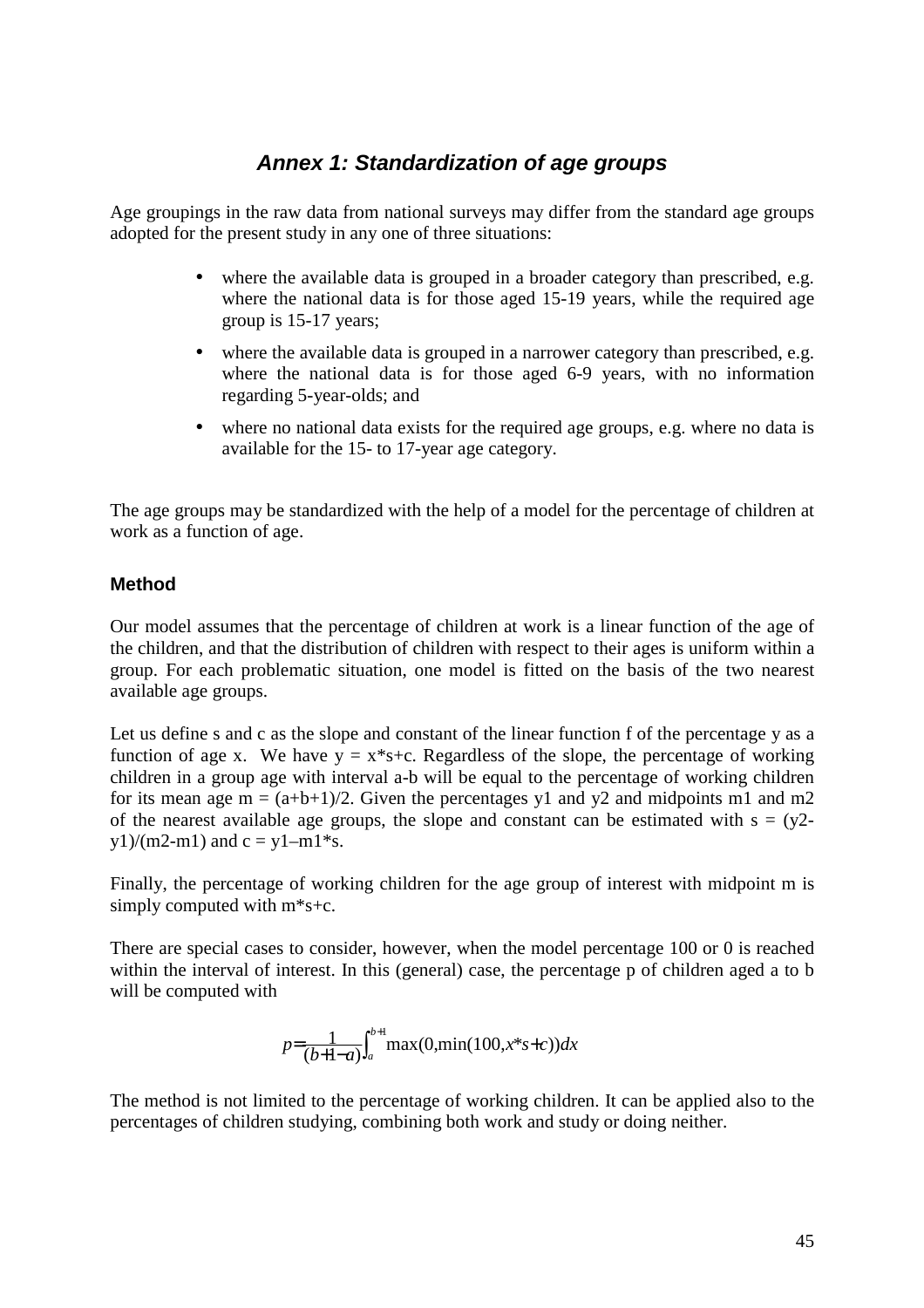## **Application**

In the present study, the age group 5-9 years is too narrow for Yemen. The available age group is limited to the 6- to 9-year-olds. In this case, the available age groups 6-9 and 10-14 years were used to estimate the ratio for the 5- to 9-year age group.

#### **Table 1 Estimated ratio for the age group 5-9 years for Yemen**

|         |            |       |           | Available age groups Estimated a.g. |
|---------|------------|-------|-----------|-------------------------------------|
| Country | <b>Sex</b> | 6-9   | $10 - 14$ | 5-9                                 |
| Yemen   | bovs       | 0.190 | 0.394     | 0.164                               |
| Yemen   | airls      | 0.130 | 0.308     | 0.114                               |

 **Note:** The estimated ratio for the age group 5-9 is computed from the available ratios for age groups 6-9 and 10-14 years.

Another problem is the missing age group 15-17 years for Azerbaijan, Kenya, Senegal, and Yemen. For these countries, the age groups 5-9 and 10-14 are used to estimate the ratio for the age group 15-17 years.

#### **Table 2 Estimated ratio for the age group 15-17 years**

|            |            |       | Available age groups | Estimated a.g. |
|------------|------------|-------|----------------------|----------------|
| Country    | <b>Sex</b> | 5-9   | 10-14                | 15-17          |
| Azerbaijan | boys       | 0.065 | 0.144                | 0.207          |
| Azerbaijan | girls      | 0.043 | 0.082                | 0.114          |
| Kenya      | boys       | 0.234 | 0.464                | 0.648          |
| Kenya      | girls      | 0.195 | 0.416                | 0.592          |
| Senegal    | boys       | 0.321 | 0.474                | 0.596          |
| Senegal    | girls      | 0.228 | 0.294                | 0.346          |
| Yemen      | boys       | 0.164 | 0.394                | 0.578          |
| Yemen      | girls      | 0.114 | 0.308                | 0.462          |

**Note:** The estimated ratio for the age group 15-17 years is computed from the available ratios for age groups 5-9 and 10-14 years.

Our study requires input from 17 countries for 3 age categories and both sexes. That amounts to a total of 102 ratios. This method was used to complete or adapt 10 of these values, just shy of 10 per cent.

### **Validation**

The method is validated with the use of extra information. An approximation of the ratio of children at work is available on the age group 12-14 years. The same ratio is estimated with the help of the method. The average absolute difference between the two is 8.2 per cent, with a standard deviation of 7.2 and a median of 5.0.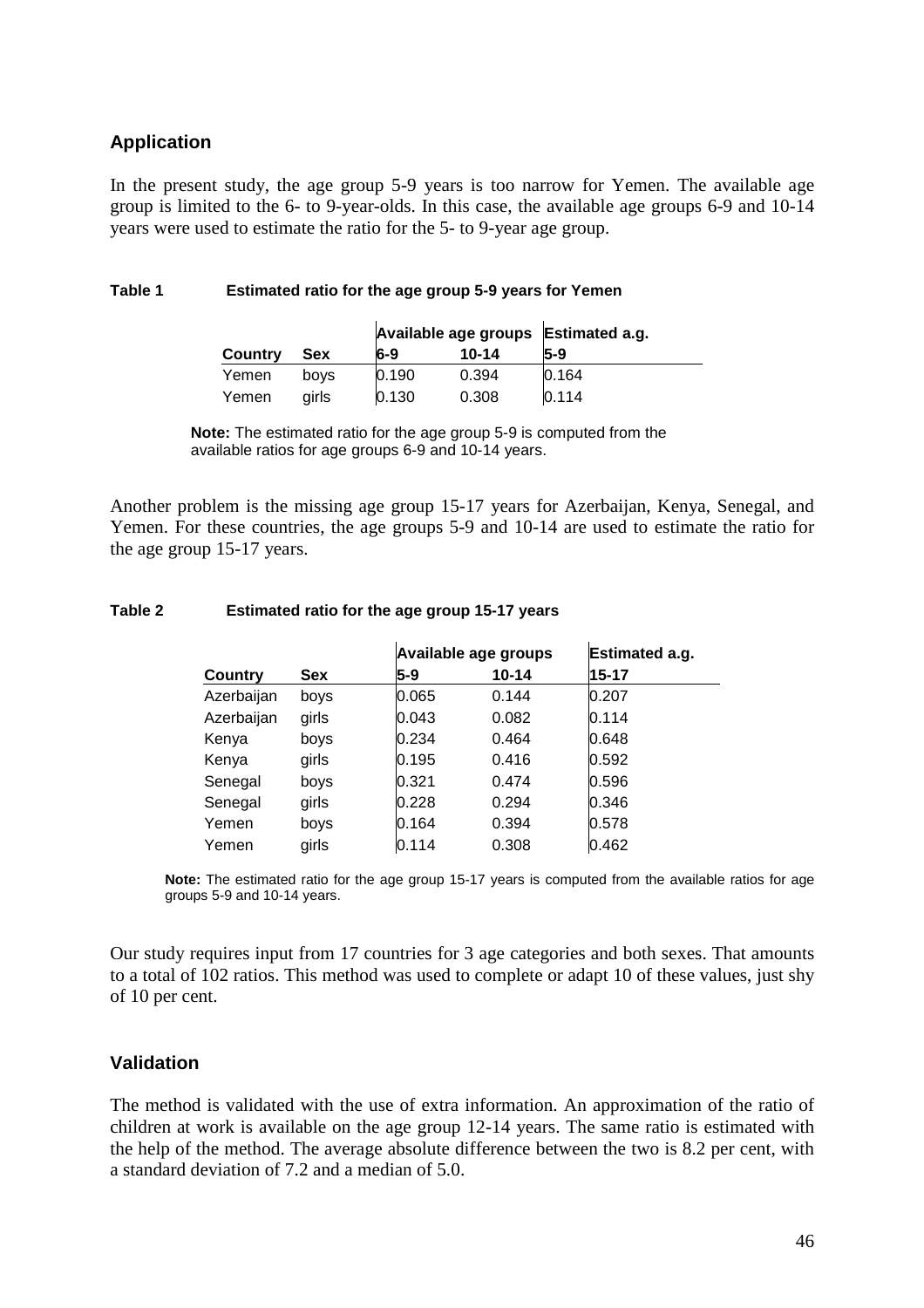We find the result satisfactory. It is at least much better than carrying the closest observed value (the ratio of age group 10-14 years).

|                |   | <b>Available ratios</b> |            | 12-14 age group  |                 |                   |
|----------------|---|-------------------------|------------|------------------|-----------------|-------------------|
| <b>Country</b> | X | X-9 yrs.                | 10-14 yrs. | <b>Estimated</b> | <b>Measured</b> | <b>Difference</b> |
| Albania        | 7 | 0.277                   | 0.491      | 0.545            | 0.547           | $-0.4\%$          |
| Azerbaijan     | 5 | 0.065                   | 0.144      | 0.160            | 0.162           | $-1.2%$           |
| <b>Bolivia</b> | 5 | 0.171                   | 0.350      | 0.386            | 0.371           | 4.0%              |
| Bosnia and H.  | 5 | 0.112                   | 0.269      | 0.301            | 0.306           | -1.6%             |
| Madagascar     | 6 | 0.201                   | 0.305      | 0.328            | 0.326           | 0.6%              |
| Moldova        | 5 | 0.195                   | 0.393      | 0.433            | 0.446           | $-2.9\%$          |
| Mongolia       | 5 | 0.200                   | 0.249      | 0.258            | 0.249           | 3.6%              |
| Senegal        | 5 | 0.321                   | 0.474      | 0.505            | 0.481           | 5.0%              |
| Uzbekistan     | 6 | 0.115                   | 0.267      | 0.301            | 0.291           | 3.4%              |
| Yemen          | 6 | 0.187                   | 0.394      | 0.440            | 0.458           | $-3.9%$           |
| Congo          | 5 | 0.001                   | 0.405      | 0.485            | 0.447           | 8.5%              |
| Turkey         | 5 | 0.007                   | 0.081      | 0.096            | 0.122           | -21.3%            |
| Cameroon       | 5 | 0.000                   | 0.106      | 0.127            | 0.164           | -22.6%            |
| <b>Brazil</b>  | 5 | 0.017                   | 0.138      | 0.162            | 0.172           | $-5.8%$           |
| India          | 5 | 0.005                   | 0.079      | 0.094            | 0.111           | $-15.3%$          |
| <b>Belize</b>  | 5 | 0.026                   | 0.123      | 0.142            | 0.164           | $-13.4%$          |
| Costa Rica     | 5 | 0.014                   | 0.089      | 0.104            | 0.127           | $-18.1%$          |
| El Salvador    | 5 | 0.025                   | 0.179      | 0.210            | 0.234           | $-10.3%$          |
| Guatemala      | 5 | 0.068                   | 0.365      | 0.424            | 0.446           | -4.9%             |
| Malawi         | 5 | 0.153                   | 0.366      | 0.409            | 0.495           | -17.4%            |
| Philippines    | 5 | 0.029                   | 0.234      | 0.275            | 0.277           | $-0.7%$           |
| Bangladesh     | 5 | 0.019                   | 0.358      | 0.425            | 0.516           | $-17.6%$          |
| Cambodia       | 5 | 0.259                   | 0.654      | 0.733            | 0.695           | 5.5%              |

| Table 3 | Comparison of ratio of children at work aged 12-14 years estimated by the model |
|---------|---------------------------------------------------------------------------------|
|         | with an approximation measured from extra information                           |

**Note:** The method estimates the ratio for the 12- to 14-year age group using the ratios for the age group of 9 year-olds and younger and the ratio for the 10- to 14-year age group. The difference is computed with (estimatedmeasured)/measured. E.g., for Bolivia, the ratios of children at work for age groups 5-9 and 10-14 years are 0.171 and 0.350, respectively. From these values, the method estimates the ratio for the age group 12-14 years to be 0.386. From the extra information, we have measured a ratio of 0.371. The difference between these values is computed with  $(0.386 - 0.371)/0.371 = 4\%$ .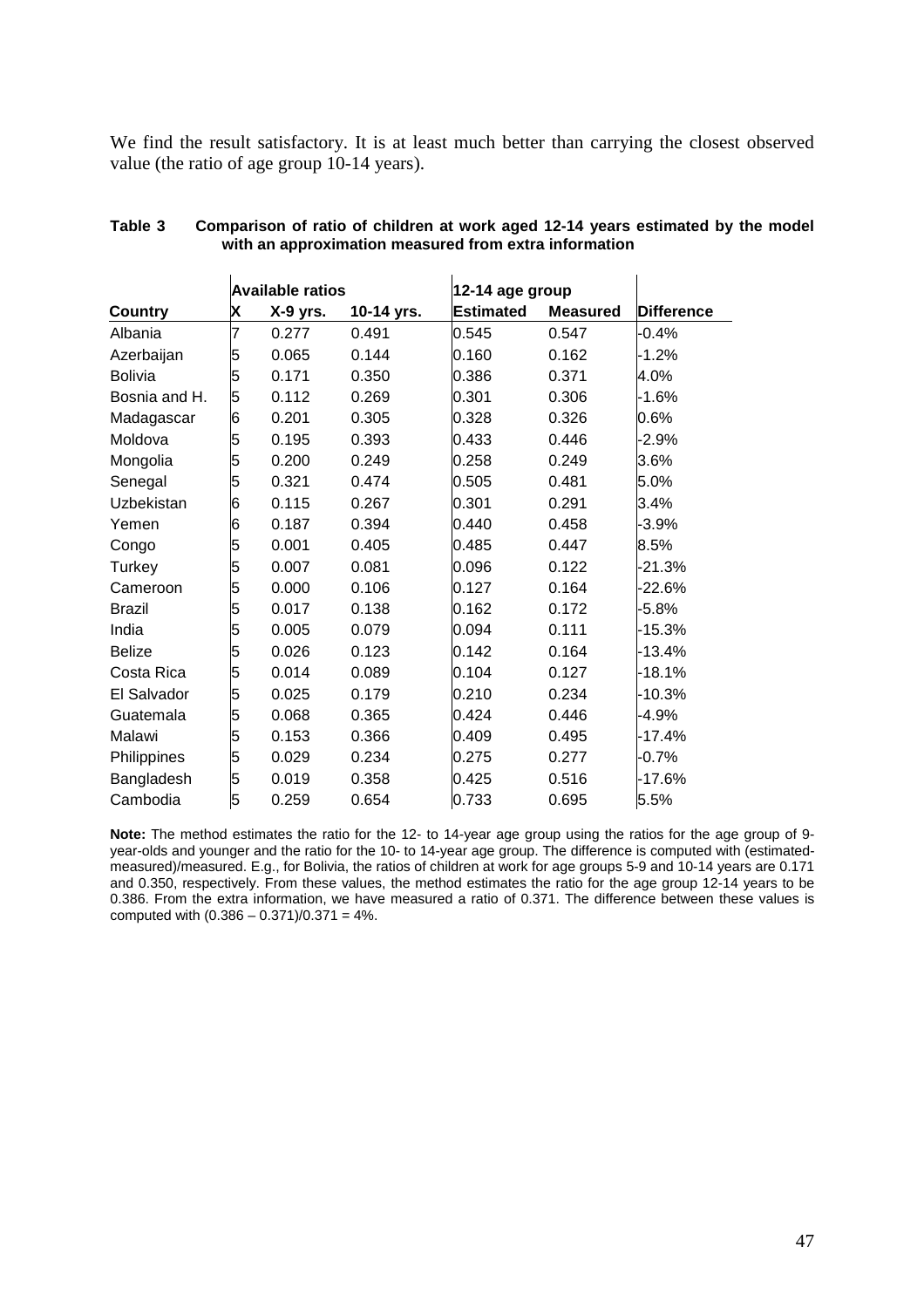## **Annex 2 : Calculation of change of the incidence of working children by sex and age group for 16 sample countries (2000-2004)**

| <b>Country</b> | <b>Sex</b>              | Age group            | $t_{o}$ | $r(ijk)$ <sub>o</sub> | $t_1$  | $r(ijk)_1$ | $r(ijk)_{1}.r(ijk)_{0}$ | $\Delta$ (ijk) |
|----------------|-------------------------|----------------------|---------|-----------------------|--------|------------|-------------------------|----------------|
|                |                         |                      |         |                       |        |            |                         |                |
| Cameroun       | 1                       | 5-9 yrs              | 1996    | 0.15                  | 2001   | 0.00       | $-15%$                  | $-12%$         |
| Cameroun       | 1                       | 10-14 yrs            | 1996    | 0.31                  | 2001   | 0.11       | $-21%$                  | $-17%$         |
| Cameroun       | 1                       | 15-17 yrs            | 1996    | 0.49                  | 2001   | 0.24       | $-25%$                  | $-20%$         |
| Cameroun       | $\overline{2}$          | 5-9 yrs              | 1996    | 0.19                  | 2001   | 0.00       | $-19%$                  | $-15%$         |
| Cameroun       | $\overline{2}$          | 10-14 yrs            | 1996    | 0.33                  | 2001   | 0.11       | $-23%$                  | $-18%$         |
| Cameroun       | $\mathbf 2$             | 15-17 yrs            | 1996    | 0.49                  | 2001   | 0.22       | $-27%$                  | $-21%$         |
| Ghana          | $\overline{1}$          | 5-9 yrs              | 1997    | 0.13                  | 2001   | 0.19       | 6%                      | 6%             |
| Ghana          | 1                       | 10-14 yrs            | 1997    | 0.18                  | 2001   | 0.38       | 20%                     | 20%            |
| Ghana          | 1                       | 15-17 yrs            | 1997    | 0.32                  | 2001   | 0.52       | 20%                     | 20%            |
| Ghana          | $\overline{2}$          | 5-9 yrs              | 1997    | 0.13                  | 2001   | 0.16       | 3%                      | 3%             |
| Ghana          | $\overline{2}$          | 10-14 yrs            | 1997    | 0.21                  | 2001   | 0.37       | 16%                     | 16%            |
| Ghana          | $\overline{2}$          | 15-17 yrs            | 1997    | 0.43                  | 2001   | 0.48       | 5%                      | 5%             |
| Kenya          | 1                       | 5-9 yrs              | 1999    | 0.14                  | 2000   | 0.23       | 9%                      | 37%            |
| Kenya          | 1                       | 10-14 yrs            | 1999    | 0.52                  | 2000   | 0.46       | $-6%$                   | $-24%$         |
| Kenya          | 1                       | 15-17 yrs            | 1999    | 0.65                  | 2000   | 0.65       | 0%                      | $-1%$          |
| Kenya          | $\overline{c}$          | 5-9 yrs              | 1999    | 0.13                  | 2000   | 0.20       | 6%                      | 24%            |
| Kenya          | $\overline{c}$          | 10-14 yrs            | 1999    | 0.47                  | 2000   | 0.42       | $-6%$                   | $-24%$         |
| Kenya          | 2                       | 15-17 yrs            | 1999    | 0.60                  | 2000   | 0.59       | $-1%$                   | $-5%$          |
| Sénégal        | $\overline{1}$          | 5-9 yrs              | 1995    | 0.53                  | 2000   | 0.32       | $-21%$                  | $-17%$         |
| Sénégal        | 1                       | 10-14 yrs            | 1995    | 0.56                  | 2000   | 0.47       | $-8%$                   | $-6%$          |
| Sénégal        | 1                       | 15-17 yrs            | 1995    | 0.58                  | 2000   | 0.60       | 2%                      | 2%             |
| Sénégal        | $\overline{c}$          | 5-9 yrs              | 1995    | 0.36                  | 2000   | 0.23       | $-13%$                  | $-10%$         |
| Sénégal        | $\overline{2}$          | 10-14 yrs            | 1995    | 0.41                  | 2000   | 0.29       | $-11%$                  | $-9%$          |
| Sénégal        | $\overline{2}$          | 15-17 yrs            | 1995    | 0.46                  | 2000   | 0.35       | $-11%$                  | $-9%$          |
| Bangladesh     | 1                       | 5-9 yrs              | 1999    | 0.08                  | 2002   | 0.02       | $-6%$                   | $-8%$          |
| Bangladesh     | 1                       | 10-14 yrs            | 1999    | 0.33                  | 2002   | 0.36       | 3%                      | 4%             |
| Bangladesh     | 1                       | 15-17 yrs            | 1999    | 0.52                  | 2002   | 0.47       | $-5%$                   | $-6%$          |
| Bangladesh     | $\overline{2}$          | 5-9 yrs              | 1999    | 0.03                  | 2002   | 0.01       | $-2%$                   | $-3%$          |
| Bangladesh     | $\overline{c}$          | 10-14 yrs            | 1999    | 0.27                  | 2002   | 0.15       | $-12%$                  | $-16%$         |
| Bangladesh     | $\overline{2}$          | 15-17 yrs            | 1999    | 0.43                  | 2002   | 0.22       | $-21%$                  | $-28%$         |
| Cambodia       | $\overline{1}$          | 5-9 yrs              | 1996    | 0.24                  | 2002   | 0.26       | 2%                      | 2%             |
| Cambodia       | 1                       | 10-14 yrs            | 1996    | 0.28                  | 2002   | 0.65       | 37%                     | 25%            |
| Cambodia       | 1                       | 15-17 yrs            | 1996    | 0.49                  | 2002   | 0.83       | 34%                     | 22%            |
| Cambodia       | $\overline{\mathbf{c}}$ | 5-9 yrs              | 1996    | 0.27                  | 2002   | 0.25       | $-1%$                   | $-1%$          |
| Cambodia       | $\boldsymbol{2}$        | 10-14 yrs            | 1996    | 0.29                  | 2002   | 0.64       | 35%                     | 23%            |
| Cambodia       | $\overline{2}$          | 15-17 yrs            | 1996    | 0.83                  | 2002   | 0.84       | 1%                      | 1%             |
| India          | 1                       |                      | 1992    | 0.09                  | 1999.5 | 0.01       | $-9%$                   | $-5%$          |
| India          | 1                       | 5-9 yrs<br>10-14 yrs | 1992    | 0.19                  | 1999.5 | 0.08       | $-11%$                  | $-6%$          |
|                |                         |                      |         |                       |        |            |                         |                |
| India          | 1                       | 15-17 yrs            | 1992    | 0.43                  | 1999.5 | 0.35       | $-8%$                   | $-4%$          |
| India          | $\boldsymbol{2}$        | 5-9 yrs              | 1992    | 0.15                  | 1999.5 | 0.01       | $-15%$                  | $-8%$          |
| India          | $\boldsymbol{2}$        | 10-14 yrs            | 1992    | 0.43                  | 1999.5 | 0.08       | $-35%$                  | $-19%$         |
| India          | $\mathbf 2$             | 15-17 yrs            | 1992    | 0.76                  | 1999.5 | 0.22       | $-54%$                  | $-29%$         |
| Philippines    | $\mathbf 1$             | 5-9 yrs              | 1998    | 0.12                  | 2002   | 0.03       | $-9%$                   | $-9%$          |
| Philippines    | 1                       | 10-14 yrs            | 1998    | 0.25                  | 2002   | 0.23       | $-2%$                   | $-2%$          |
| Philippines    | 1                       | 15-17 yrs            | 1998    | 0.37                  | 2002   | 0.46       | 9%                      | 9%             |
| Philippines    | $\mathbf 2$             | 5-9 yrs              | 1998    | 0.11                  | 2002   | 0.02       | $-9%$                   | $-9%$          |

**Annex 2**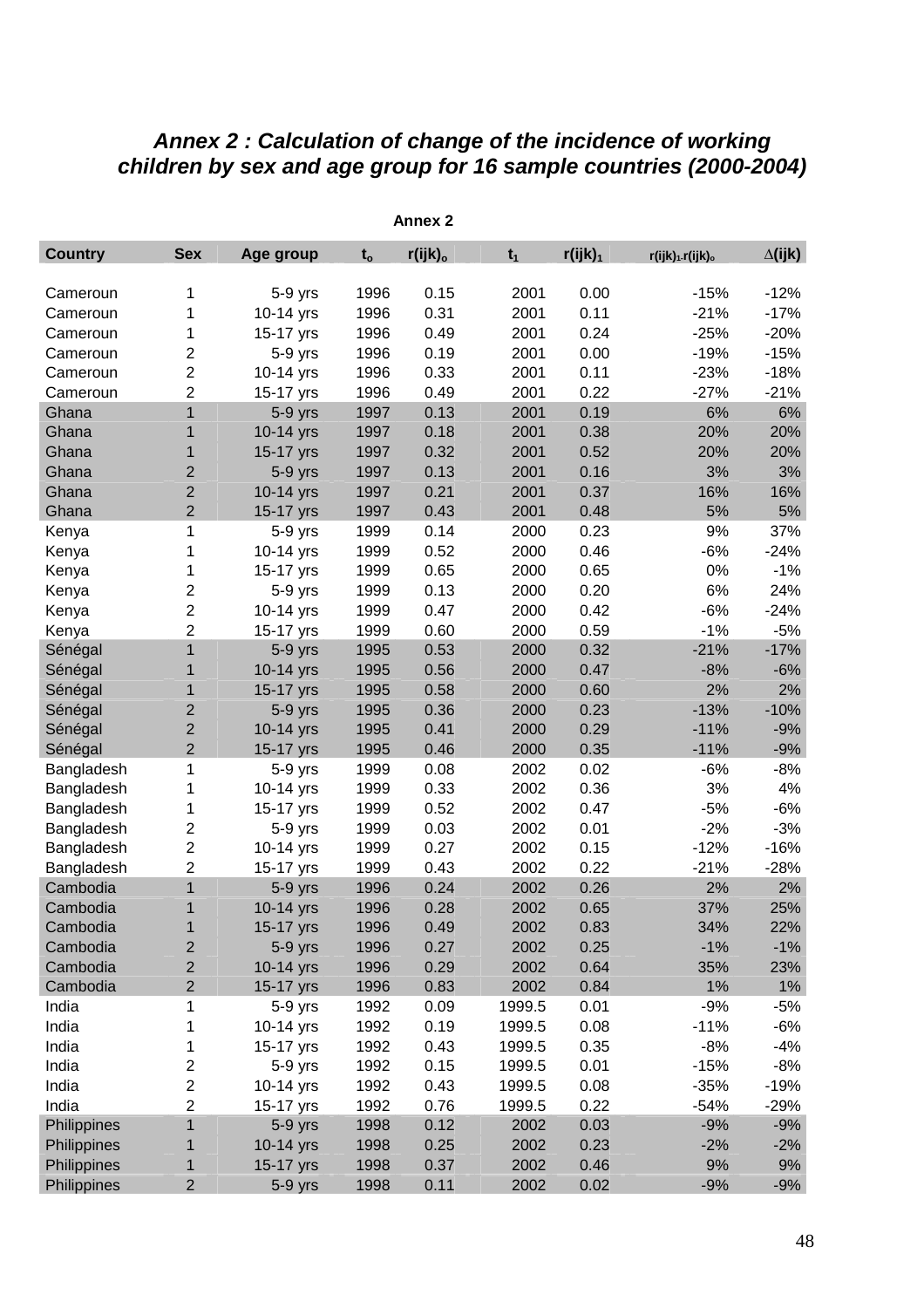| Philippines    | $\overline{2}$          | 10-14 yrs | 1998 | 0.17 | 2002 | 0.14 | $-3%$  | $-3%$   |
|----------------|-------------------------|-----------|------|------|------|------|--------|---------|
| Philippines    | $\overline{2}$          | 15-17 yrs | 1998 | 0.26 | 2002 | 0.28 | 2%     | 2%      |
| Turkey         | 1                       | 5-9 yrs   | 1994 | 0.03 | 1999 | 0.01 | $-2%$  | $-2%$   |
| Turkey         | 1                       | 10-14 yrs | 1994 | 0.15 | 1999 | 0.08 | $-7%$  | $-6%$   |
| <b>Turkey</b>  | 1                       | 15-17 yrs | 1994 | 0.53 | 1999 | 0.35 | $-18%$ | $-15%$  |
| Turkey         | $\overline{\mathbf{c}}$ | 5-9 yrs   | 1994 | 0.02 | 1999 | 0.01 | $-1%$  | 0%      |
| Turkey         | $\overline{c}$          | 10-14 yrs | 1994 | 0.11 | 1999 | 0.06 | $-6%$  | $-4%$   |
| <b>Turkey</b>  | $\overline{2}$          | 15-17 yrs | 1994 | 0.27 | 1999 | 0.21 | $-7%$  | $-5%$   |
| <b>Bolivia</b> | $\mathbf 1$             | 5-9 yrs   | 1999 | 0.67 | 2000 | 0.17 | $-50%$ | $-199%$ |
| <b>Bolivia</b> | 1                       | 10-14 yrs | 1999 | 0.77 | 2000 | 0.35 | $-42%$ | $-166%$ |
| <b>Bolivia</b> | 1                       | 15-17 yrs | 1999 | 0.64 | 2000 | 0.49 | $-14%$ | $-57%$  |
| <b>Bolivia</b> | $\overline{2}$          | 5-9 yrs   | 1999 | 0.64 | 2000 | 0.16 | $-49%$ | $-195%$ |
| <b>Bolivia</b> | $\overline{2}$          | 10-14 yrs | 1999 | 0.98 | 2000 | 0.29 | $-69%$ | $-276%$ |
| <b>Bolivia</b> | $\overline{2}$          | 15-17 yrs | 1999 | 0.66 | 2000 | 0.40 | $-27%$ | $-107%$ |
| <b>Brazil</b>  | 1                       | 5-9 yrs   | 1998 | 0.11 | 2003 | 0.02 | $-9%$  | $-7%$   |
| <b>Brazil</b>  | 1                       | 10-14 yrs | 1998 | 0.47 | 2003 | 0.14 | $-33%$ | $-26%$  |
| <b>Brazil</b>  | 1                       | 15-17 yrs | 1998 | 0.81 | 2003 | 0.38 | $-42%$ | $-34%$  |
| <b>Brazil</b>  | 2                       | 5-9 yrs   | 1998 | 0.06 | 2003 | 0.01 | $-5%$  | $-4%$   |
| <b>Brazil</b>  | $\overline{c}$          | 10-14 yrs | 1998 | 0.27 | 2003 | 0.07 | $-20%$ | $-16%$  |
| <b>Brazil</b>  | $\overline{c}$          | 15-17 yrs | 1998 | 0.48 | 2003 | 0.22 | $-26%$ | $-21%$  |
| Colombia       | $\mathbf{1}$            | 5-9 yrs   | 1998 | 0.11 | 2001 | 0.07 | $-5%$  | $-6%$   |
| Colombia       | 1                       | 10-14 yrs | 1998 | 0.16 | 2001 | 0.22 | 6%     | 8%      |
| Colombia       | 1                       | 15-17 yrs | 1998 | 0.36 | 2001 | 0.40 | 5%     | 6%      |
| Colombia       | $\overline{c}$          | $5-9$ yrs | 1998 | 0.02 | 2001 | 0.03 | 1%     | 2%      |
| Colombia       | $\overline{2}$          | 10-14 yrs | 1998 | 0.06 | 2001 | 0.10 | 4%     | 6%      |
| Colombia       | $\overline{2}$          | 15-17 yrs | 1998 | 0.24 | 2001 | 0.18 | $-5%$  | $-7%$   |
| Costa Rica     | 1                       | 5-9 yrs   | 1998 | 0.12 | 2002 | 0.01 | $-11%$ | $-11%$  |
| Costa Rica     | 1                       | 10-14 yrs | 1998 | 0.19 | 2002 | 0.09 | $-10%$ | $-10%$  |
| Costa Rica     | 1                       | 15-17 yrs | 1998 | 0.47 | 2002 | 0.40 | $-7%$  | $-7%$   |
| Costa Rica     | $\overline{2}$          | 5-9 yrs   | 1998 | 0.03 | 2002 | 0.00 | $-2%$  | $-2%$   |
| Costa Rica     | $\overline{2}$          | 10-14 yrs | 1998 | 0.05 | 2002 | 0.03 | $-3%$  | $-3%$   |
| Costa Rica     | $\overline{2}$          | 15-17 yrs | 1998 | 0.25 | 2002 | 0.18 | $-7%$  | $-7%$   |
| El Salvador    | $\mathbf{1}$            | 5-9 yrs   | 1999 | 0.30 | 2001 | 0.02 | $-27%$ | $-54%$  |
| El Salvador    | 1                       | 10-14 yrs | 1999 | 0.34 | 2001 | 0.18 | $-16%$ | $-32%$  |
| El Salvador    | 1                       | 15-17 yrs | 1999 | 0.56 | 2001 | 0.39 | $-17%$ | $-35%$  |
| El Salvador    | 2                       | 5-9 yrs   | 1999 | 0.08 | 2001 | 0.01 | $-7%$  | $-14%$  |
| El Salvador    | $\overline{2}$          | 10-14 yrs | 1999 | 0.17 | 2001 | 0.08 | $-9%$  | $-18%$  |
| El Salvador    | $\overline{2}$          | 15-17 yrs | 1999 | 0.25 | 2001 | 0.17 | $-8%$  | $-17%$  |
| Yemen          | 1                       | 5-9 yrs   | 1999 | 0.06 | 2001 | 0.16 | 10%    | 21%     |
| Yemen          | 1                       | 10-14 yrs | 1999 | 0.24 | 2001 | 0.39 | 15%    | 30%     |
| Yemen          | 1                       | 15-17 yrs | 1999 | 0.55 | 2001 | 0.58 | 3%     | 6%      |
| Yemen          | $\overline{\mathbf{c}}$ | 5-9 yrs   | 1999 | 0.09 | 2001 | 0.11 | 2%     | 4%      |
| Yemen          | $\overline{c}$          | 10-14 yrs | 1999 | 0.25 | 2001 | 0.31 | 6%     | 12%     |
| Yemen          | $\overline{c}$          | 15-17 yrs | 1999 | 0.29 | 2001 | 0.46 | 18%    | 35%     |
| Azerbaijan     | $\mathbf 1$             | 5-9 yrs   | 1995 | 0.00 | 2000 | 0.07 | 7%     | $5%$    |
| Azerbaijan     | 1                       | 10-14 yrs | 1995 | 0.00 | 2000 | 0.14 | 14%    | 12%     |
| Azerbaijan     | 1                       | 15-17 yrs | 1995 | 0.22 | 2000 | 0.21 | $-1%$  | $-1%$   |
| Azerbaijan     | $\overline{2}$          | 5-9 yrs   | 1995 | 0.00 | 2000 | 0.04 | 4%     | 3%      |
| Azerbaijan     | $\overline{c}$          | 10-14 yrs | 1995 | 0.00 | 2000 | 0.08 | 8%     | 7%      |
| Azerbaijan     | $\overline{2}$          | 15-17 yrs | 1995 | 0.25 | 2000 | 0.11 | $-13%$ | $-11%$  |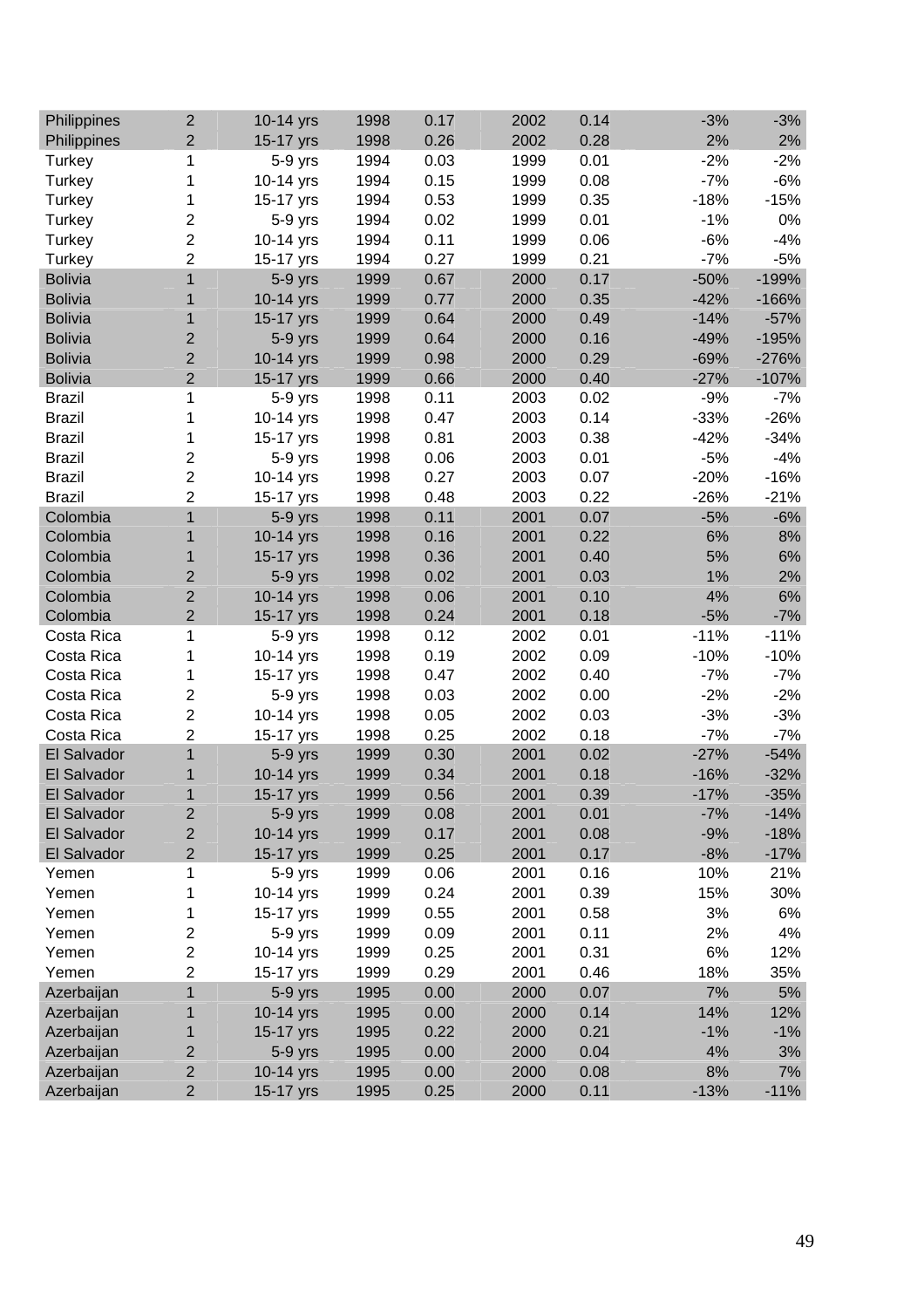## **Annex 3: Hazardous occupations and processes in national legislation**

The following *occupations or processes* have been documented to expose children to hazards to an extent that countries have prohibited the admission of children below 18 years (or a lower age, where indicated) to these occupations or processes by law:

Work in abattoirs and meat rendering Work in the aluminium industry (16 years) Work on airport runways Work with dangerous or wild animals Archaeological excavations Brick manufacture Cable laying Care for mentally disturbed persons Carpet weaving (14 years) Catering at railway stations (14 years) Cinder-picking, clearing ash-pits (14 years) Work with circular saws and other dangerous cutting machines Work in commercial agriculture (as opposed to subsistence agriculture) Work in construction and/or demolition Work with cranes/hoists/lifting machinery Work in crystal and/or glass manufacture Domestic service (16 years) Work in entertainment establishments (night clubs, bars, casinos, circuses, gambling halls) Excavation work Work with fire brigades and gas rescue services Forestry work Work with machinery in motion (operation, cleaning, repairs, etc.) Manufacture of matches (16 years) Maritime work Mining, work in quarries, underground work Oil prospecting/work with petroleum Work with oxyacetylene blowpipes (16 years) Work with pedal/crank operated equipment (16 years) Work in salt and brine processes Shipbuilding (16 years) Soap manufacture (14 years) Work with steam engines or equipment Street trades Work in sugar mills (16 years) Work in tanneries Work in textile industries (specific tasks) Operating vehicles Underwater work Work in the water and gas industry Work with heavy weights and loads Welding and smelting of metals, metal working Work at courts, prisons or as probation officers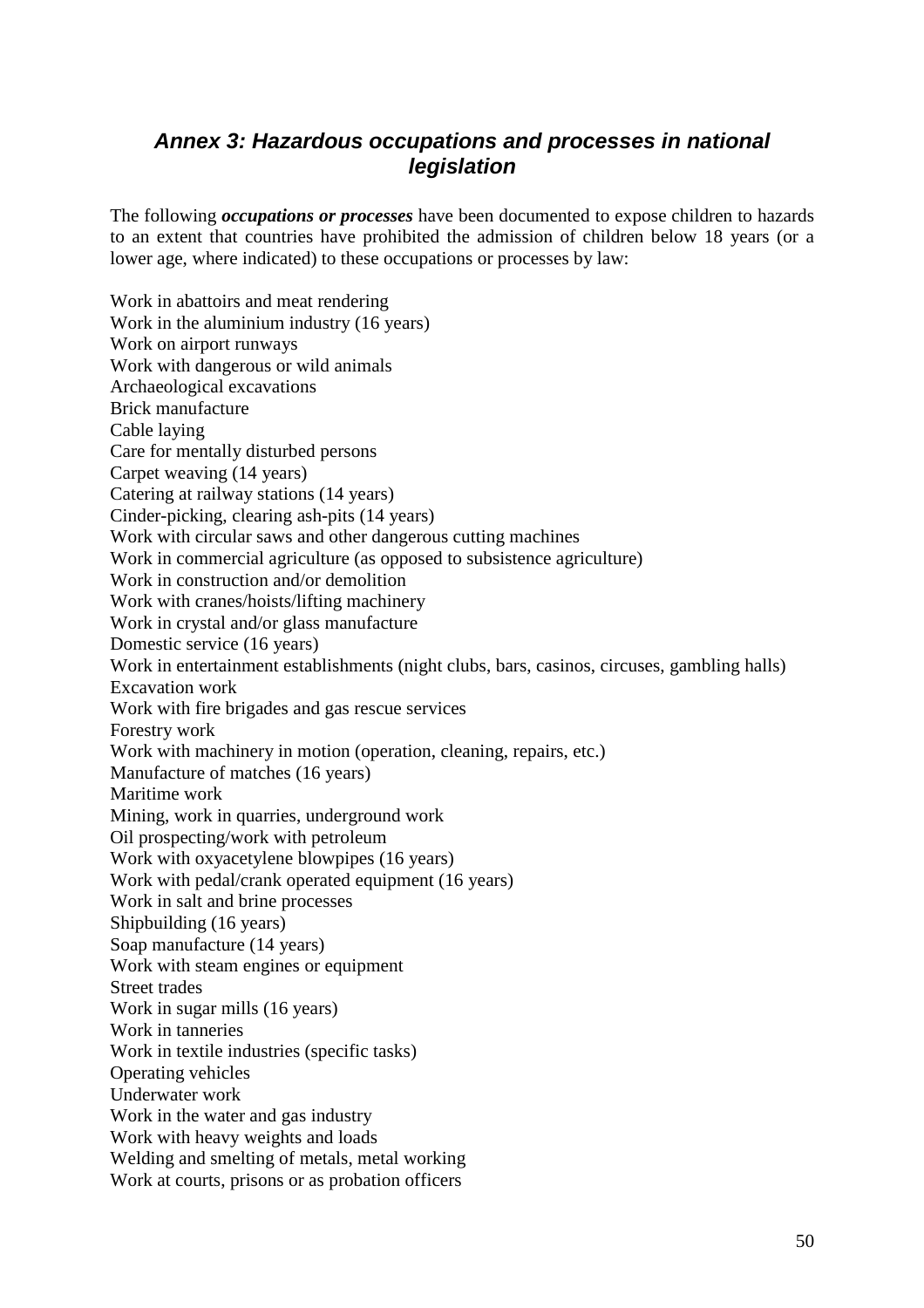Countries may also prohibit the exposure of children at work to certain *hazardous agents and products* below 18 years of age (or a lower age, where indicated). The following agents or products have been subject to such legal prohibition in a number of countries:

Alcohol production and/or sale Asbestos Benzene Bleaching and chlorine Cadmium Cement Chemicals, general provisions for exposure to Chromium Compressed air/gas Electricity Explosives Fumes, dust, gas and other noxious substances Infra-red and ultraviolet rays, laser, radio-frequency emissions Lead/zinc metallurgy, white lead, lead in paint Manganese Marble, stone and gypsum Mercury Paints, solvents, shellac varnish, glue, enamel Pathogenic agents, exposure to (hospital work, city cleaning, work related to sewers, handling corpses, etc.) Potassium and sodium Radioactive substances or ionizing radiation Rubber Tar, asphalt, bitumen Tobacco (inc. bidi and cigarette making) (16 years)

Finally, the admission to work below 18 years of age may also be prohibited on the basis of *hazards relating to the physical environment* in which the work takes place. Hazards that have given rise to a legal prohibition include:

Thermal stress (heat and/or cold) Vibration and noise Inadequate ventilation Lack of light or abnormal levels of light Increased or decreased air pressure Ergonomic hazards Accident hazards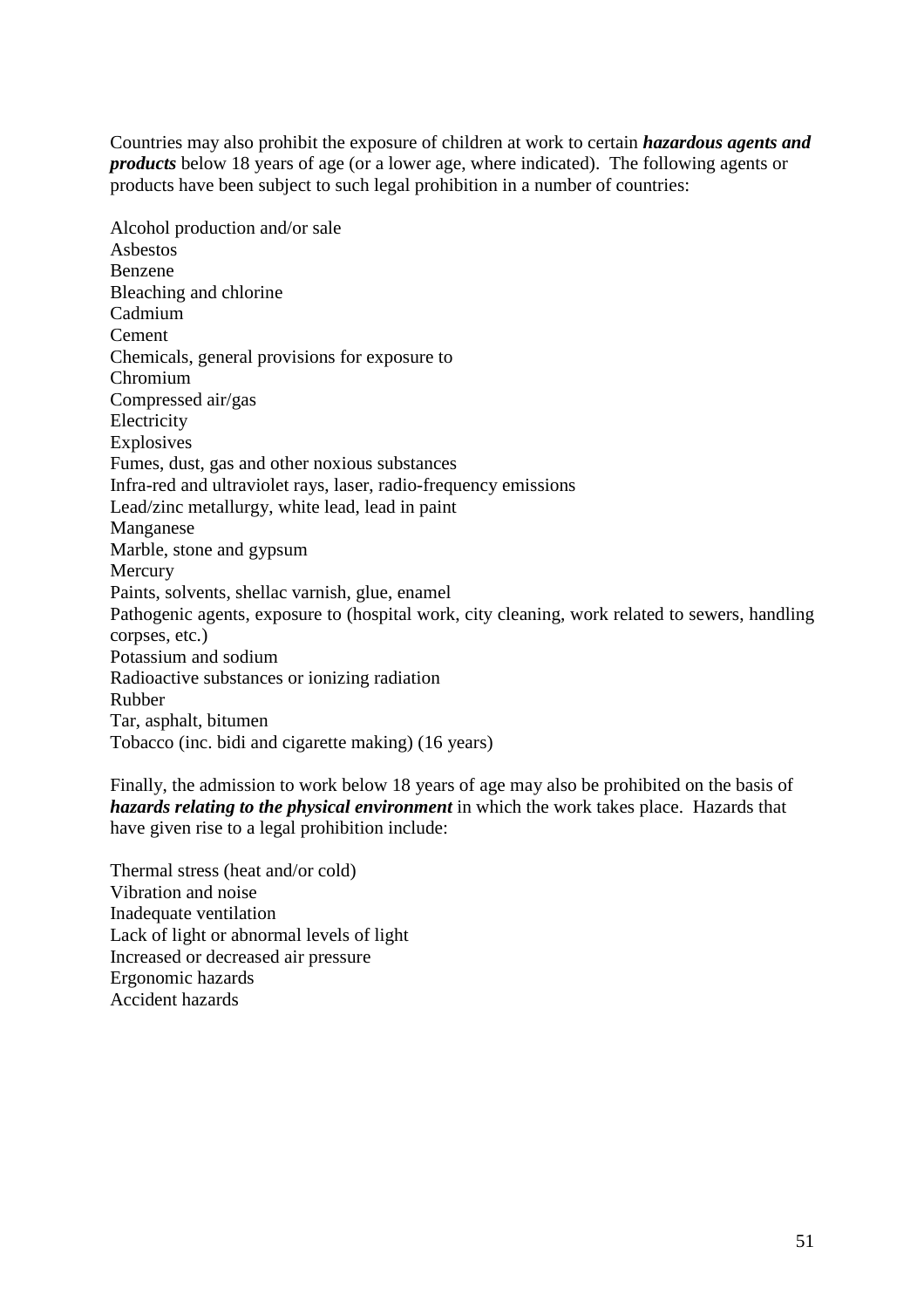## **Annex 4: Datasets underlying the 2004 global child labour estimates**

## **Estimates on working children in 2004**

| <b>Number</b>   | <b>Country name</b> | <b>Source</b>                 | Year      | Region <sup>28</sup>            |
|-----------------|---------------------|-------------------------------|-----------|---------------------------------|
| $\mathbf{1}$    | Bangladesh          | <b>SIMPOC</b>                 | 2002-03   | Asia and the Pacific            |
| $\overline{2}$  | Cambodia            | <b>SIMPOC</b>                 | 2002      | Asia and the Pacific            |
| $\overline{3}$  | India               | $\overline{\text{NSSO}^{29}}$ | 1999-2000 | Asia and the Pacific            |
| $\overline{4}$  | Mongolia            | MICS <sup>30</sup>            | 2000      | Asia and the Pacific            |
| 5               | Philippines         | <b>SIMPOC</b>                 | 2002      | Asia and the Pacific            |
| 6               | Portugal            | <b>SIMPOC</b>                 | 2001      | <b>Developed Economies</b>      |
| $\overline{7}$  | Turkey              | <b>SIMPOC</b>                 | 1999      | <b>Developed Economies</b>      |
| $\,8\,$         | Yemen               | Baseline Survey <sup>31</sup> | 2001      | Middle East and North Africa    |
| $\overline{9}$  | <b>Belize</b>       | <b>SIMPOC</b>                 | 2001      | Latin America and the Caribbean |
| 10              | Bolivia             | <b>MICS</b>                   | 2000      | Latin America and the Caribbean |
| 11              | <b>Brazil</b>       | $PNAD^{32}$                   | 2003      | Latin America and the Caribbean |
| 12              | Colombia            | <b>SIMPOC</b>                 | 2001      | Latin America and the Caribbean |
| $\overline{13}$ | Costa Rica          | <b>SIMPOC</b>                 | 2002      | Latin America and the Caribbean |
| 14              | El Salvador         | <b>SIMPOC</b>                 | 2001      | Latin America and the Caribbean |
| $\overline{15}$ | Guatemala           | <b>SIMPOC</b>                 | 2000      | Latin America and the Caribbean |
| 16              | Venezuela           | $EHM, WB^{33}$                | 2000      | Latin America and the Caribbean |
| 17              | Cameroon            | <b>LSMS</b>                   | 2001      | Sub-Saharan Africa              |
| 18              | Congo, Democratic   | <b>MICS</b>                   | 2000      | Sub-Saharan Africa              |
|                 | Republic            |                               |           |                                 |
| 19              | Ethiopia            | $WB^{34}$                     | 2000      | Sub-Saharan Africa              |
| 20              | Ghana               | <b>SIMPOC</b>                 | 2000      | Sub-Saharan Africa              |
| 21              | Kenya               | <b>MICS</b>                   | 2000      | Sub-Saharan Africa              |
| 22              | Madagascar          | $\rm WB^{35}$                 | 2001      | Sub-Saharan Africa              |
| 23              | Malawi              | <b>SIMPOC</b>                 | 2002      | Sub-Saharan Africa              |
| $\overline{24}$ | Lesotho             | <b>MICS</b>                   | 2000      | Sub-Saharan Africa              |
| $\overline{25}$ | Senegal             | <b>MICS</b>                   | 2000      | Sub-Saharan Africa              |
| $\overline{26}$ | Swaziland           | <b>MICS</b>                   | 2000      | Sub-Saharan Africa              |
| $\overline{27}$ | Albania             | <b>MICS</b>                   | 2000      | <b>Transition Economies</b>     |
| $\overline{28}$ | Azerbaijan          | <b>MICS</b>                   | 2000      | <b>Transition Economies</b>     |
| 29              | Bosnia and          | <b>MICS</b>                   | 2000      | <b>Transition Economies</b>     |
|                 | Herzegovina         |                               |           |                                 |
| 30              | Moldova             | <b>MICS</b>                   | 2000      | <b>Transition Economies</b>     |
| 31              | Uzbekistan          | <b>MICS</b>                   | 2000      | <b>Transition Economies</b>     |

 $\overline{a}$ 

<sup>28</sup> Regional groupings according to the break-down used by the *ILO's Key Indicators of the Labour Market* (KILM)

<sup>&</sup>lt;sup>29</sup> National Sample Survey (55th Round)

<sup>&</sup>lt;sup>30</sup> Multi Indicator Cluster Survey, sponsored by UNICEF.

<sup>&</sup>lt;sup>31</sup> Implemented by UNICEF with the child labour module used in the MICS

<sup>&</sup>lt;sup>32</sup> Pesquisa Nacional por Amostra de Domicilios

<sup>33</sup> Encuesta de Hogares por Muestreo (EHM)

 $34$  Welfare Monitoring / Income, Consumption and Expenditure Survey

<sup>&</sup>lt;sup>35</sup> Enquête prioritaire auprès des ménages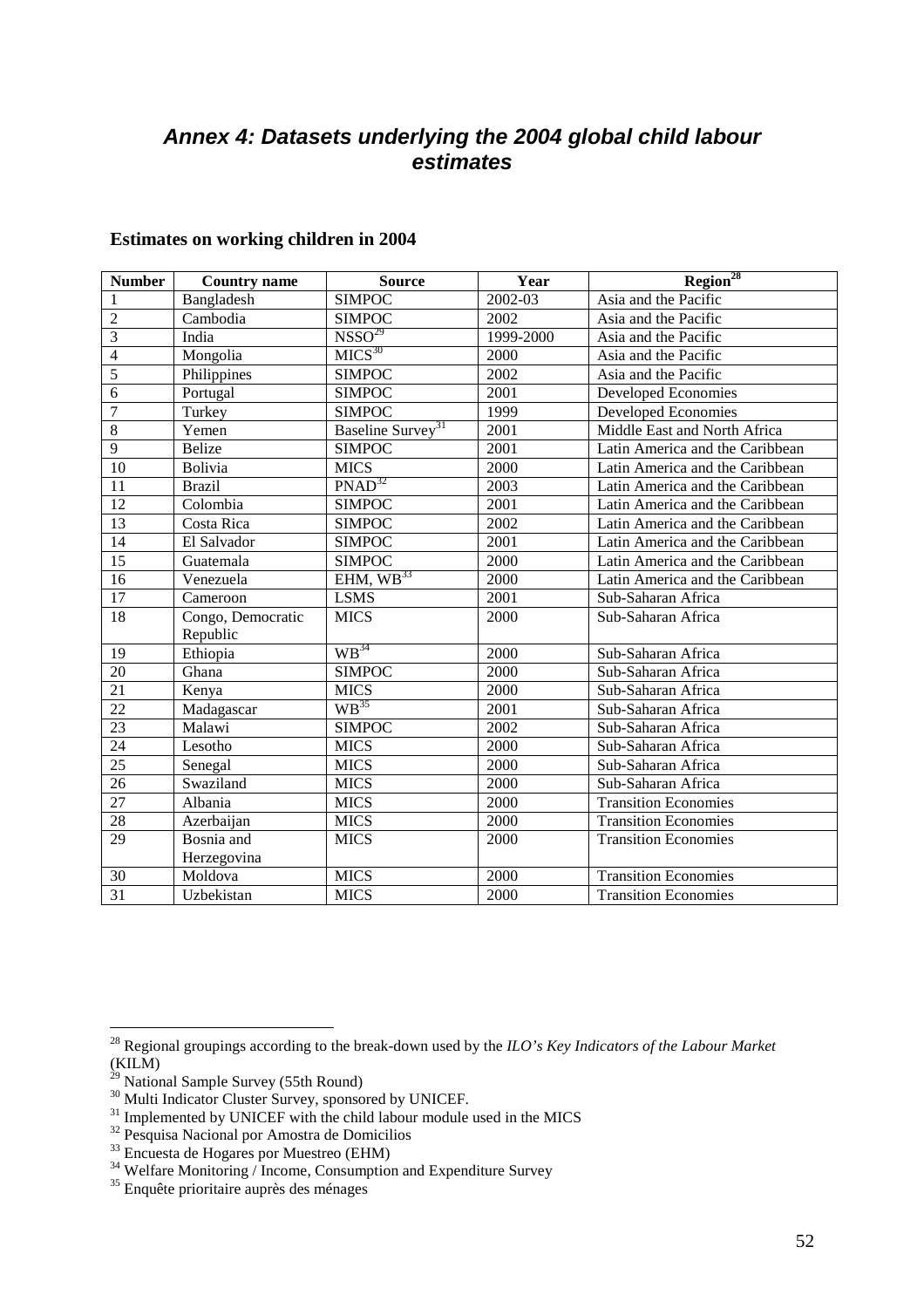#### **Matched sample countries**

| <b>Number</b>  | <b>Country name</b> | Period spread | <b>Region</b>                   |
|----------------|---------------------|---------------|---------------------------------|
|                | Bangladesh          | 1999-2003     | Asia and the Pacific            |
| $\overline{2}$ | Cambodia            | 1996-2002     | Asia and the Pacific            |
| 3              | India               | 1992-1999     | Asia and the Pacific            |
| 4              | Philippines         | 1998-2002     | Asia and the Pacific            |
| 5              | Portugal            | 1998-2001     | Developed Economies             |
| 6              | Turkey              | 1994-1999     | <b>Developed Economies</b>      |
| 7              | Yemen               | 1999-2001     | Middle East and North Africa    |
| 8              | Bolivia             | 1999-2000     | Latin America and the Caribbean |
| 9              | Brazil              | 1998-2003     | Latin America and the Caribbean |
| 10             | Colombia            | 1998-2001     | Latin America and the Caribbean |
| 11             | Costa Rica          | 1998-2002     | Latin America and the Caribbean |
| 12             | El Salvador         | 1999-2001     | Latin America and the Caribbean |
| 13             | Cameroon            | 1996-2001     | Sub-Saharan Africa              |
| 14             | Ghana               | 1997-2000     | Sub-Saharan Africa              |
| 15             | Kenya               | 1999-2000     | Sub-Saharan Africa              |
| 16             | Senegal             | 1995-2000     | Sub-Saharan Africa              |
| 17             | Azerbaijan          | 1995-2000     | <b>Transition Economies</b>     |

## **Estimates on working children in 2000**

| <b>Number</b>   | <b>Country name</b> | <b>Source</b> | Year | <b>Region</b>                   |
|-----------------|---------------------|---------------|------|---------------------------------|
| $\mathbf{1}$    | Bangladesh          | <b>NSS</b>    | 1999 | Asia and the Pacific            |
| $\overline{2}$  | Cambodia            | <b>LSMS</b>   | 1996 | Asia and the Pacific            |
| $\overline{3}$  | India               | <b>NSS</b>    | 1994 | Asia and the Pacific            |
| 4               | Pakistan            | Pre-SIMPOC    | 1996 | Asia and the Pacific            |
| 5               | Philippines         | <b>LSMS</b>   | 1998 | Asia and the Pacific            |
| 6               | Sri Lanka           | <b>SIMPOC</b> | 1999 | Asia and the Pacific            |
| $\overline{7}$  | Portugal            | <b>SIMPOC</b> | 1998 | Developed Economies             |
| 8               | Turkey              | Pre-SIMPOC    | 1994 | <b>Developed Economies</b>      |
| 9               | Egypt               | <b>LSMS</b>   | 1998 | Middle East and North Africa    |
| 10              | Yemen               | <b>NSS</b>    | 1997 | Middle East and North Africa    |
| 11              | <b>Bolivia</b>      | <b>LSMS</b>   | 1999 | Latin America and the Caribbean |
| 12              | <b>Brazil</b>       | <b>LSMS</b>   | 1998 | Latin America and the Caribbean |
| 13              | Colombia            | <b>LSMS</b>   | 1998 | Latin America and the Caribbean |
| 14              | Costa Rica          | <b>LSMS</b>   | 1998 | Latin America and the Caribbean |
| 15              | El Salvador         | <b>LSMS</b>   | 1999 | Latin America and the Caribbean |
| 16              | Mexico              | <b>LSMS</b>   | 1996 | Latin America and the Caribbean |
| 17              | Paraguay            | <b>LSMS</b>   | 1999 | Latin America and the Caribbean |
| 18              | Cameroon            | <b>LSMS</b>   | 1996 | Sub-Saharan Africa              |
| 19              | Ghana               | <b>LSMS</b>   | 1997 | Sub-Saharan Africa              |
| $20\,$          | Kenya               | <b>SIMPOC</b> | 1999 | Sub-Saharan Africa              |
| 21              | Mauritania          | <b>LSMS</b>   | 1995 | Sub-Saharan Africa              |
| $\overline{22}$ | Namibia             | <b>SIMPOC</b> | 1999 | Sub-Saharan Africa              |
| 23              | Nigeria             | <b>SIMPOC</b> | 2000 | Sub-Saharan Africa              |
| 24              | Senegal             | <b>LSMS</b>   | 1995 | Sub-Saharan Africa              |
| 25              | South Africa        | <b>SIMPOC</b> | 1999 | Sub-Saharan Africa              |
| 26              | Zambia              | <b>SIMPOC</b> | 1999 | Sub-Saharan Africa              |
| 27              | Azerbaijan          | <b>LSMS</b>   | 1995 | <b>Transition Economies</b>     |
| 28              | Kazakhstan          | <b>LSMS</b>   | 1996 | <b>Transition Economies</b>     |
| 29              | Ukraine             | <b>SIMPOC</b> | 1999 | <b>Transition Economies</b>     |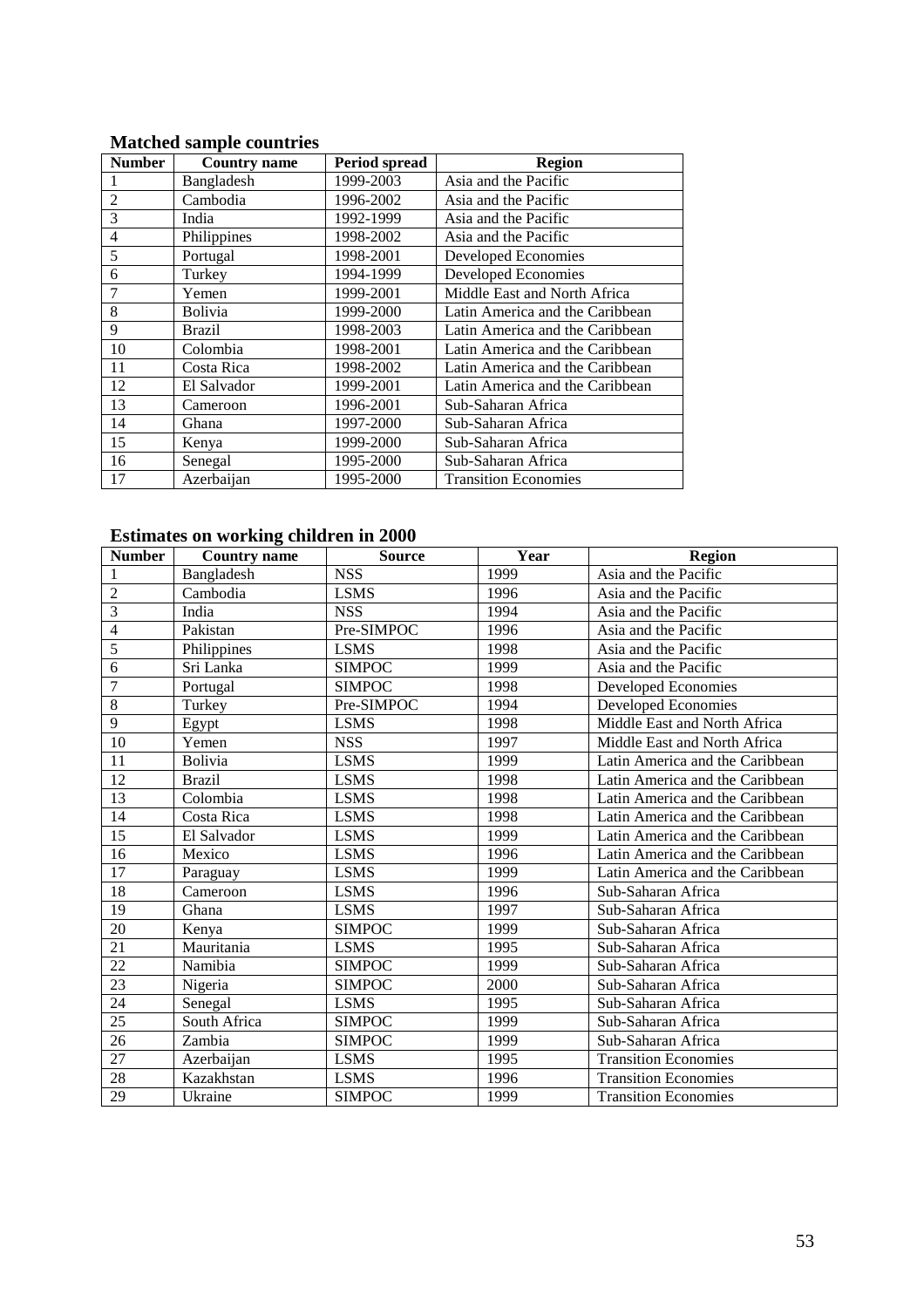#### **First and second round estimates on child labour and children in hazardous work, 2004<sup>36</sup>**

| <b>Number</b>  | <b>Country name</b> | <b>Source</b> | Year    | <b>Region</b>                   |
|----------------|---------------------|---------------|---------|---------------------------------|
| 1              | Bangladesh          | <b>SIMPOC</b> | 2002-03 | Asia and the Pacific            |
| $\overline{2}$ | Cambodia            | <b>SIMPOC</b> | 2002    | Asia and the Pacific            |
| 3              | India               | <b>NSSO</b>   | 2000    | Asia and the Pacific            |
| 4              | Philippines         | <b>SIMPOC</b> | 2001    | Asia and the Pacific            |
| 5              | Portugal            | <b>SIMPOC</b> | 2001    | Developed Economies             |
| 6              | Belize              | <b>SIMPOC</b> | 2001    | Latin America and the Caribbean |
| $\overline{7}$ | <b>Brazil</b>       | <b>SIMPOC</b> | 2001    | Latin America and the Caribbean |
| 8              | Colombia            | <b>SIMPOC</b> | 2001    | Latin America and the Caribbean |
| 9              | Costa Rica          | <b>SIMPOC</b> | 2002    | Latin America and the Caribbean |
| 10             | El Salvador         | <b>SIMPOC</b> | 2001    | Latin America and the Caribbean |
| 11             | Guatemala           | <b>SIMPOC</b> | 2000    | Latin America and the Caribbean |
| 12             | Honduras            | <b>SIMPOC</b> | 2002    | Latin America and the Caribbean |
| 13             | Jamaica             | <b>SIMPOC</b> | 2002    | Latin America and the Caribbean |
| 14             | Panama              | <b>SIMPOC</b> | 2000    | Latin America and the Caribbean |
| 15             | Venezuela           | <b>LSMS</b>   | 2000    | Latin America and the Caribbean |
| 16             | Cameroon            | <b>LSMS</b>   | 2001    | Sub-Saharan Africa              |
| 17             | Ghana               | <b>SIMPOC</b> | 2000    | Sub-Saharan Africa              |
| 18             | Malawi              | <b>SIMPOC</b> | 2002    | Sub-Saharan Africa              |
| 19             | Tanzania            | <b>SIMPOC</b> | 2001    | Sub-Saharan Africa              |

#### **First round estimates**

| <b>Number</b> | <b>Country name</b> | <b>Source</b> | Year    | <b>Region</b>                   |
|---------------|---------------------|---------------|---------|---------------------------------|
|               | Bangladesh          | <b>SIMPOC</b> | 2002-03 | Asia and the Pacific            |
|               | Cambodia            | <b>SIMPOC</b> | 2002    | Asia and the Pacific            |
|               | Philippines         | <b>SIMPOC</b> | 2001    | Asia and the Pacific            |
| 4             | Portugal            | <b>SIMPOC</b> | 2001    | Developed Economies             |
|               | Belize              | <b>SIMPOC</b> | 2001    | Latin America and the Caribbean |
| 6             | Colombia            | <b>SIMPOC</b> | 2001    | Latin America and the Caribbean |
|               | Costa Rica          | <b>SIMPOC</b> | 2002    | Latin America and the Caribbean |
| 8             | El Salvador         | <b>SIMPOC</b> | 2001    | Latin America and the Caribbean |
| $\mathbf Q$   | Honduras            | <b>SIMPOC</b> | 2002    | Latin America and the Caribbean |
| 10            | Malawi              | <b>SIMPOC</b> | 2002    | Sub-Saharan Africa              |

### **Second round estimates**

| <b>Number</b> | <b>Country name</b> | <b>Source</b> | Year | <b>Region</b>                   |
|---------------|---------------------|---------------|------|---------------------------------|
|               | India               | <b>NSSO</b>   | 2000 | Asia and the Pacific            |
|               | <b>Brazil</b>       | <b>SIMPOC</b> | 2001 | Latin America and the Caribbean |
| 3             | Guatemala           | <b>SIMPOC</b> | 2000 | Latin America and the Caribbean |
|               | Jamaica             | <b>SIMPOC</b> | 2002 | Latin America and the Caribbean |
|               | Panama              | <b>SIMPOC</b> | 2000 | Latin America and the Caribbean |
| 6             | Venezuela           | <b>LSMS</b>   | 2000 | Latin America and the Caribbean |
|               | Cameroon            | <b>LSMS</b>   | 2001 | Sub-Saharan Africa              |
|               | Ghana               | <b>SIMPOC</b> | 2000 | Sub-Saharan Africa              |
| Q             | Tanzania            | <b>SIMPOC</b> | 2001 | Sub-Saharan Africa              |

#### **Matched sample**

 $\overline{a}$ 

| <b>Number</b> | Country name | <b>Spread</b> | Region               |
|---------------|--------------|---------------|----------------------|
|               | Cambodia     | 1996-2001     | Asia and the Pacific |
|               | India        | 1994-2000     | Asia and the Pacific |

<sup>36</sup> For datasets underlying the third estimation round, see the ones listed under "Estimates on working children in 2004".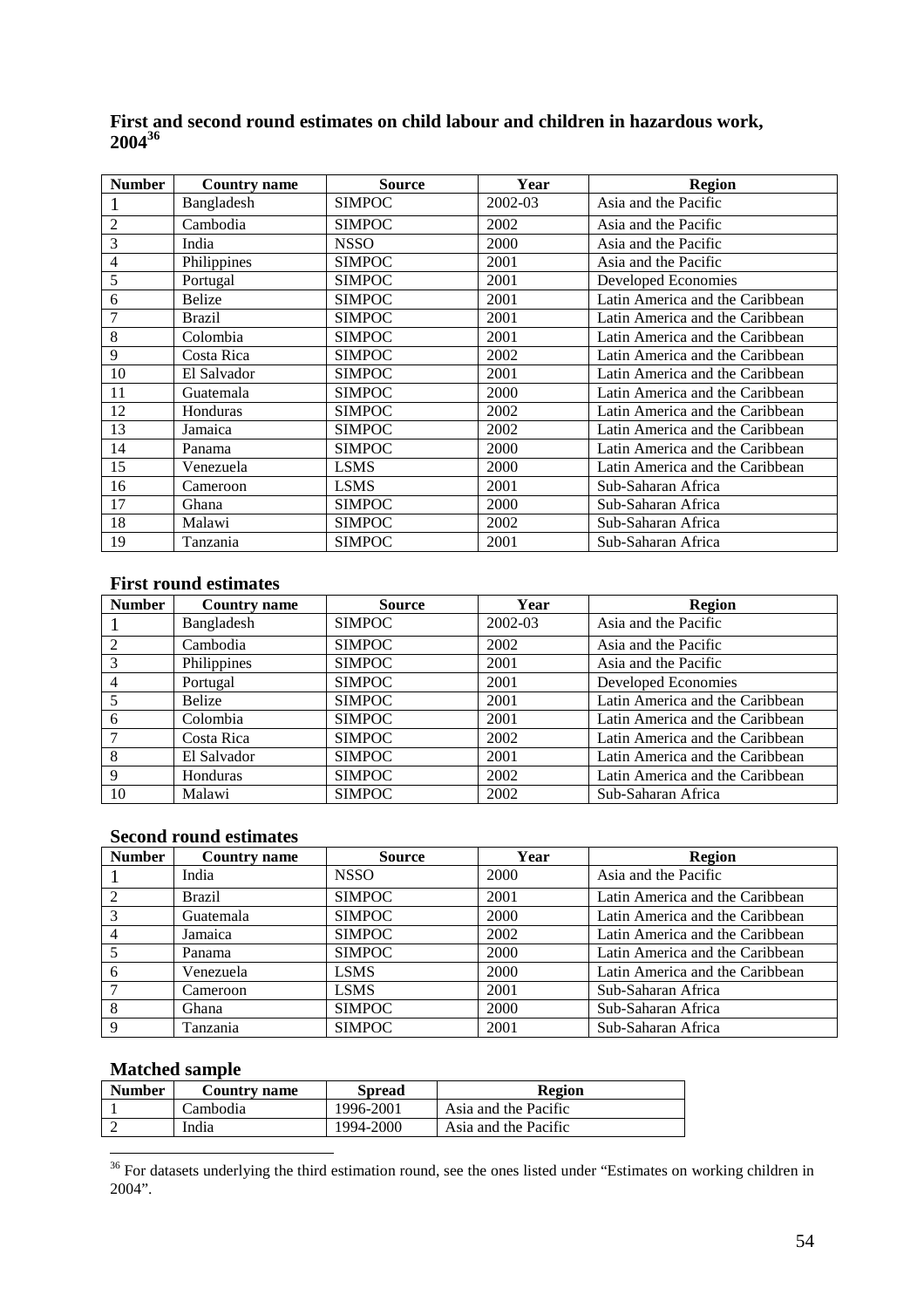| Philippines   | 1995-2001 | Asia and the Pacific            |
|---------------|-----------|---------------------------------|
| <b>Brazil</b> | 1997-2001 | Latin America and the Caribbean |
| Colombia      | 1998-2001 | Latin America and the Caribbean |
| El Salvador   | 1998-2001 | Latin America and the Caribbean |
| Cameroon      | 1996-2001 | Sub-Saharan Africa              |
| Ghana         | 1997-2000 | Sub-Saharan Africa              |